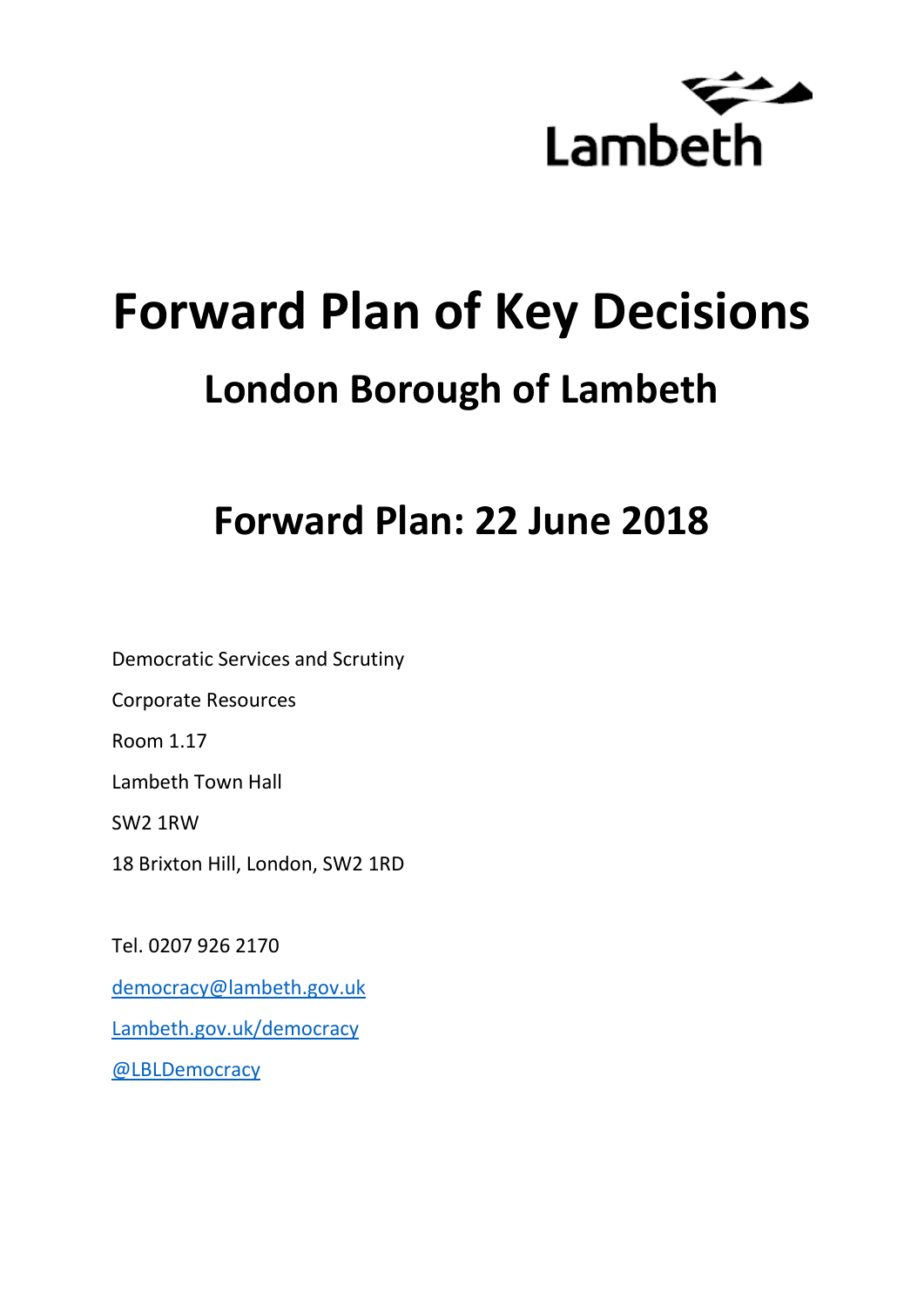# **Notice of forthcoming Key Decisions**

Local authorities are required by law to give 28 days' notice of any key decisions to be made. The Forward Plan sets out information about the key decisions that Cabinet, individual Cabinet Members, Health and Wellbeing Board and the Better Places Joint Committee intend to make in forthcoming months. It ensures public notice of all key decisions is provided at least 28 days' in advance of the decision date.

The Forward Plan contains information about each forthcoming key decision and is published to the Council website every week, usually on a Friday.

#### **What is a Key Decision?**

The Lambeth Council Constitution defines a key decision as an executive decision that:

- 1) Requires an amendment to the Community Plan Outcomes Framework or requires a recommendation to Full Council to amend the Budget and Policy Framework.
- 2) Results in the local authority incurring expenditure, raising income or the making of savings in excess of £500,000.
- 3) Has a significant impact on:
	- a) communities living or working in an area comprising two or more wards in Lambeth;
	- b) the wellbeing of the community or the quality of service provided to a significant number of people living or working in an area; or,
	- c) Communities of interest.

The majority of key decisions are taken by the Cabinet or individual Cabinet Members (the Executive). Each Key Decision will be communicated via a comprehensive report which must be published at least five clear days before the decision is taken. Published reports can be accessed through [Decisions Online.](http://moderngov.lambeth.gov.uk/mgDelegatedDecisions.aspx?bcr=1&DM=0&DS=2&K=0&DR=&V=0) Cabinet reports will also be available in [Cabinet agenda](https://moderngov.lambeth.gov.uk/ieListMeetings.aspx?CommitteeId=225)  [packs,](https://moderngov.lambeth.gov.uk/ieListMeetings.aspx?CommitteeId=225) which are published five clear days before the meeting.

The Executive cannot consider key decisions that have not been included on the Forward Plan. However, the Council Constitution sets out procedures that can be used if a decision that has not been advertised on the Forward Plan must be taken immediately. Urgency procedures can only be used in exceptional circumstances. For further information on Access to Information procedure rules please see Part 3, Section 2 of the [Council](http://moderngov.lambeth.gov.uk/ieListMeetings.aspx?CId=738&info=1&MD=Constitution)  [Constitution](http://moderngov.lambeth.gov.uk/ieListMeetings.aspx?CId=738&info=1&MD=Constitution) or contact Democratic Services.

# **What information is included on the Forward Plan?**

The Forward Plan gives information about:

- key decisions that are likely to be considered in forthcoming months
- the earliest date a key decision can be taken
- who will make a decision
- what consultation will be undertaken
- whether the forthcoming report is likely to include exempt or confidential information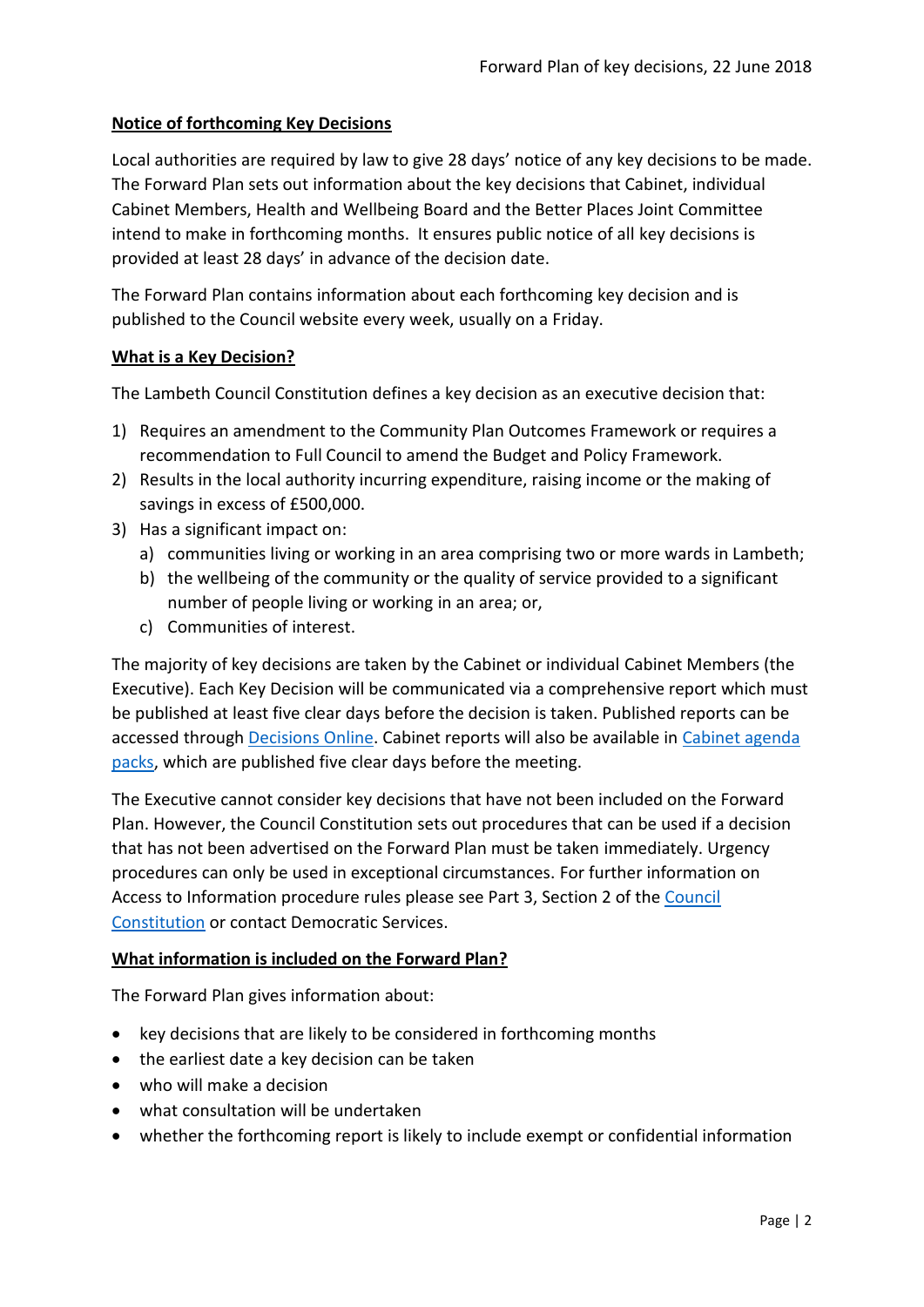- A list of background documents to be submitted to the decision maker for consideration in relation to the forthcoming decision
- who you can contact for further information

# **Public representations and further information**

Each Forward Plan entry gives the name of the relevant officer to contact about that particular decision. Where possible, a contact name, e-mail address and telephone number are provided.

Members of the public can make representations about forthcoming decisions by:

- Contacting the Lead Officer responsible for the report
- Contacting the decision maker or relevant Cabinet Member (details can be found on the [council website\)](http://moderngov.lambeth.gov.uk/mgMemberIndex.aspx?bcr=1)
- Contacting Democratic Services

Any document listed in the Forward Plan can be requested via the Lead Officer or by contacting Democratic Services. The reader is encouraged to access any such documents electronically, however copies or extracts may be made available at the following address on request: Olive Morris House, 18 Brixton Hill, SW2 1RD.

When making representations, members of the public may submit to the decision maker any further documents relevant to the decision.

All decision dates given in the Forward Plan are subject to change. Therefore please ensure that you *always consult the latest version of the Forward Plan* for the most up to date information. Any further queries can be directed to Democratic Services.

#### **Notice of decisions likely to contain confidential or exempt information**

Local authorities are required to specify 28 days in advance of a Cabinet meeting all the reports that are likely to contain confidential or exempt information. Should this be the case, a private 'Part 2' report will be produced to accompany the main report, but will not be published. The public and press may also be asked to leave the Cabinet meeting for part of the proceedings. Any person is able to make representations if he or she believes the decision should instead be made in the open part of the meeting.

If you wish to make any such representation please contact Democratic Services. All representations will be documented in the relevant agenda a minimum of five clear days before the Cabinet meeting takes place. This will also include any response to the representations and a statement of the reasons why the meeting is be held in private.

For further information about exempt or confidential information please see the Access to Information Procedure Notes in Part 3, Section 2 of the [Council Constitution](http://www.lambeth.gov.uk/sites/default/files/ec-Council-Constitution-2014-15-approved-with-changes-November-2014.pdf) or contact Democratic Services.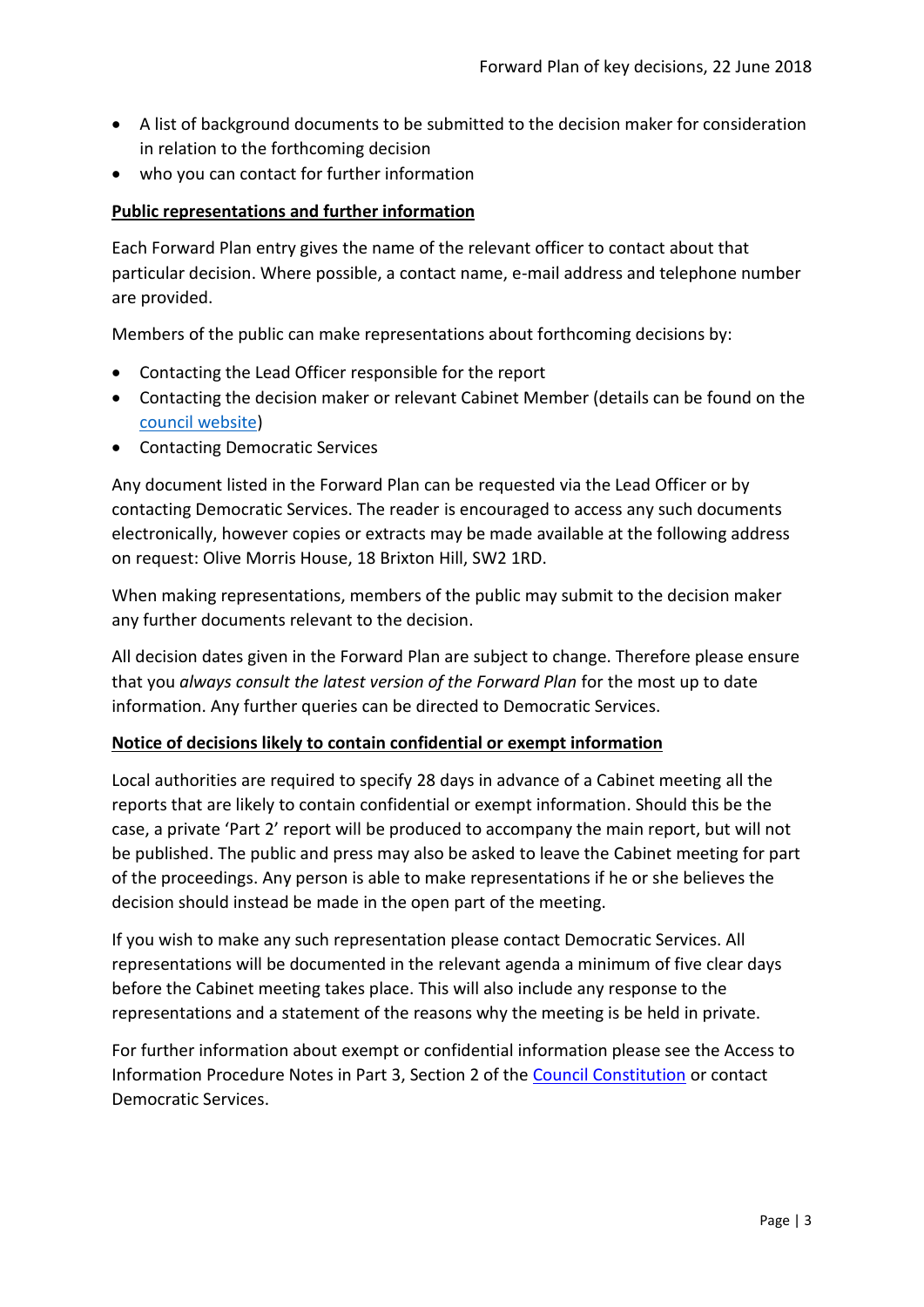| <b>Contents</b>                                                                                      |    |
|------------------------------------------------------------------------------------------------------|----|
| Lambeth Creative & Digital Industries Strategy for Growth                                            | 8  |
| Jobs for All Scrutiny Commission                                                                     | 9  |
| July Finance Planning and Medium Term Strategy Report 2018 to 2023                                   | 10 |
| Future Lambeth Workforce Strategy                                                                    | 11 |
| Abortion Clinic Public Space Protection Order                                                        | 12 |
| November Finance Planning and Medium Term Strategy Report 2018 to 2023                               | 13 |
| Revenue and Capital Budget 2019/20 - 2022/23                                                         | 14 |
| South Lambeth Estate - Compulsory Purchase Order                                                     | 15 |
| Knights Walk Estate - Compulsory Purchase Order                                                      | 16 |
| Westbury Estate - Compulsory Purchase Order                                                          | 17 |
| Telferscot SEN Resource Base works                                                                   | 18 |
| Woodmansterne Secondary Enabling Works and Minor Modifications to the Primary<br>School.             | 19 |
| School admissions policy and arrangements for 2019/20 entry                                          | 20 |
| Woodmansterne 5FE Secondary School and Sixth Form - Budget Increase                                  | 21 |
| One Oracle Contract Extension                                                                        | 22 |
| <b>Upper Norwood Joint Library</b>                                                                   | 23 |
| Server, Storage and Associated Services Contract                                                     | 24 |
| Temporary Accommodation - Modular Construction on Council Owned Hostel Sites                         | 25 |
| Off-site processing for Housing Benefit and Council Tax Support assessments                          | 26 |
| ICT Desktop Refresh (formerly Hardware Refresh)                                                      | 27 |
| Contract to extend Internal Audit, Risk Management, Investigation and Advisory<br>Services provision | 28 |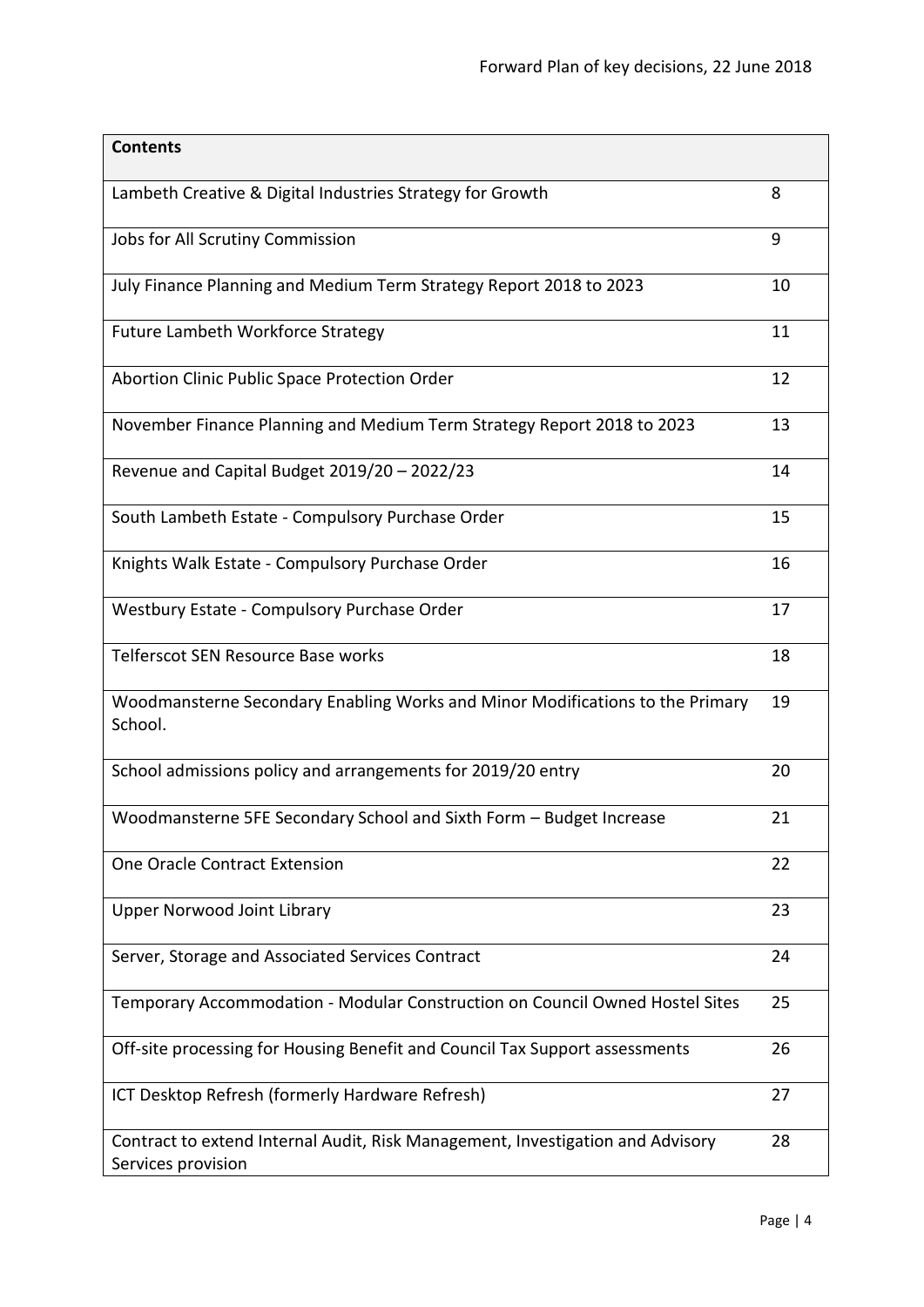| <b>Commercial Waste Options</b>                                                                                                                            | 29 |
|------------------------------------------------------------------------------------------------------------------------------------------------------------|----|
| Floating car clubs                                                                                                                                         | 30 |
| Our Streets- The Neighbourhood Enhancement                                                                                                                 | 31 |
| <b>Highways Services Contract</b>                                                                                                                          | 32 |
| Mental Health Accommodation and Community Support contract.                                                                                                | 33 |
| Extension to pilot level 3 specialist weight management service for children                                                                               | 34 |
| The Nine Elms Vauxhall Development Business Case                                                                                                           | 35 |
| Gateway Mental Health Support Service                                                                                                                      | 36 |
| Tenancy Support Service - Single Homeless Project                                                                                                          | 37 |
| Latch House offender service                                                                                                                               | 38 |
| <b>Tenancy Support Service</b>                                                                                                                             | 39 |
| Care and Support at Extra Care Housing Schemes                                                                                                             | 40 |
| s75 partnership agreement with NHS Lambeth Clinical Commissioning Group                                                                                    | 41 |
| <b>Public Health Services</b>                                                                                                                              | 42 |
| Contract extension request for Mental Health Adult Social care floating support;<br>supported accommodation services and the Living Well Partnership (LWP) | 43 |
| Development Options Appraisal - Fenwick Estate                                                                                                             | 44 |
| Recommended CIL Allocation for the Stockwell, Vassall, Larkhall Co-operative Local<br>Investment Plan (CLIP)                                               | 45 |
| Transforming Waterloo (Waterloo Roundabout) Regeneration Project                                                                                           | 46 |
| Redevelopment of 114 - 118 Lower Marsh                                                                                                                     | 47 |
| Conversion of Brixton Recreation Centre storage space to work space                                                                                        | 48 |
| Oval and Prince's Co-operative Local Investment Plan                                                                                                       | 49 |
| Future Use of International House                                                                                                                          | 50 |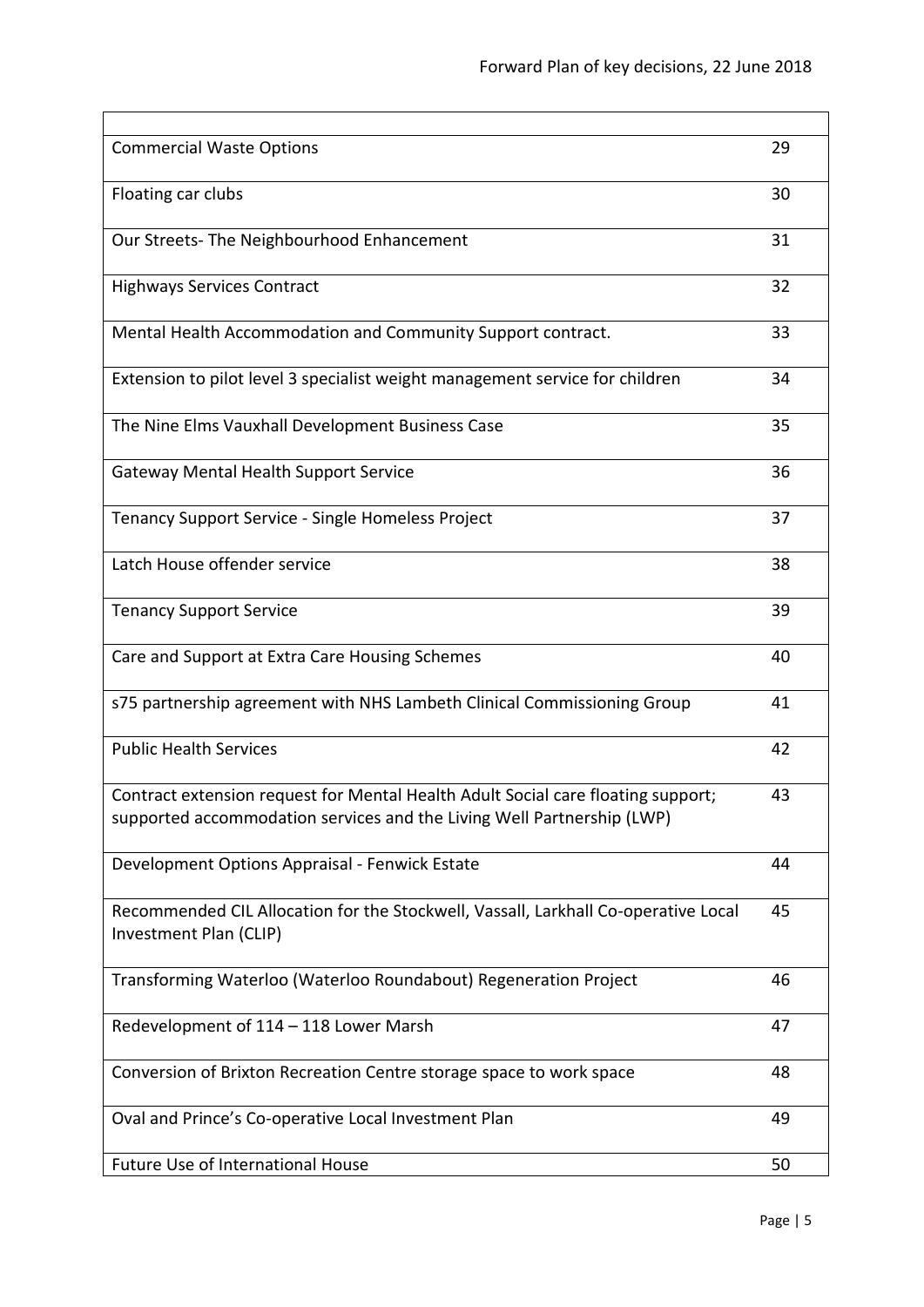| Carmelita Centre and Orsett Street Lead Consultant Architect                                                                                            | 51 |
|---------------------------------------------------------------------------------------------------------------------------------------------------------|----|
| London Eye S106 Agreement                                                                                                                               | 52 |
| Norwood High Street site acquisition                                                                                                                    | 53 |
| Westbury Estate St James Development Agreement                                                                                                          | 54 |
| Grant of Retained Right to Buy Receipts to the Guinness Partnership                                                                                     | 55 |
| South Bank and Waterloo Neighbours (SoWN) draft neighbourhood plan submission<br>- legal compliance                                                     | 56 |
| <b>Basements Supplementary Planning Document (SPD)</b>                                                                                                  | 57 |
| Waterloo Works! Community Enterprise Hub Facility                                                                                                       | 58 |
| Addendum to Statement of Community Involvement                                                                                                          | 59 |
| Brixton Business Improvement District (BID) Renewal Ballot Proposal                                                                                     | 60 |
| Advertising / Sponsorship Trial                                                                                                                         | 61 |
| Proposal regarding the site at the former Clapham Old Library                                                                                           | 62 |
| Contract Award - Carnegie Building                                                                                                                      | 63 |
| Hillside Gardens - Investment Plan                                                                                                                      | 64 |
| Transfer of the Greek Enclosure from the Greek Cathedral trust of St Stephen's<br>Chapel to the Council                                                 | 65 |
| Establishing an integrated gateway for homeless 16-21 year-olds                                                                                         | 66 |
| Asbestos Surveys and Removals                                                                                                                           | 67 |
| Commencement of formal consultation on the proposed transfer of Lambeth HRA<br>properties in the London Boroughs of Bromley, Croydon, Merton and Sutton | 68 |
| Supported housing for young people aged 16-21                                                                                                           | 69 |
| Consultancy Services for Lambeth Housing Standard                                                                                                       | 70 |
| <b>Garage Repairs Contract</b>                                                                                                                          | 71 |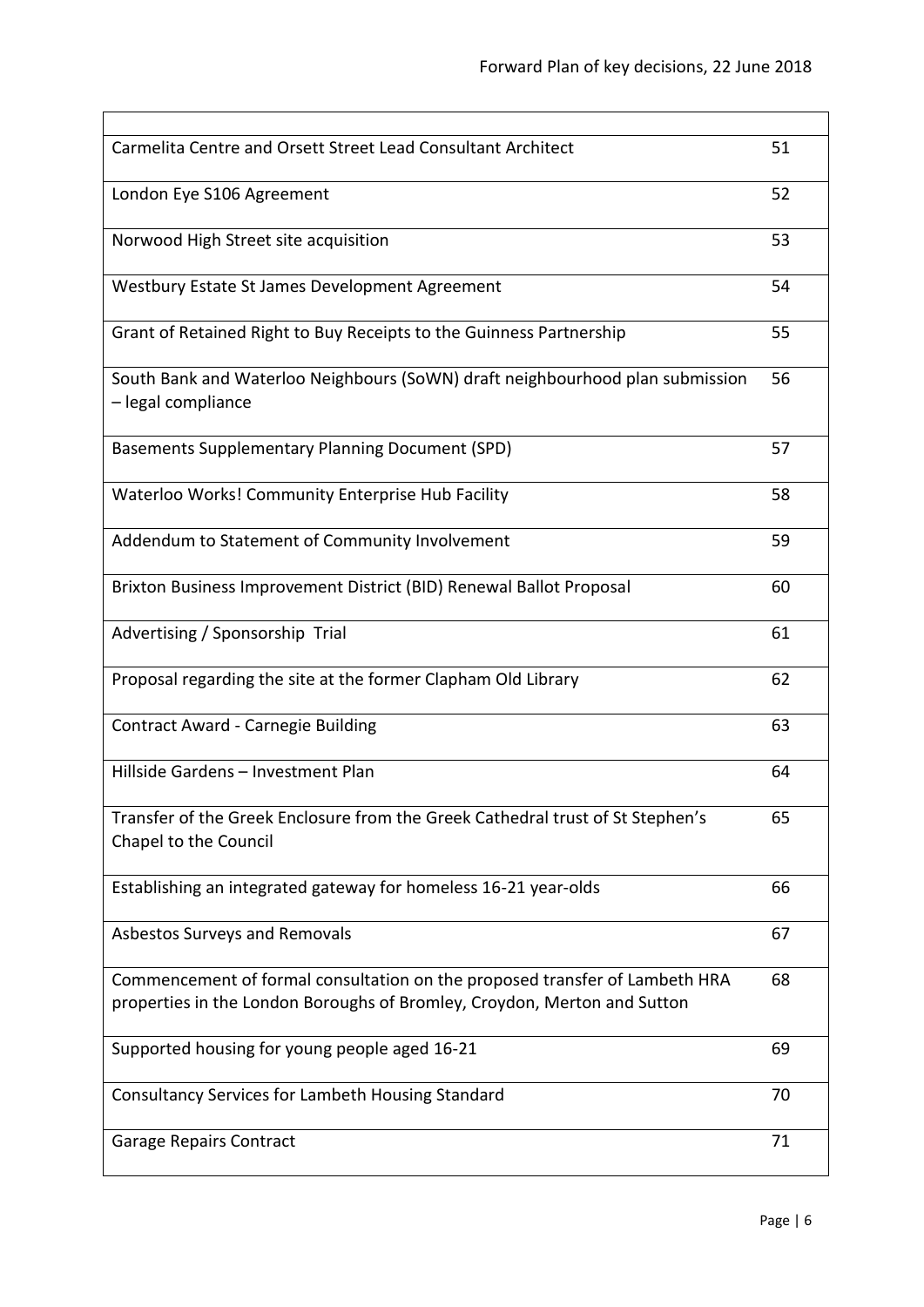| Vulnerable Adults' Pathway                                                                 | 72 |
|--------------------------------------------------------------------------------------------|----|
| Civil Penalty Notices for Private Rented Sector Landlords                                  | 73 |
| Service to prevent and reduce female offending (South London Female Offending<br>Alliance) | 74 |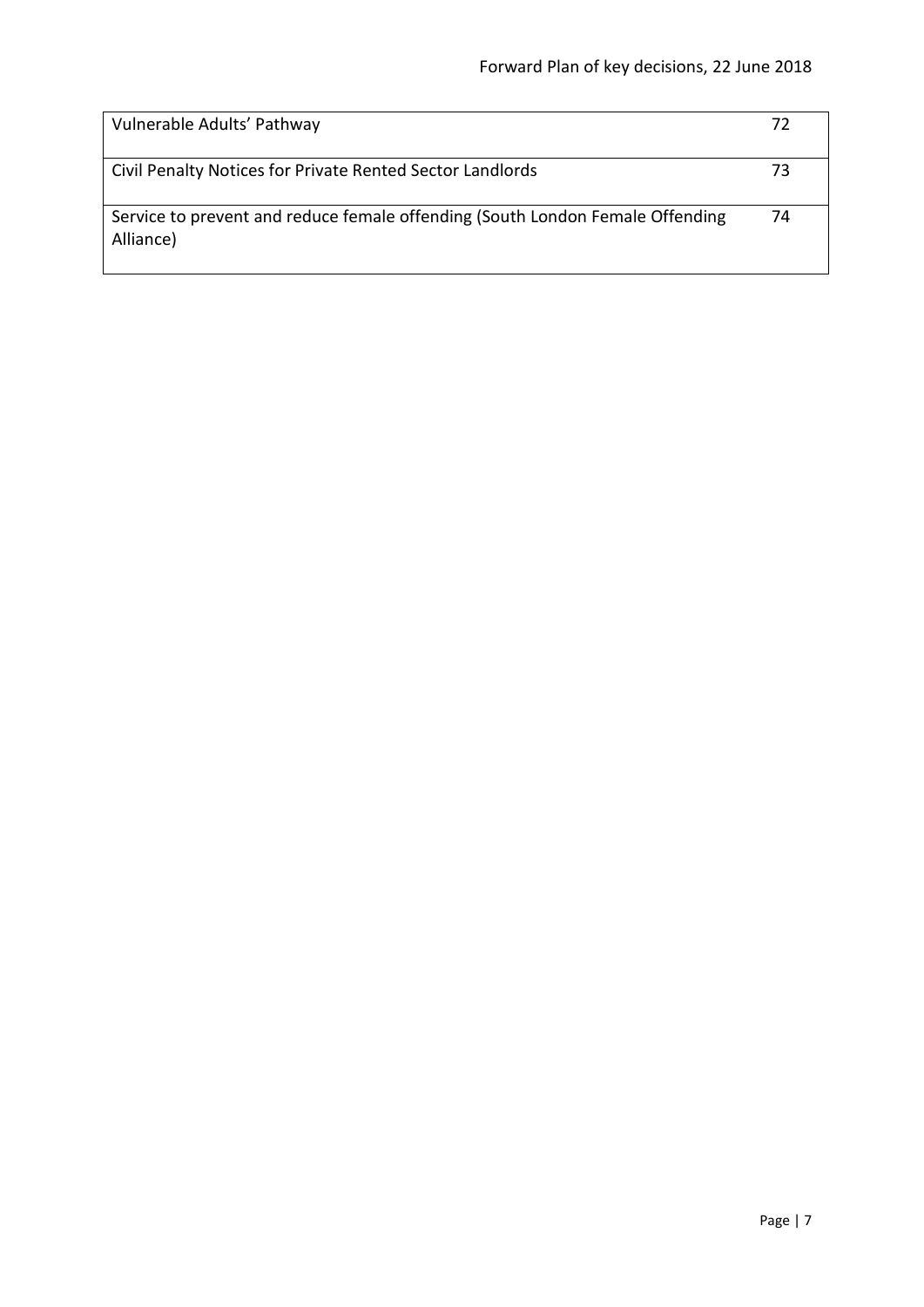<span id="page-7-0"></span>

| Decision: Lambeth Creative & Digital Industries Strategy for Growth                                                                                                                                                                                                                                                                                                                                |                               |  |
|----------------------------------------------------------------------------------------------------------------------------------------------------------------------------------------------------------------------------------------------------------------------------------------------------------------------------------------------------------------------------------------------------|-------------------------------|--|
| A cabinet decision is required to formally approve:                                                                                                                                                                                                                                                                                                                                                |                               |  |
| a) The Lambeth Creative & Digital Industries Strategy for Growth for<br>publication                                                                                                                                                                                                                                                                                                                |                               |  |
| b) That the review of the Local Plan reflects the commitments to supporting<br>creative and cultural growth and public art programming in line with the<br>strategy objectives and actions<br>c) To continue to work collaboratively with our communities and business<br>partners in delivering our priorities and achieving economic growth that<br>benefits Lambeth's residents and businesses. |                               |  |
| Ward(s) affected: All Wards                                                                                                                                                                                                                                                                                                                                                                        |                               |  |
| Exempt or confidential information:                                                                                                                                                                                                                                                                                                                                                                | <b>Consultation details:</b>  |  |
|                                                                                                                                                                                                                                                                                                                                                                                                    |                               |  |
| Decision to be taken by:<br><b>Cabinet</b>                                                                                                                                                                                                                                                                                                                                                         | Decision date:<br>25 Jun 2018 |  |
|                                                                                                                                                                                                                                                                                                                                                                                                    |                               |  |
| <b>Background documents:</b>                                                                                                                                                                                                                                                                                                                                                                       |                               |  |
| Lambeth Creative & Digital Industries Strategy for Growth                                                                                                                                                                                                                                                                                                                                          |                               |  |
| Borough Plan 2016-21                                                                                                                                                                                                                                                                                                                                                                               |                               |  |
| Lambeth Equalities Commission 2017                                                                                                                                                                                                                                                                                                                                                                 |                               |  |
| Radical Hearts Open Minds - Culture Bid 2017                                                                                                                                                                                                                                                                                                                                                       |                               |  |
| For further information about this key decision, please contact:                                                                                                                                                                                                                                                                                                                                   |                               |  |
| Matthew Blades, Business & Inward Investment Delivery Lead                                                                                                                                                                                                                                                                                                                                         |                               |  |
| mblades@lambeth.gov.uk                                                                                                                                                                                                                                                                                                                                                                             |                               |  |
|                                                                                                                                                                                                                                                                                                                                                                                                    |                               |  |
|                                                                                                                                                                                                                                                                                                                                                                                                    |                               |  |
|                                                                                                                                                                                                                                                                                                                                                                                                    |                               |  |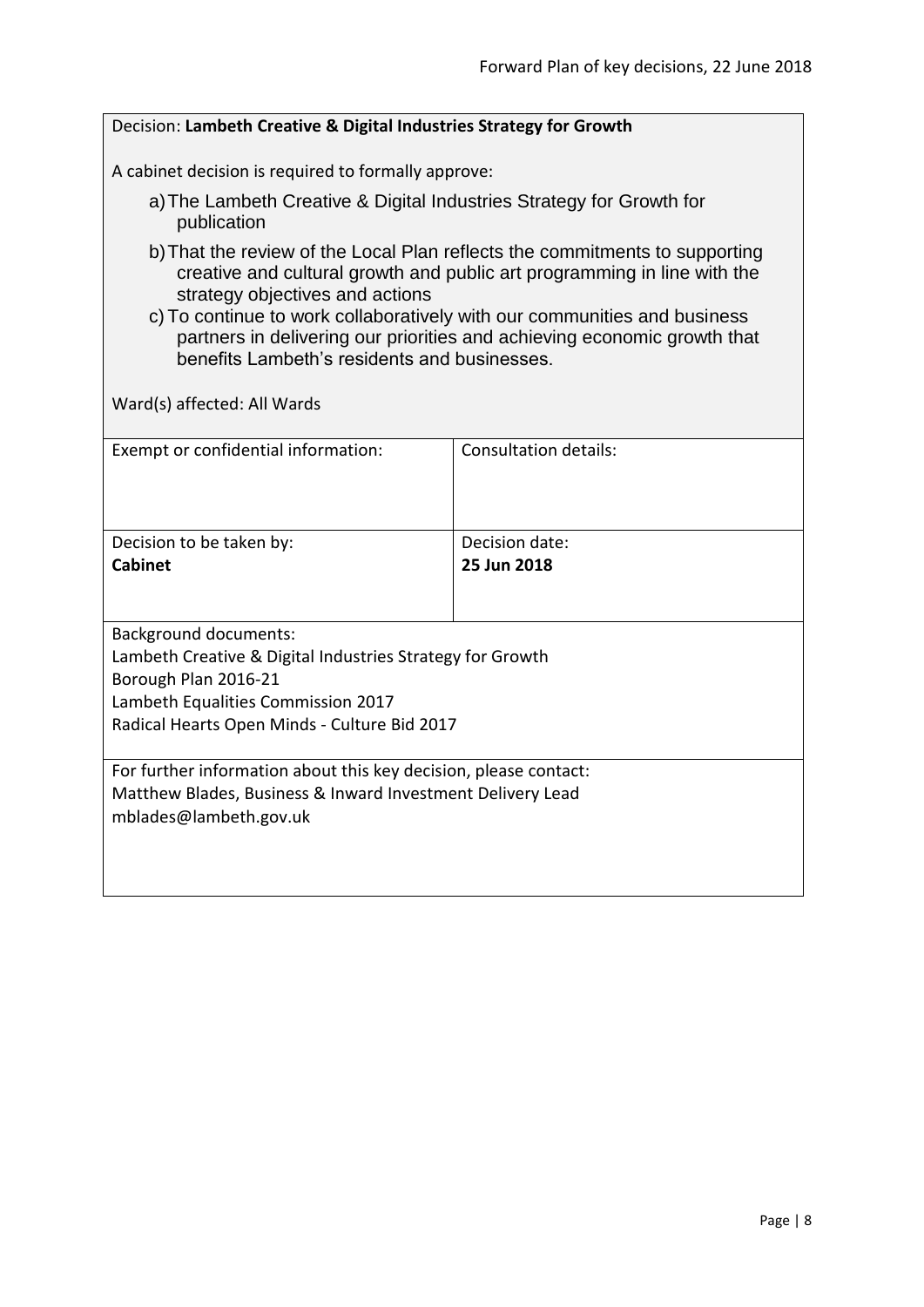#### <span id="page-8-0"></span>Decision: **Jobs for All Scrutiny Commission**

The scrutiny enquiry has sought to assess council policy and activities relating to helping people furthest from the labour market into work. The commission has in particular explored the role of individualised employment support interventions. The commission makes recommendations about opportunities that might expand or augment the range of support available.

The Cabinet report will consist of a cover report providing background, the Commission's final report (including a series of recommendations), and a departmental action plan responding to these recommendations, for which approval will be sought.

| Exempt or confidential information:                                                                                                                                                                                   | Consultation details:         |
|-----------------------------------------------------------------------------------------------------------------------------------------------------------------------------------------------------------------------|-------------------------------|
| Decision to be taken by:<br><b>Cabinet</b>                                                                                                                                                                            | Decision date:<br>25 Jun 2018 |
| <b>Background documents:</b><br>Jobs for All Scrutiny Commission                                                                                                                                                      |                               |
| For further information about this key decision, please contact:<br>Elaine Carter, Lead Scrutiny Officer<br>ecarter@lambeth.gov.uk<br>Democratic Services, Room 200, Lambeth Town Hall, SW2 1RW<br>Tel: 020 7926 0027 |                               |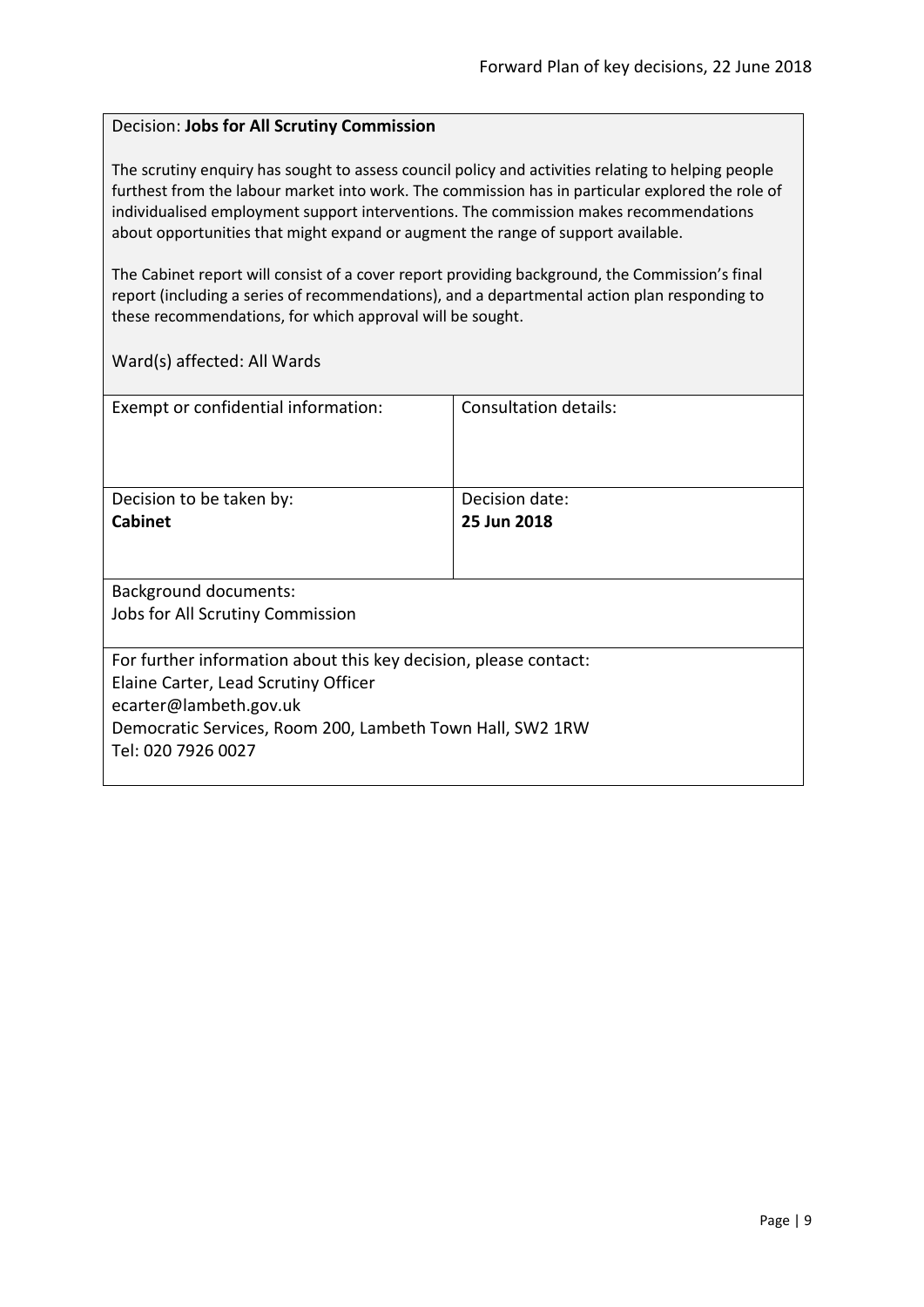#### <span id="page-9-0"></span>Decision: **July Finance Planning and Medium Term Strategy Report 2018 to 2023**

The July Financial Planning and Medium Term Strategy Report will provide an update on the economic outlook, pressures, risk areas and set out the revenue funding deficit for 2018-23 as well as the timetable for setting the Council's budget in February 2019.

| Exempt or confidential information:                              | Consultation details: |  |
|------------------------------------------------------------------|-----------------------|--|
|                                                                  |                       |  |
| Decision to be taken by:                                         | Decision date:        |  |
| <b>Cabinet</b>                                                   | 23 Jul 2018           |  |
|                                                                  |                       |  |
|                                                                  |                       |  |
| <b>Background documents:</b>                                     |                       |  |
| July Finance Planning Report 2018 to 2021                        |                       |  |
|                                                                  |                       |  |
| For further information about this key decision, please contact: |                       |  |
| Christina Thompson, Director of Finance and Property             |                       |  |
| CThompson3@lambeth.gov.uk                                        |                       |  |
| Phoenix House - 8th Floor                                        |                       |  |
| Tel: 020 7926 2634                                               |                       |  |
|                                                                  |                       |  |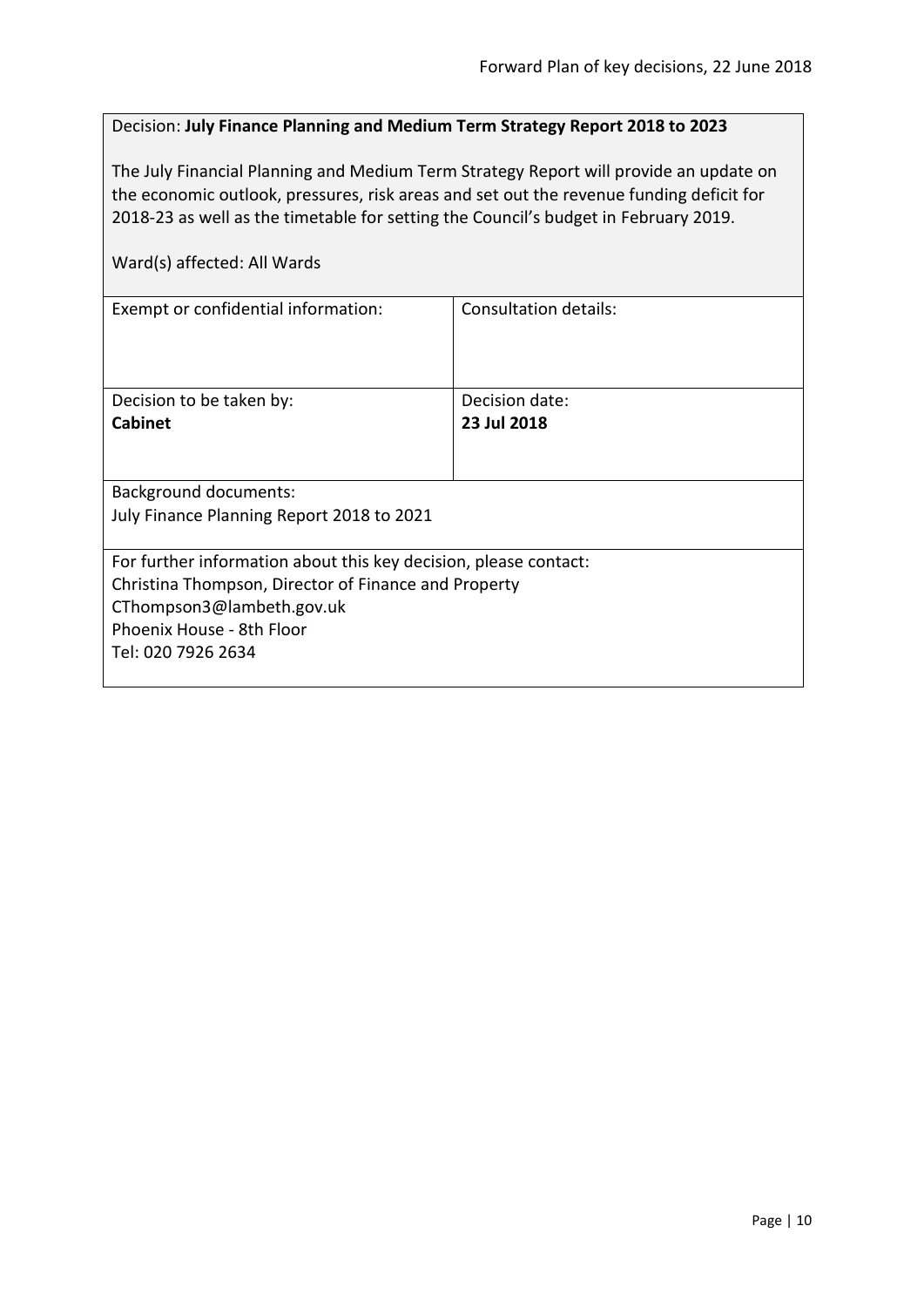<span id="page-10-0"></span>

| Decision: Future Lambeth Workforce Strategy                                                                     |                              |  |
|-----------------------------------------------------------------------------------------------------------------|------------------------------|--|
| To approve the new workforce strategy for Council.                                                              |                              |  |
| Ward(s) affected: All Wards                                                                                     |                              |  |
| Exempt or confidential information:                                                                             | <b>Consultation details:</b> |  |
|                                                                                                                 |                              |  |
| Decision to be taken by:                                                                                        | Decision date:               |  |
| <b>Cabinet</b>                                                                                                  | 23 Jul 2018                  |  |
|                                                                                                                 |                              |  |
| <b>Background documents:</b>                                                                                    |                              |  |
| Future Lambeth Workforce Strategy                                                                               |                              |  |
|                                                                                                                 |                              |  |
| For further information about this key decision, please contact:                                                |                              |  |
| Dean Shoesmith, Interim Director of Human Resources and Organisational Development<br>DShoesmith@lambeth.gov.uk |                              |  |
|                                                                                                                 |                              |  |
| Tel: 020 7926 7761                                                                                              |                              |  |
|                                                                                                                 |                              |  |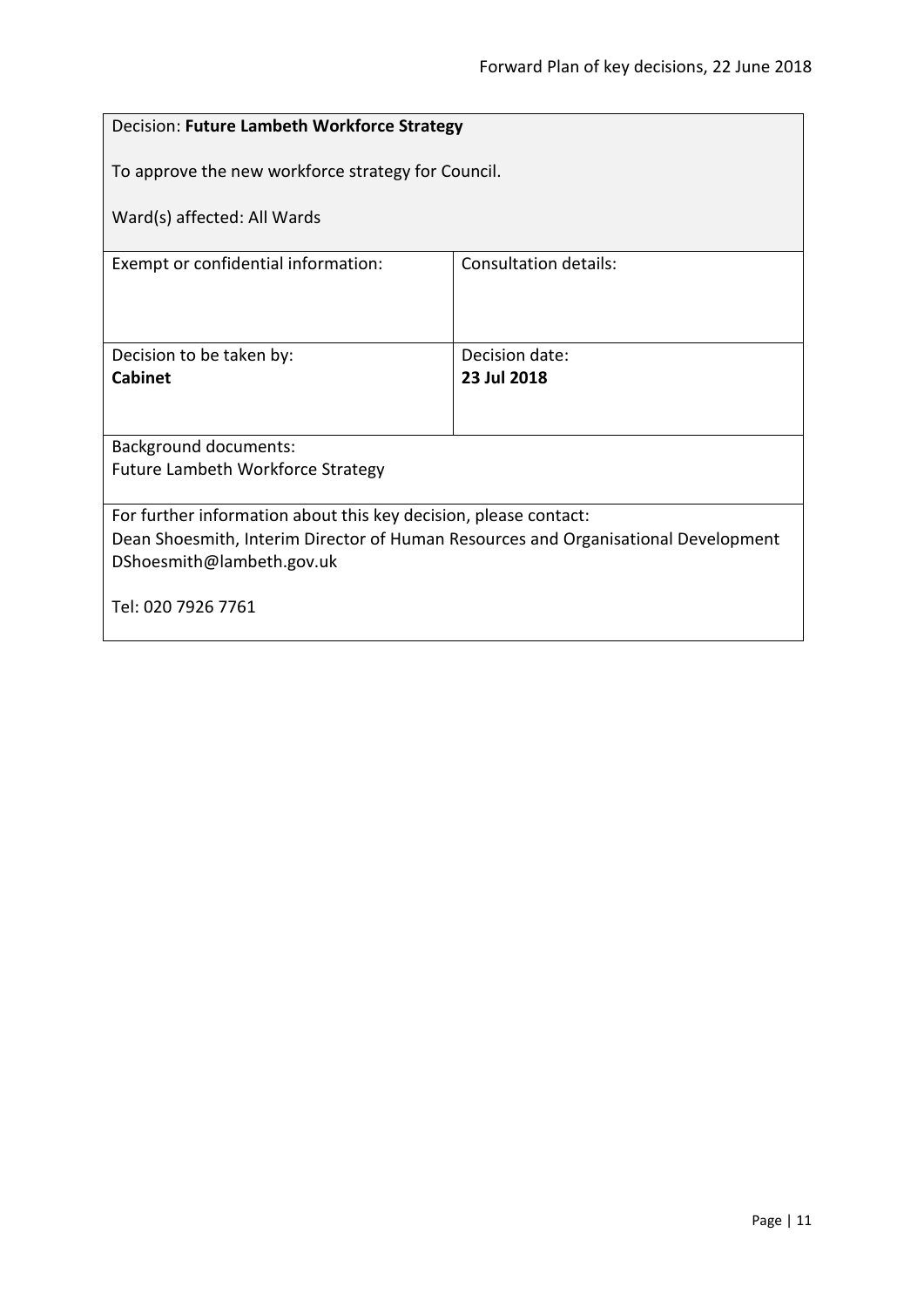## <span id="page-11-0"></span>Decision: **Abortion Clinic Public Space Protection Order**

Report considering the results of the public consultation on the introduction of a Public Spaces Protection Order to restrict certain activities. Cabinet to make a decision based on the consultation on whether to introduce the proposed order.

| Ward(s) affected: All Wards                                                                                       |                       |
|-------------------------------------------------------------------------------------------------------------------|-----------------------|
| Exempt or confidential information:                                                                               | Consultation details: |
| Decision to be taken by:                                                                                          | Decision date:        |
| <b>Cabinet</b>                                                                                                    | 17 Sep 2018           |
| <b>Background documents:</b>                                                                                      |                       |
| <b>Public Space Protection Order</b>                                                                              |                       |
| For further information about this key decision, please contact:<br>Kristian Aspinall<br>kaspinall@lambeth.gov.uk |                       |
|                                                                                                                   |                       |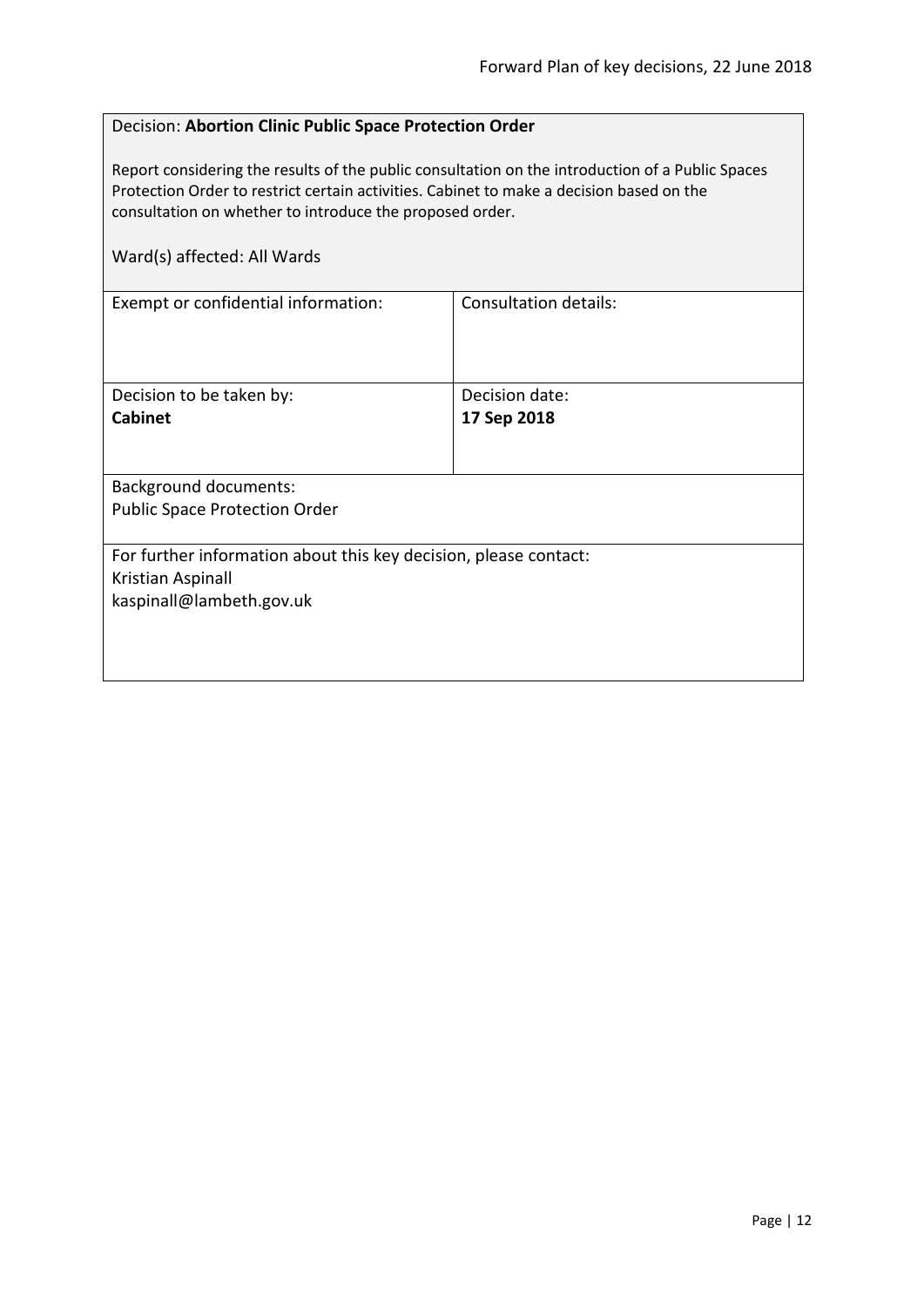<span id="page-12-0"></span>

| Decision: November Finance Planning and Medium Term Strategy Report 2018 to 2023 |                       |  |
|----------------------------------------------------------------------------------|-----------------------|--|
| Ward(s) affected: All Wards                                                      |                       |  |
| Exempt or confidential information:                                              | Consultation details: |  |
| Decision to be taken by:                                                         | Decision date:        |  |
| <b>Cabinet</b>                                                                   | 5 Nov 2018            |  |
| <b>Background documents:</b>                                                     |                       |  |
| November Finance Planning and Medium Term Strategy Report 2018 to 2023           |                       |  |
| For further information about this key decision, please contact:                 |                       |  |
| Christina Thompson, Director of Finance and Property                             |                       |  |
| CThompson3@lambeth.gov.uk                                                        |                       |  |
| Phoenix House - 8th Floor<br>Tel: 020 7926 2634                                  |                       |  |
|                                                                                  |                       |  |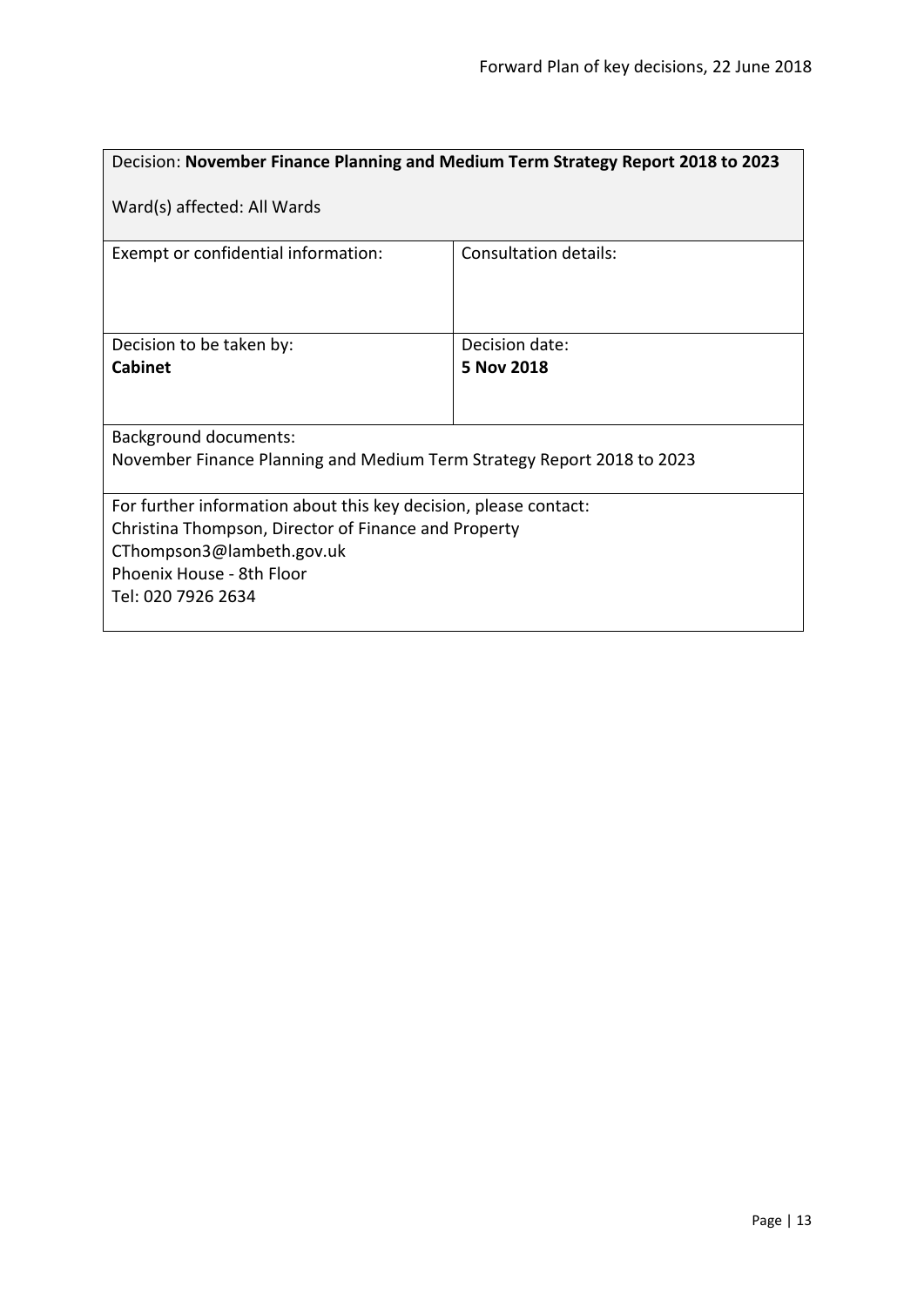<span id="page-13-0"></span>

| Decision: Revenue and Capital Budget 2019/20 - 2022/23                                                                                                                                                   |                              |  |
|----------------------------------------------------------------------------------------------------------------------------------------------------------------------------------------------------------|------------------------------|--|
| Ward(s) affected: All Wards                                                                                                                                                                              |                              |  |
| Exempt or confidential information:<br>Part exempt                                                                                                                                                       | Consultation details:        |  |
| Decision to be taken by:<br><b>Cabinet</b>                                                                                                                                                               | Decision date:<br>4 Feb 2019 |  |
| <b>Background documents:</b><br>Revenue and Capital Budget 2019/20 - 2022/23                                                                                                                             |                              |  |
| For further information about this key decision, please contact:<br>Christina Thompson, Director of Finance and Property<br>CThompson3@lambeth.gov.uk<br>Phoenix House - 8th Floor<br>Tel: 020 7926 2634 |                              |  |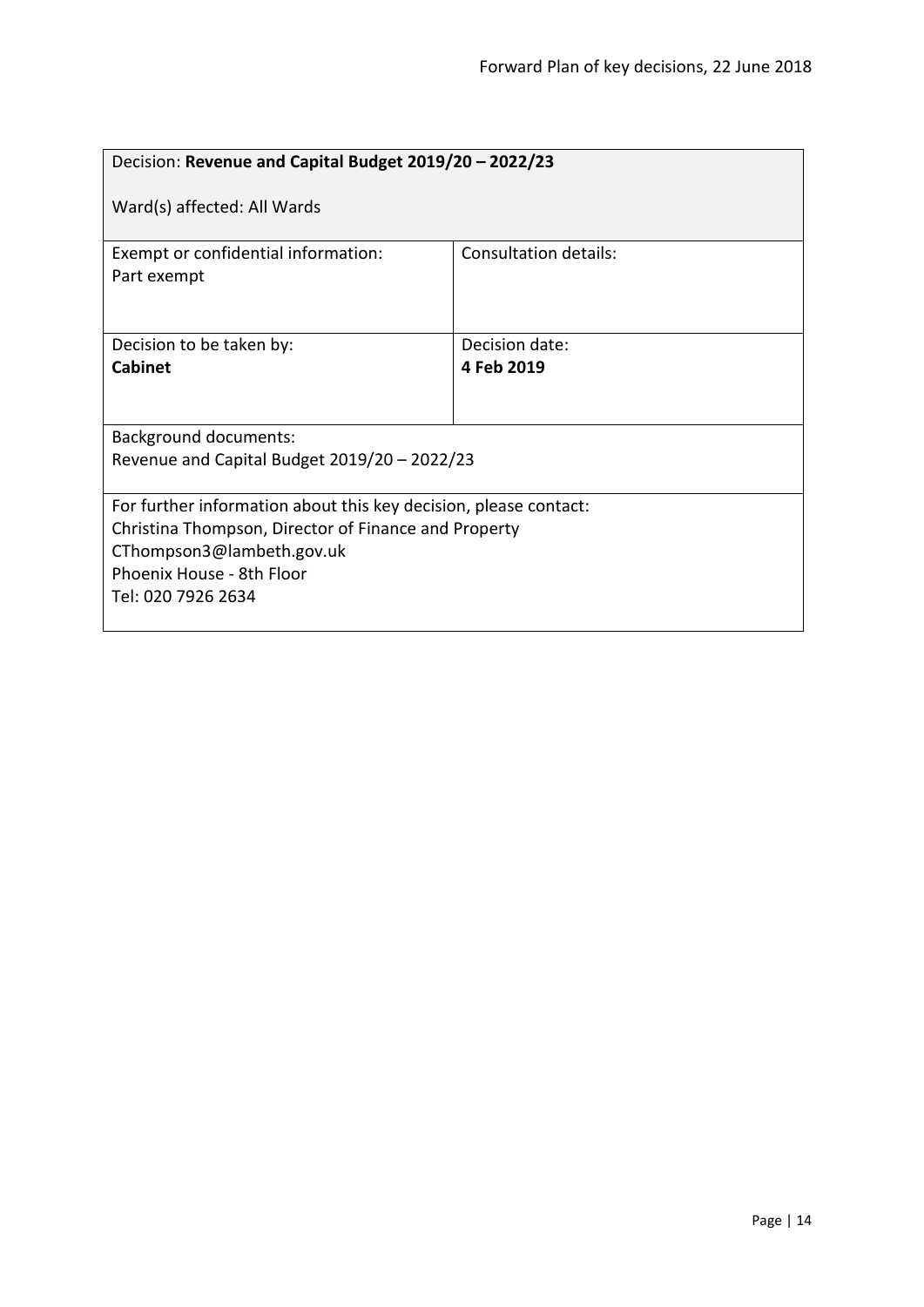# <span id="page-14-0"></span>Decision: **South Lambeth Estate - Compulsory Purchase Order**

This report will recommend that Cabinet authorises that the council will make use of compulsory purchase order powers in order to progress the redevelopment of the South Lambeth estate.

| Ward(s) affected: Stockwell                                                                                            |                       |  |
|------------------------------------------------------------------------------------------------------------------------|-----------------------|--|
| Exempt or confidential information:                                                                                    | Consultation details: |  |
| Decision to be taken by:                                                                                               | Decision date:        |  |
| <b>Cabinet</b>                                                                                                         | Not before 4 Sep 2017 |  |
| Background documents:                                                                                                  |                       |  |
| Investing in better neighbourhoods and building the homes we need to house the people                                  |                       |  |
| of Lambeth – South Lambeth - Compulsory Purchase Order                                                                 |                       |  |
| For further information about this key decision, please contact:<br>Jed Young, Assistant Director Housing Regeneration |                       |  |
| JYoung1@lambeth.gov.uk                                                                                                 |                       |  |
|                                                                                                                        |                       |  |
| Tel: 0207 926 3463                                                                                                     |                       |  |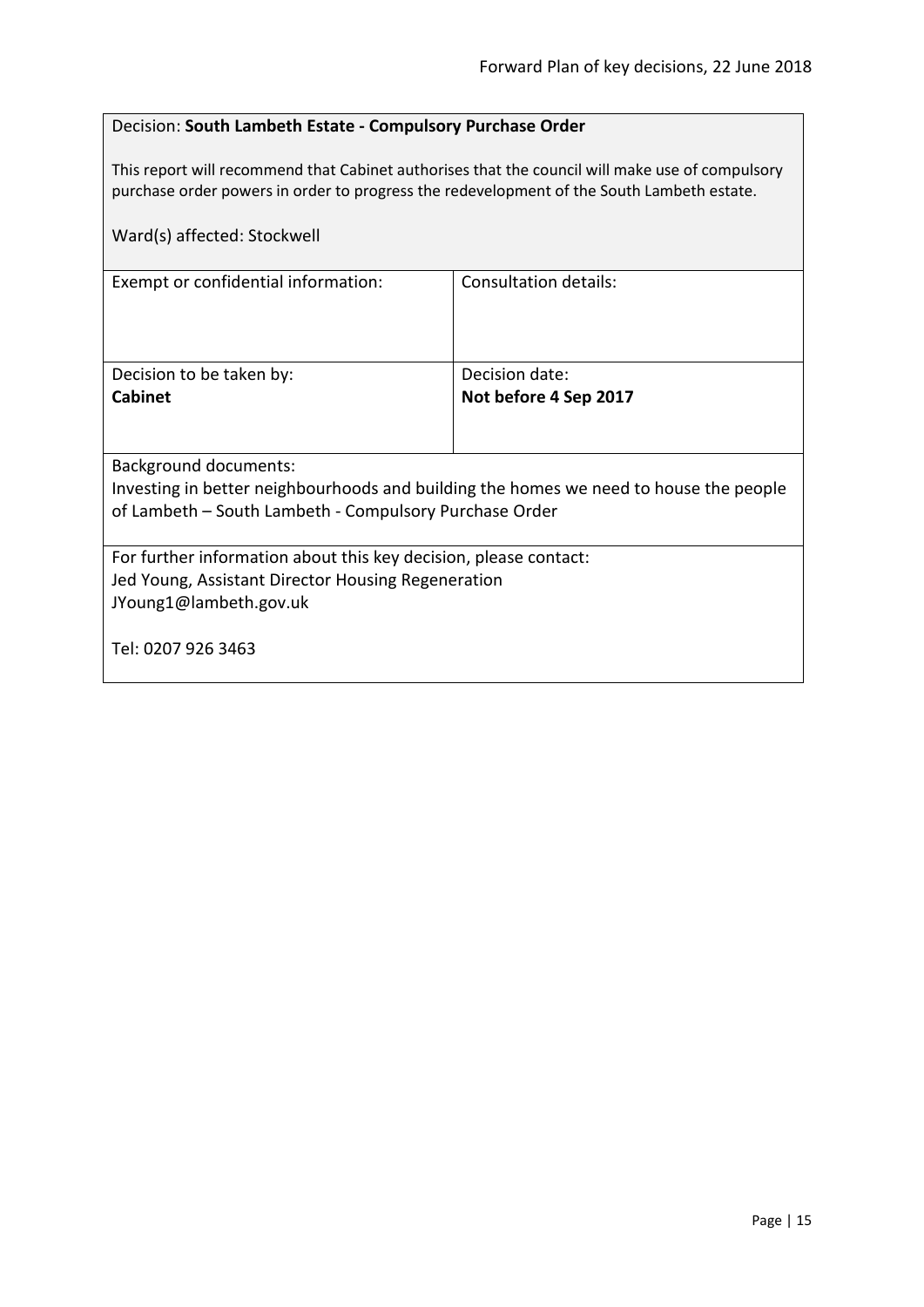# <span id="page-15-0"></span>Decision: **Knights Walk Estate - Compulsory Purchase Order**

This report will recommend that Cabinet authorises that the council will make use of compulsory purchase order powers in order to progress the redevelopment of the Knight's Walk estate.

| Ward(s) affected: Prince's                                                                                                                                                     |                       |  |
|--------------------------------------------------------------------------------------------------------------------------------------------------------------------------------|-----------------------|--|
| Exempt or confidential information:                                                                                                                                            | Consultation details: |  |
| Decision to be taken by:                                                                                                                                                       | Decision date:        |  |
| <b>Cabinet</b>                                                                                                                                                                 | Not before 4 Sep 2017 |  |
| <b>Background documents:</b><br>Investing in better neighbourhoods and building the homes we need to house the people<br>of Lambeth - Knights Walk - Compulsory Purchase Order |                       |  |
| For further information about this key decision, please contact:<br>Jed Young, Assistant Director Housing Regeneration<br>JYoung1@lambeth.gov.uk                               |                       |  |
| Tel: 0207 926 3463                                                                                                                                                             |                       |  |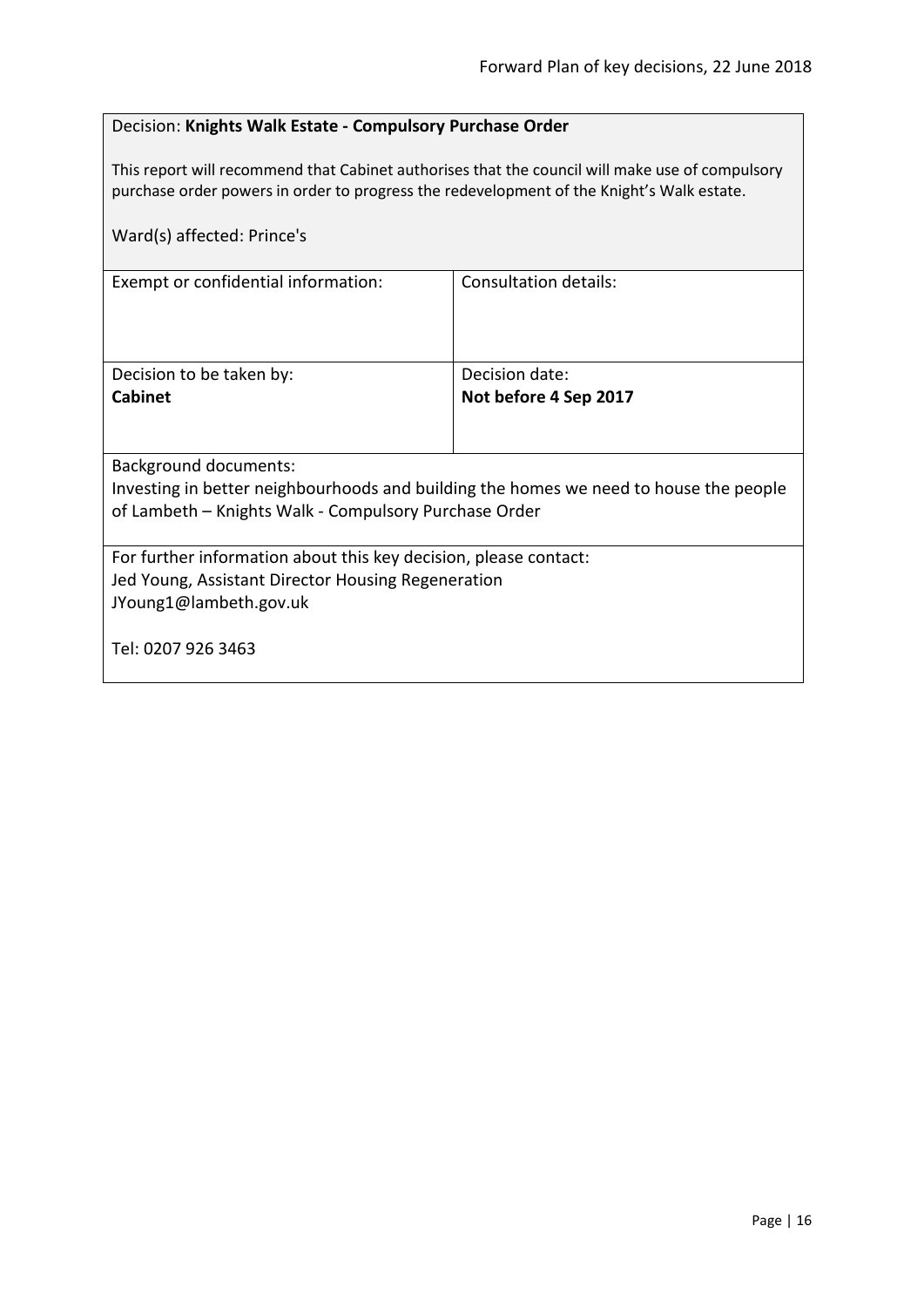# <span id="page-16-0"></span>Decision: **Westbury Estate - Compulsory Purchase Order**

This report will recommend that Cabinet authorises that the council will make use of compulsory purchase order powers in order to progress the redevelopment of the Westbury estate.

| Ward(s) affected: Clapham Town                                                        |                       |
|---------------------------------------------------------------------------------------|-----------------------|
| Exempt or confidential information:                                                   | Consultation details: |
| Decision to be taken by:                                                              | Decision date:        |
| <b>Cabinet</b>                                                                        | Not before 4 Sep 2017 |
|                                                                                       |                       |
| <b>Background documents:</b>                                                          |                       |
| Investing in better neighbourhoods and building the homes we need to house the people |                       |
| of Lambeth - Westbury - Compulsory Purchase Order                                     |                       |
| For further information about this key decision, please contact:                      |                       |
| Jed Young, Assistant Director Housing Regeneration                                    |                       |
| JYoung1@lambeth.gov.uk                                                                |                       |
| Tel: 0207 926 3463                                                                    |                       |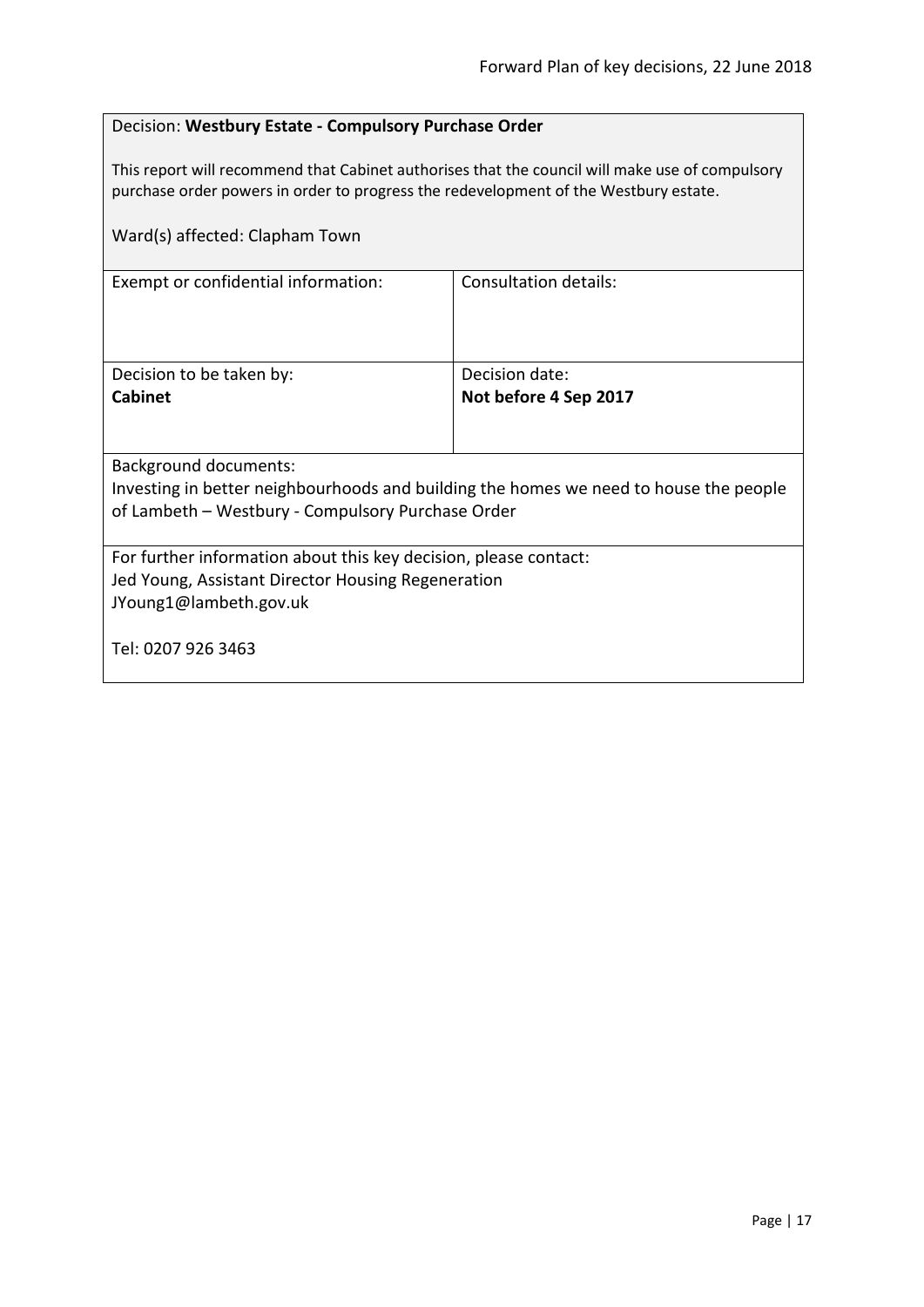<span id="page-17-0"></span>

| Decision: Telferscot SEN Resource Base works                                                                        |                              |  |
|---------------------------------------------------------------------------------------------------------------------|------------------------------|--|
| To appoint a construction contractor to undertake construction work on the for the<br>Telferscot SEN Resource base. |                              |  |
| Ward(s) affected: Thornton                                                                                          |                              |  |
| Exempt or confidential information:                                                                                 | <b>Consultation details:</b> |  |
| Decision to be taken by:                                                                                            | Decision date:               |  |
| Deputy Leader of the Council (Children and<br><b>Young People)</b>                                                  | Not before 13 Mar 2017       |  |
| <b>Background documents:</b>                                                                                        |                              |  |
| For further information about this key decision, please contact:                                                    |                              |  |
| Rosemary Mann                                                                                                       |                              |  |
| rmann1@lambeth.gov.uk                                                                                               |                              |  |
| 6th Floor International House                                                                                       |                              |  |
| Tel: 020 7926 3221                                                                                                  |                              |  |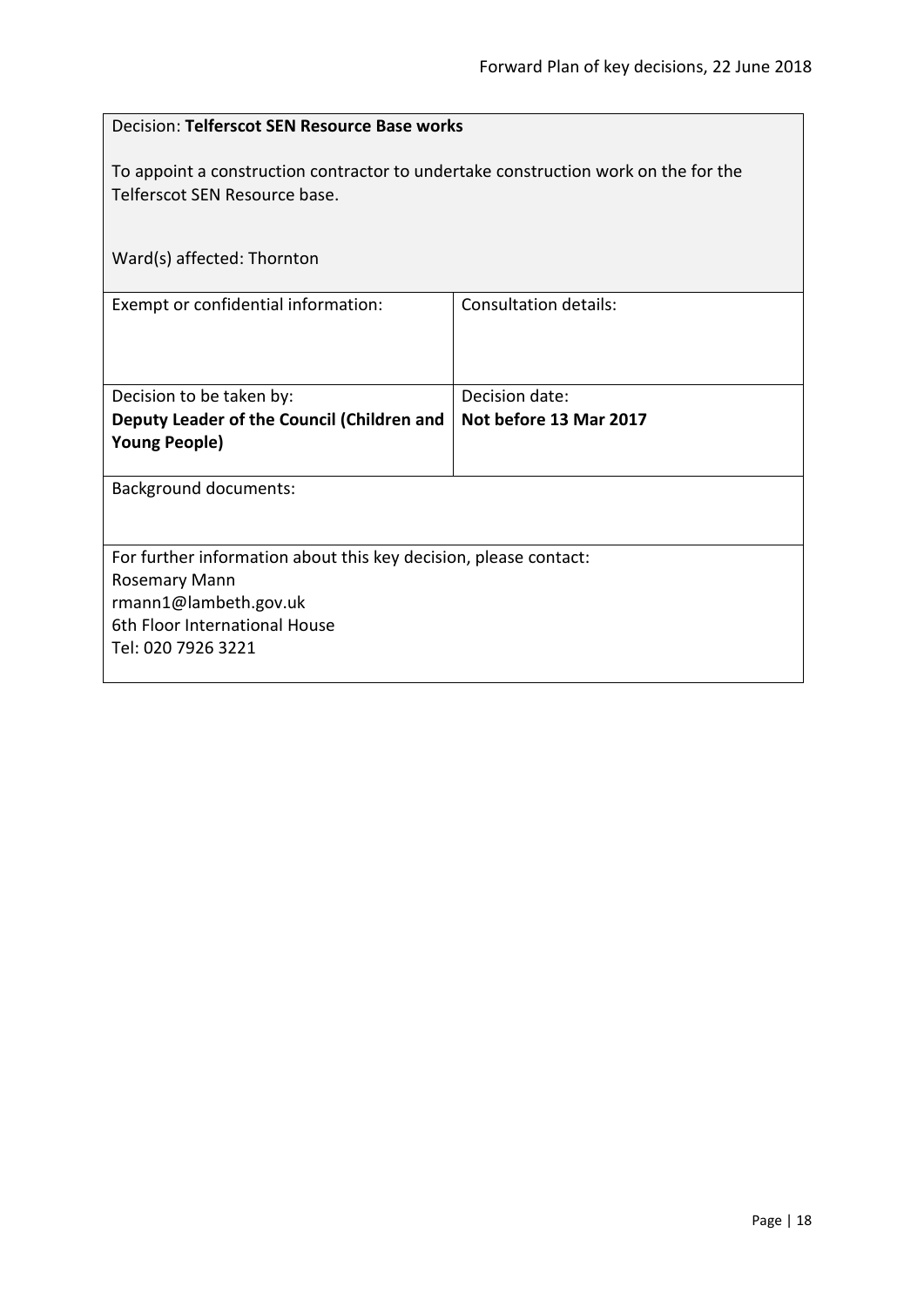<span id="page-18-0"></span>Decision: **Woodmansterne Secondary Enabling Works and Minor Modifications to the Primary School.**

Willmott Dixon has been procured as the preferred bidder for the delivery of the new 5FE Secondary Department and 150 place Sixth From at Woodmansterne School.

The programme to deliver the new school is very challenging and in order to mitigate some of the delay, it is proposed to engage Willmott Dixon early in the process to undertake some enabling works, works deferred from the primary school project and to complete some of the external works and drainage.

Its also proposed to engage with Willmott Dixon earlier in the design process including progressing with surveys and detailed design development. This will enable an early start of the construction works in parallel with the Pre-Contract Agreement being signed and the award of the main contract to Willmott Dixon.

Willmott Dixon will be asked to provide 3 quotes for each package of works to be awarded (as per the terms of the SCF Framework Agreement).

Ward(s) affected: Streatham South

| Exempt or confidential information:                              | <b>Consultation details:</b> |
|------------------------------------------------------------------|------------------------------|
|                                                                  |                              |
| Decision to be taken by:                                         | Decision date:               |
| Deputy Leader of the Council (Children and                       | Not before 20 Mar 2017       |
| <b>Young People)</b>                                             |                              |
|                                                                  |                              |
| <b>Background documents:</b>                                     |                              |
|                                                                  |                              |
|                                                                  |                              |
| For further information about this key decision, please contact: |                              |
| Peter Dawes                                                      |                              |
| PDawes@lambeth.gov.uk                                            |                              |
|                                                                  |                              |
|                                                                  |                              |
|                                                                  |                              |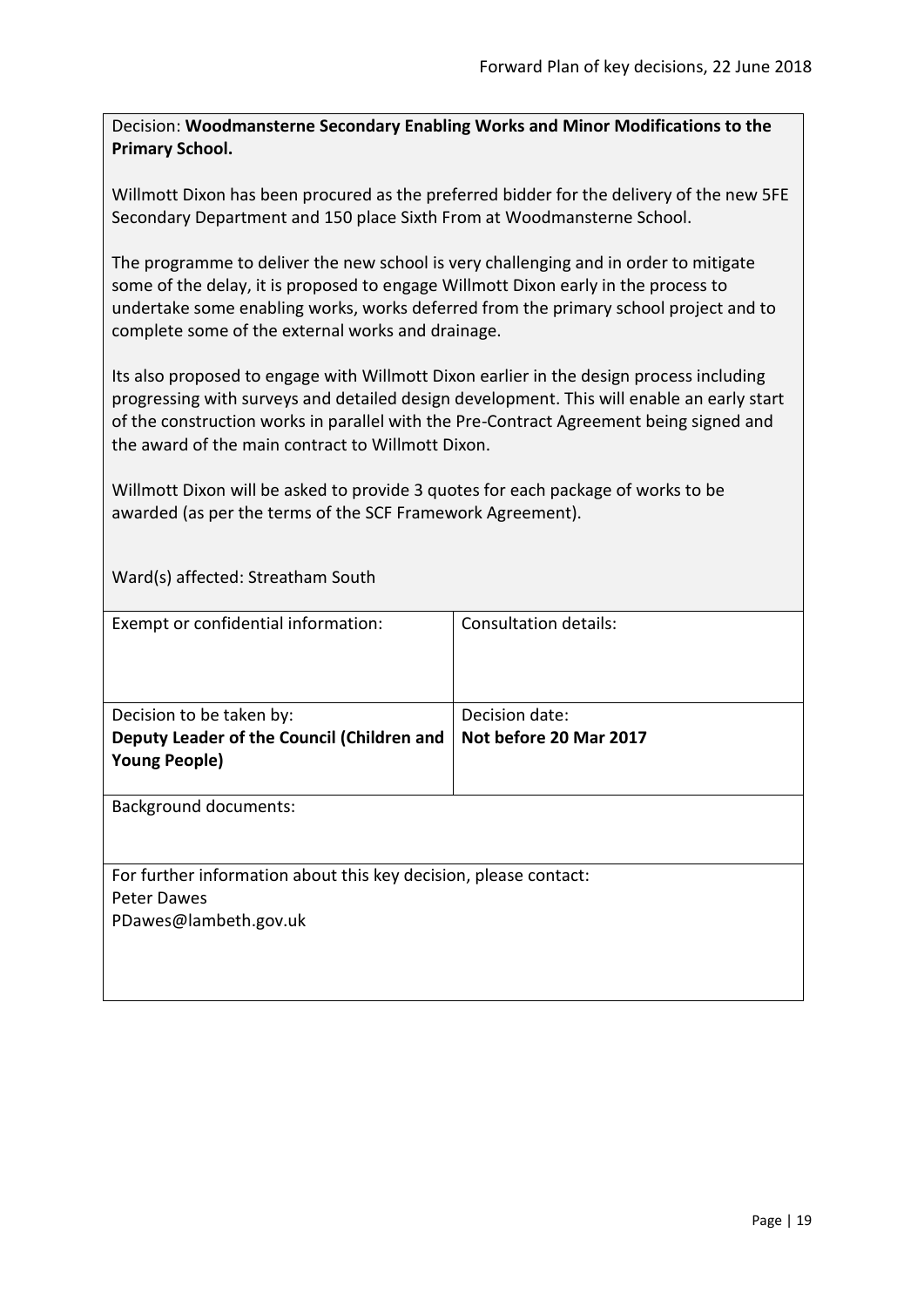<span id="page-19-0"></span>

| Decision: School admissions policy and arrangements for 2019/20 entry                                                                                                                                    |                       |  |
|----------------------------------------------------------------------------------------------------------------------------------------------------------------------------------------------------------|-----------------------|--|
| Ward(s) affected: All Wards                                                                                                                                                                              |                       |  |
| Exempt or confidential information:                                                                                                                                                                      | Consultation details: |  |
| Decision to be taken by:                                                                                                                                                                                 | Decision date:        |  |
| Deputy Leader of the Council (Children and                                                                                                                                                               | 19 Feb 2018           |  |
| <b>Young People)</b>                                                                                                                                                                                     |                       |  |
| <b>Background documents:</b>                                                                                                                                                                             |                       |  |
| For further information about this key decision, please contact:<br>Mark Stancer, Director of Children's Social Care<br>mstancer@lambeth.gov.uk<br>International House, Canterbury Crescent, London, SW9 |                       |  |
|                                                                                                                                                                                                          |                       |  |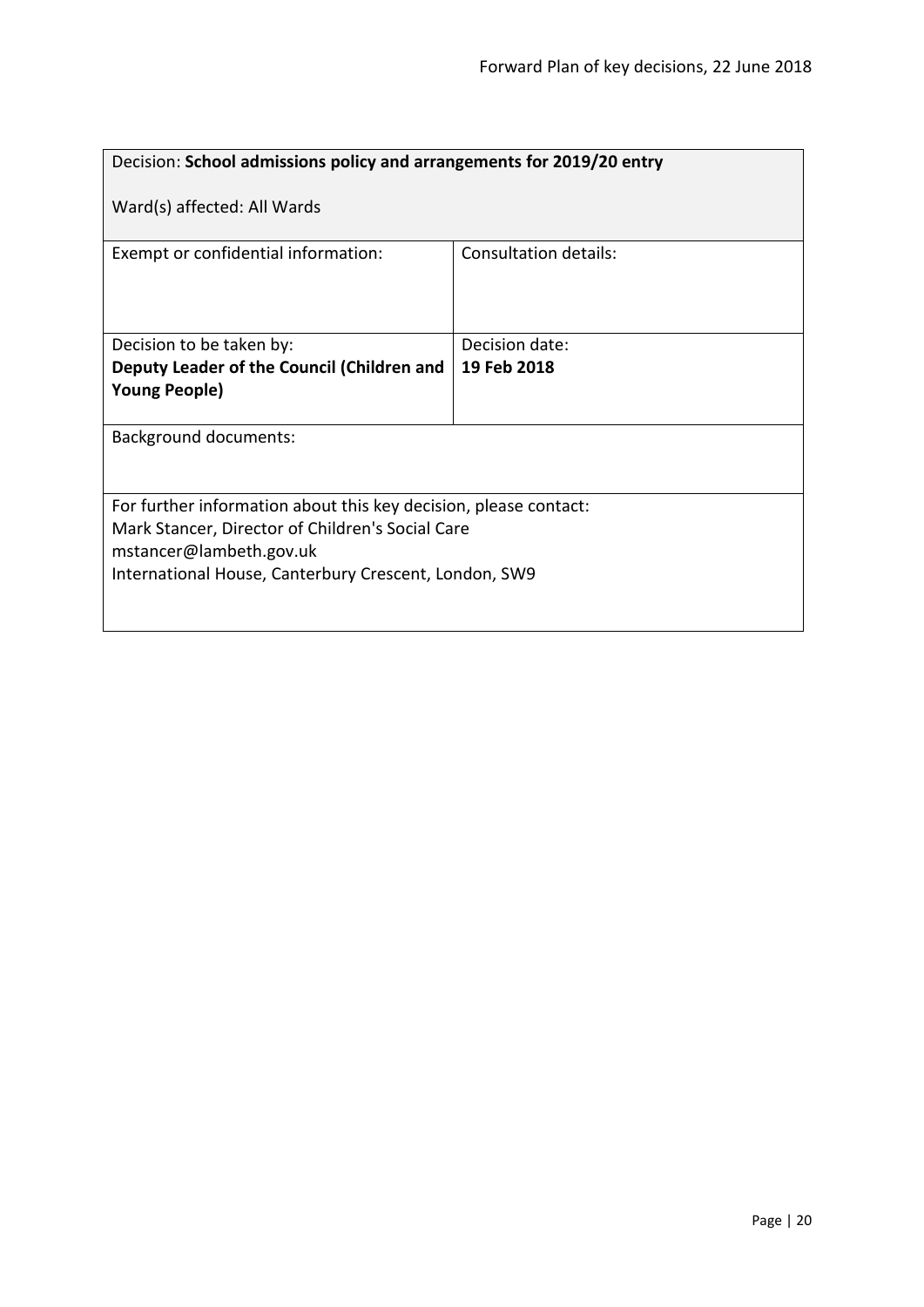#### <span id="page-20-0"></span>Decision: **Woodmansterne 5FE Secondary School and Sixth Form – Budget Increase**

To increase the budget for the build of Woodmansterne Secondary Department. The contract was recently awarded to Willmott Dixon Construction Ltd but due to a number of mitigating factors it is now necessary to increase the project budget to provide additional programme contingency to ensure that should any further risks materialise there is a contingency in place to ensure that the project can be delivered successfully.

To approve additional fees due to Faithful & Gould under the SCAPE Framework Agreement.

Ward(s) affected: Streatham South

| Exempt or confidential information:                              | Consultation details: |
|------------------------------------------------------------------|-----------------------|
|                                                                  |                       |
| Decision to be taken by:                                         | Decision date:        |
| Deputy Leader of the Council (Children and                       | Not before 2 Apr 2018 |
| <b>Young People)</b>                                             |                       |
|                                                                  |                       |
| Background documents:                                            |                       |
| For further information about this key decision, please contact: |                       |
| Gerrard McCauley, Schools and Community Programmes               |                       |
| GMcCauley1@lambeth.gov.uk                                        |                       |
|                                                                  |                       |
|                                                                  |                       |
|                                                                  |                       |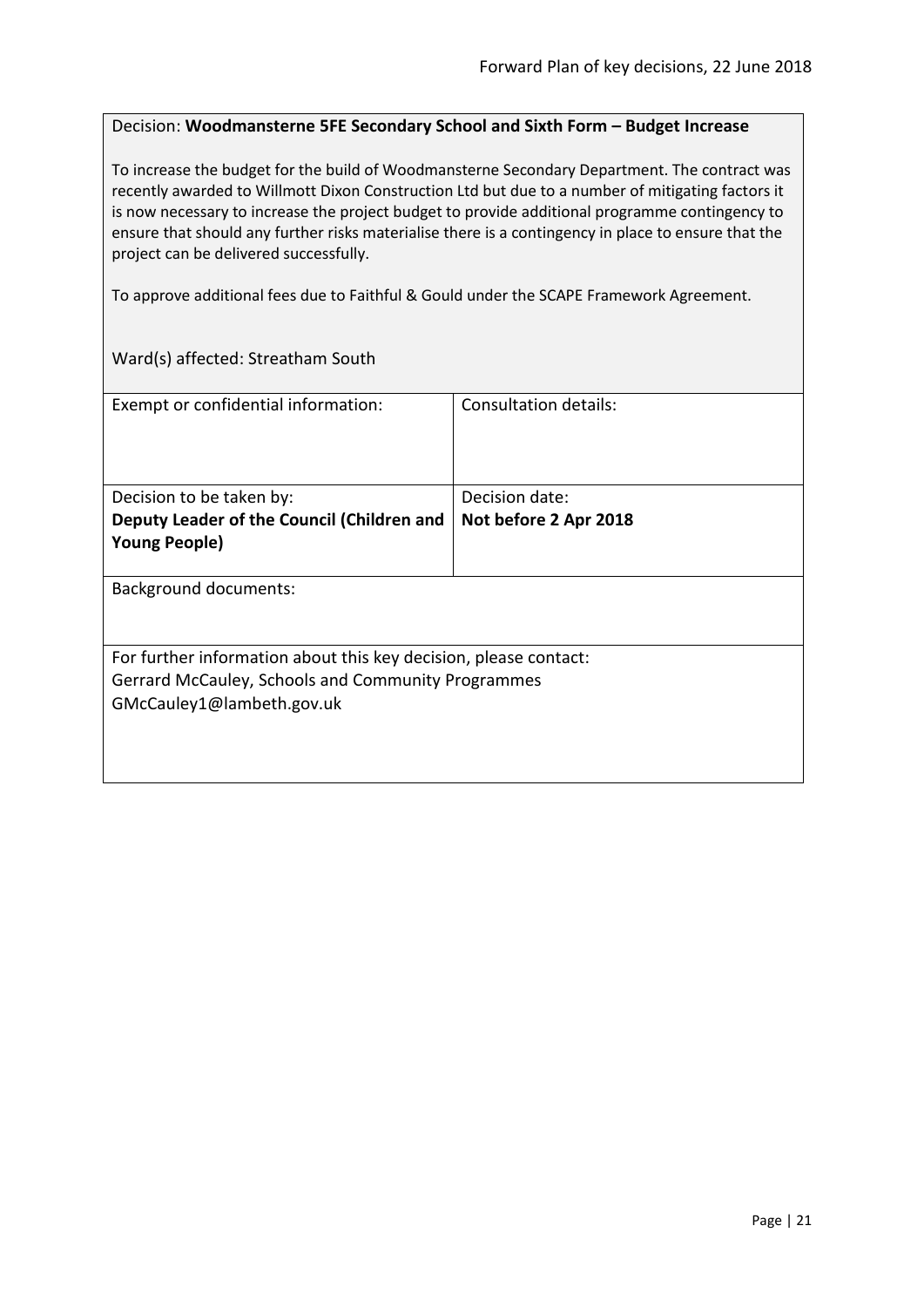<span id="page-21-0"></span>

| <b>Decision: One Oracle Contract Extension</b>                                                                               |                                                                                            |  |
|------------------------------------------------------------------------------------------------------------------------------|--------------------------------------------------------------------------------------------|--|
|                                                                                                                              |                                                                                            |  |
| To extend the existing One Oracle support arrangements by a further 2 years. This is                                         |                                                                                            |  |
|                                                                                                                              | necessary to ensure that the Council can maintain its obligations of Paying people, Paying |  |
| suppliers and Collecting Debt.                                                                                               |                                                                                            |  |
|                                                                                                                              |                                                                                            |  |
| Ward(s) affected: All Wards                                                                                                  |                                                                                            |  |
|                                                                                                                              |                                                                                            |  |
| Exempt or confidential information:                                                                                          | Consultation details:                                                                      |  |
|                                                                                                                              |                                                                                            |  |
|                                                                                                                              |                                                                                            |  |
| Decision to be taken by:                                                                                                     | Decision date:                                                                             |  |
| <b>Cabinet Member for Finance</b>                                                                                            | Not before 31 Mar 2016                                                                     |  |
|                                                                                                                              |                                                                                            |  |
|                                                                                                                              |                                                                                            |  |
| <b>Background documents:</b>                                                                                                 |                                                                                            |  |
|                                                                                                                              |                                                                                            |  |
|                                                                                                                              |                                                                                            |  |
| For further information about this key decision, please contact:<br>Jason Martin, Programme Manager, Business Transformation |                                                                                            |  |
| JMartin@lambeth.gov.uk                                                                                                       |                                                                                            |  |
| Olive Morris House - 2nd Floor                                                                                               |                                                                                            |  |
| Tel: 020 7926 6244                                                                                                           |                                                                                            |  |
|                                                                                                                              |                                                                                            |  |

 $\overline{1}$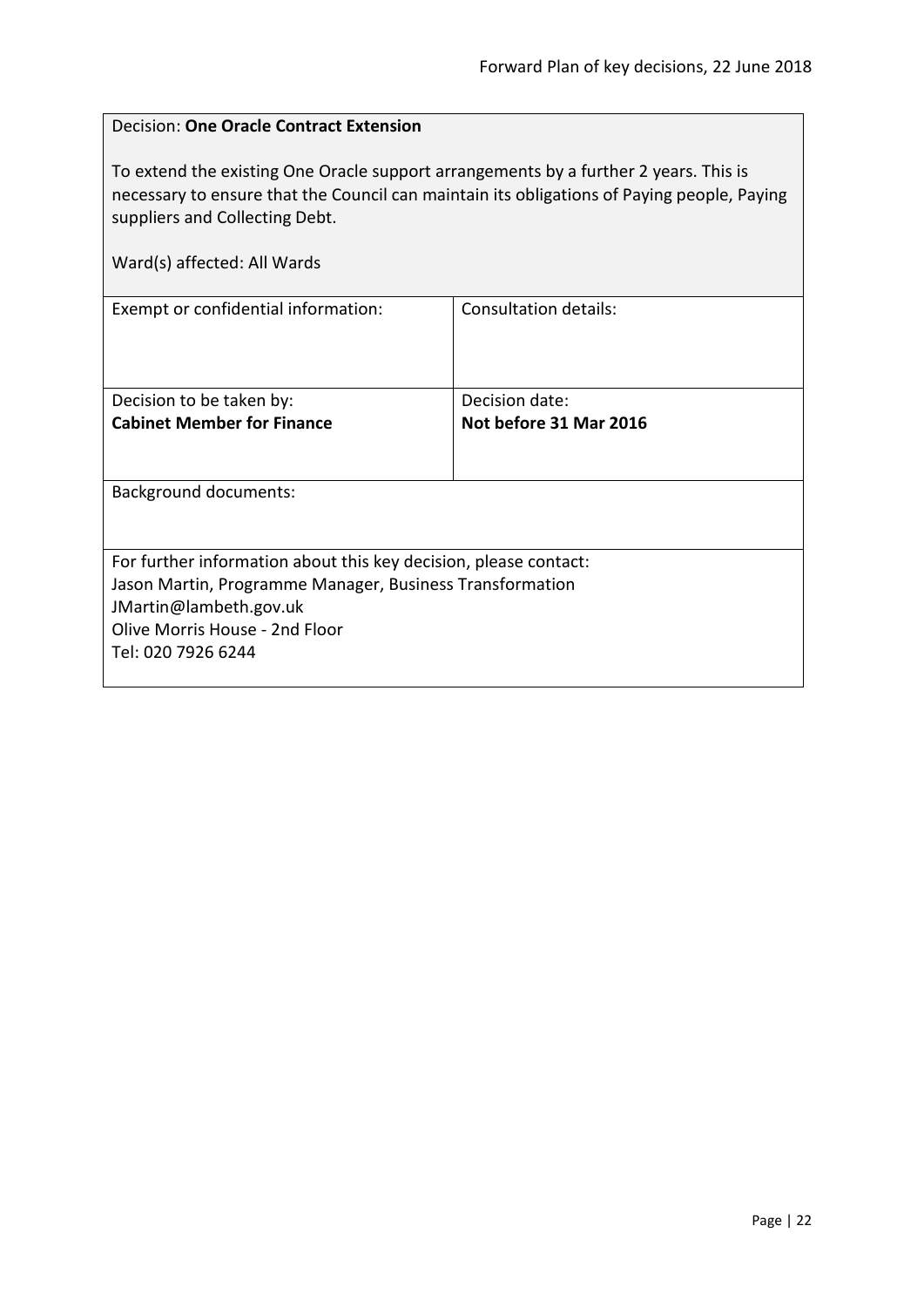<span id="page-22-0"></span>

| Decision: Upper Norwood Joint Library                                                                      |                              |  |
|------------------------------------------------------------------------------------------------------------|------------------------------|--|
| To grant a 25 year lease to Upper Norwood Library Trust at a peppercorn rent                               |                              |  |
| Ward(s) affected: Gipsy Hill                                                                               |                              |  |
| Exempt or confidential information:                                                                        | <b>Consultation details:</b> |  |
|                                                                                                            |                              |  |
| Decision to be taken by:                                                                                   | Decision date:               |  |
| <b>Cabinet Member for Finance</b>                                                                          | Not before 17 Jul 2017       |  |
| <b>Background documents:</b>                                                                               |                              |  |
|                                                                                                            |                              |  |
| For further information about this key decision, please contact:                                           |                              |  |
| Donna Wiggins, Lead Commissioner, Strategic Housing, Regeneration & Communities<br>dwiggins@lambeth.gov.uk |                              |  |
| Phoenix House - 3rd Floor                                                                                  |                              |  |
| Tel: 020 7926 2681                                                                                         |                              |  |
|                                                                                                            |                              |  |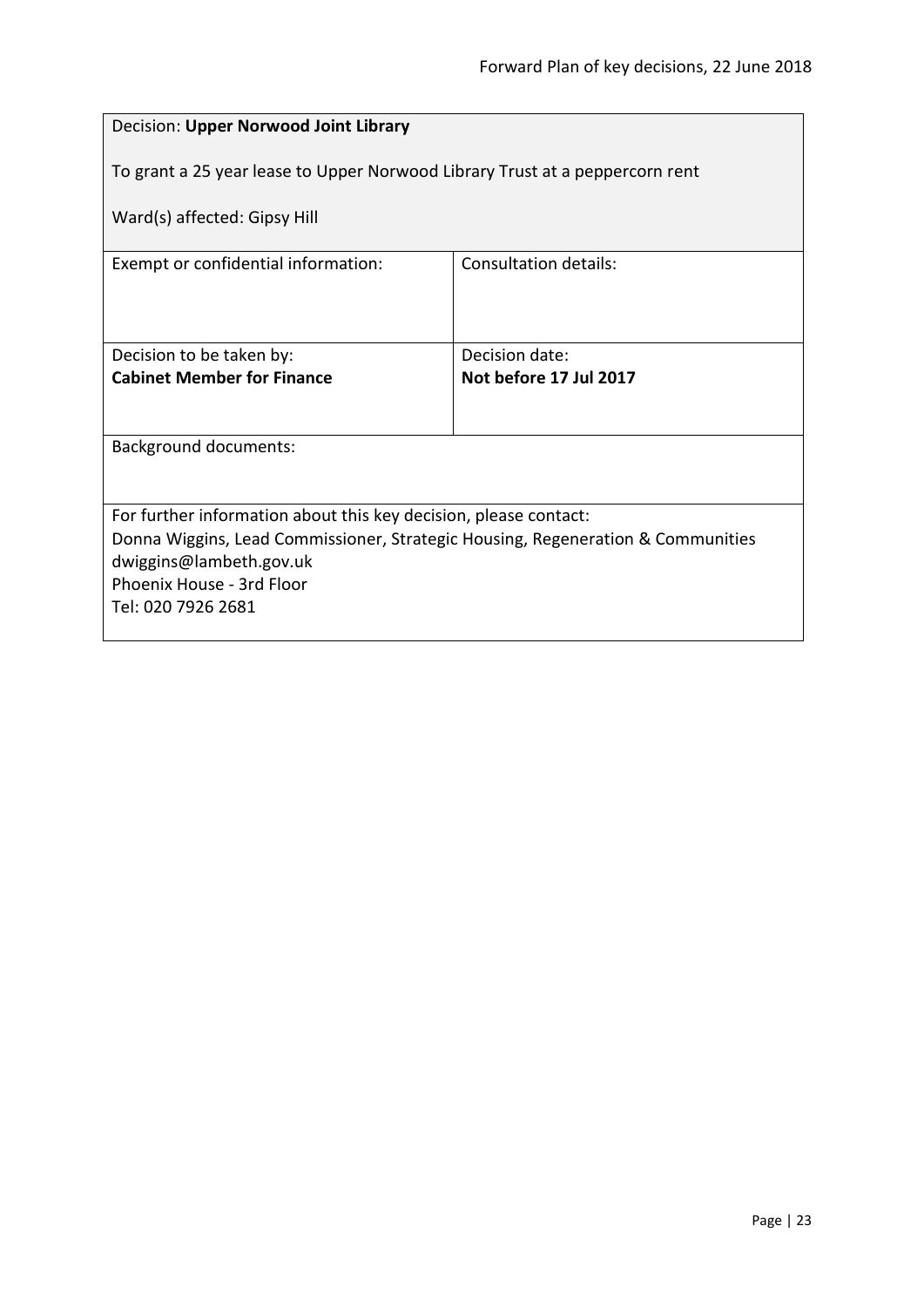#### <span id="page-23-0"></span>Decision: **Server, Storage and Associated Services Contract**

To award new contract for Server, Storage and Associated Services for Lambeth. The Council has an existing investment programme for upgrading server and storage hardware. The key outcome will be to derive value and create a route to market and to support new Lambeth initiatives such as Organisational redesign and move to new Town hall/Civic Suite.

| Exempt or confidential information:<br>Part exempt<br>Information relating to the financial or<br>business affairs of any particular person<br>(including the authority holding that<br>information) | Consultation details:  |
|------------------------------------------------------------------------------------------------------------------------------------------------------------------------------------------------------|------------------------|
| Decision to be taken by:                                                                                                                                                                             | Decision date:         |
| <b>Cabinet Member for Finance</b>                                                                                                                                                                    | Not before 24 Jul 2017 |
|                                                                                                                                                                                                      |                        |
| <b>Background documents:</b>                                                                                                                                                                         |                        |
|                                                                                                                                                                                                      |                        |
| For further information about this key decision, please contact:                                                                                                                                     |                        |
| Neeraj Mittra, Senior ICT Officer Contract Management, Business Transformation                                                                                                                       |                        |
| NMittra@lambeth.gov.uk                                                                                                                                                                               |                        |
| Tel: 020 7926 9274                                                                                                                                                                                   |                        |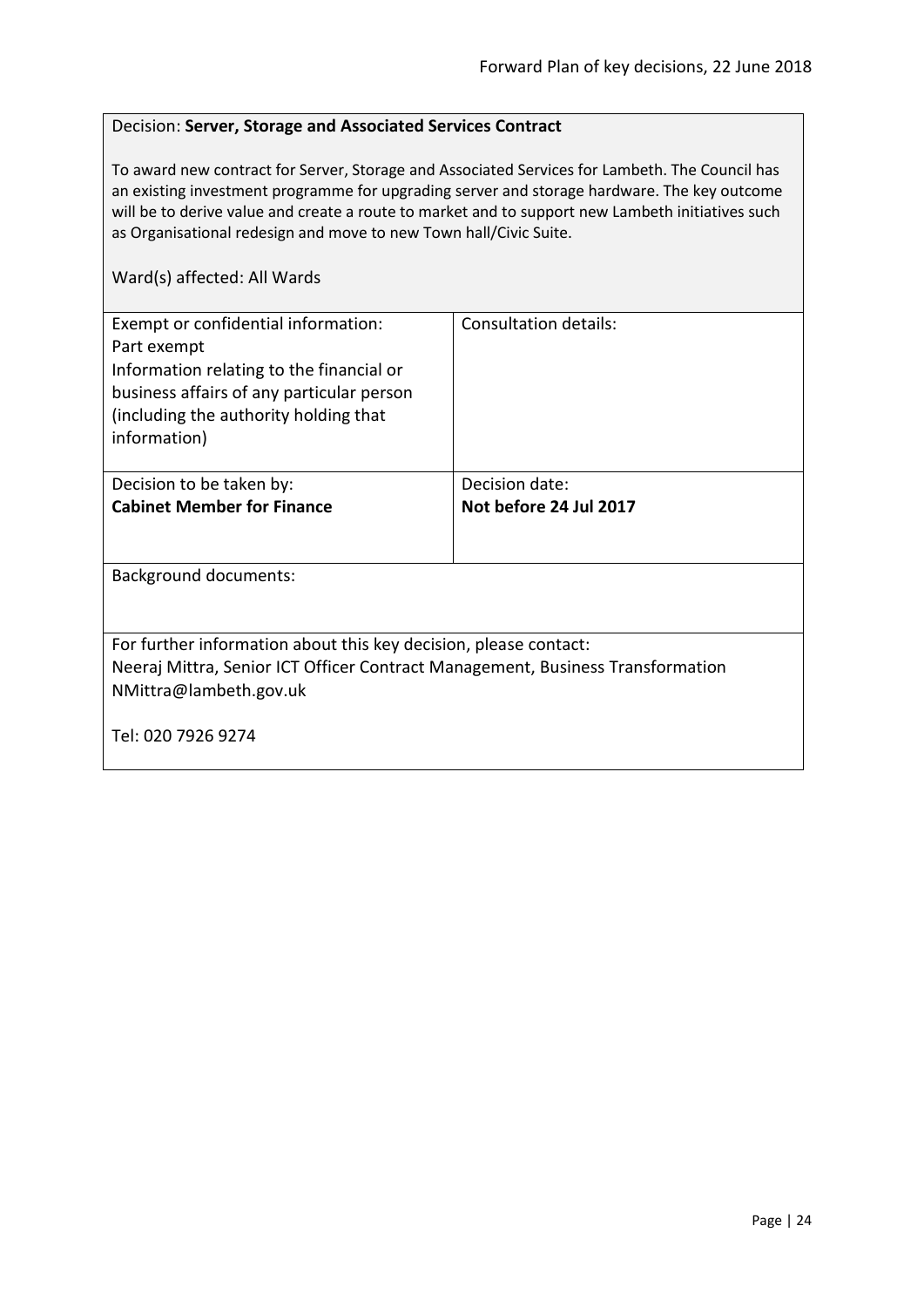<span id="page-24-0"></span>Decision: **Temporary Accommodation - Modular Construction on Council Owned Hostel Sites**

To approve investment of £3,000,000 for the construction of Temporary Accommodation modular type units on two council owned hostel sites for the purpose of providing temporary accommodation to homeless households.

Ward(s) affected: Streatham South; Gipsy Hill

| Exempt or confidential information:                                                | Consultation details:  |  |
|------------------------------------------------------------------------------------|------------------------|--|
|                                                                                    |                        |  |
|                                                                                    |                        |  |
|                                                                                    |                        |  |
| Decision to be taken by:                                                           | Decision date:         |  |
| <b>Cabinet Member for Finance</b>                                                  | Not before 31 Jul 2017 |  |
|                                                                                    |                        |  |
|                                                                                    |                        |  |
| <b>Background documents:</b>                                                       |                        |  |
|                                                                                    |                        |  |
|                                                                                    |                        |  |
| For further information about this key decision, please contact:                   |                        |  |
| Mandy Green (Associate Director Commissioning), Assistant Director Accommodation & |                        |  |
| Property                                                                           |                        |  |
| mgreen3@lambeth.gov.uk                                                             |                        |  |
|                                                                                    |                        |  |
| Tel: 02079267020                                                                   |                        |  |
|                                                                                    |                        |  |
|                                                                                    |                        |  |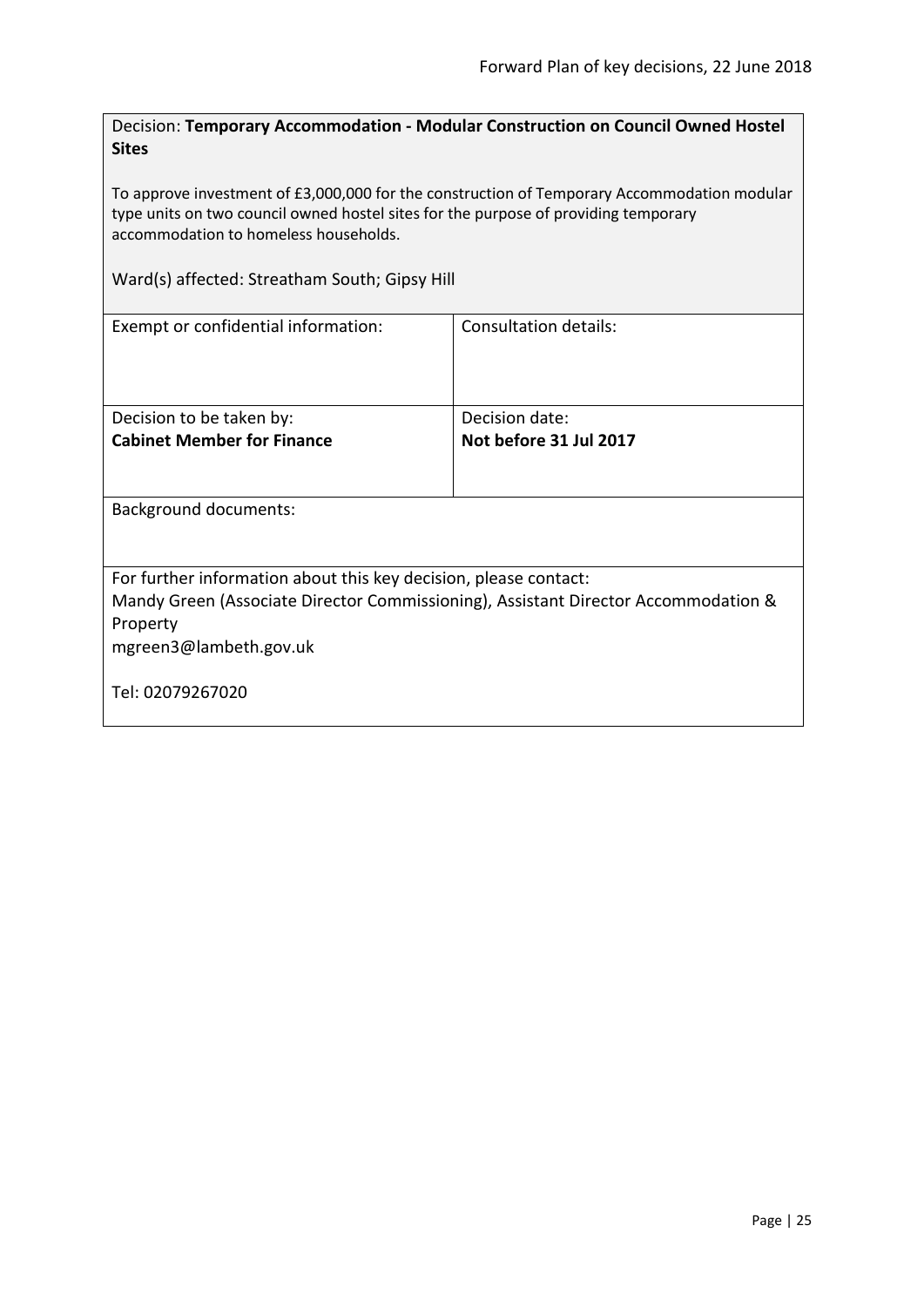# <span id="page-25-0"></span>Decision: **Off-site processing for Housing Benefit and Council Tax Support assessments**

To approve the variation to the off-site Housing Benefit and Council Tax Support processing contract with Civica UK Ltd, increasing the contract value from £485,200 to £1,038,350, and extending the contract to March 2020.

| Ward(s) affected: All Wards                                                                                                                                   |                       |
|---------------------------------------------------------------------------------------------------------------------------------------------------------------|-----------------------|
| Exempt or confidential information:                                                                                                                           | Consultation details: |
| Decision to be taken by:                                                                                                                                      | Decision date:        |
| <b>Cabinet Member for Finance</b>                                                                                                                             | 21 Jun 2018           |
| <b>Background documents:</b>                                                                                                                                  |                       |
| For further information about this key decision, please contact:<br>Miranda Feasey, Acting Head of Assessments and Customer Centre<br>mhfeasey@lambeth.gov.uk |                       |
| Tel: 0207 926 7653                                                                                                                                            |                       |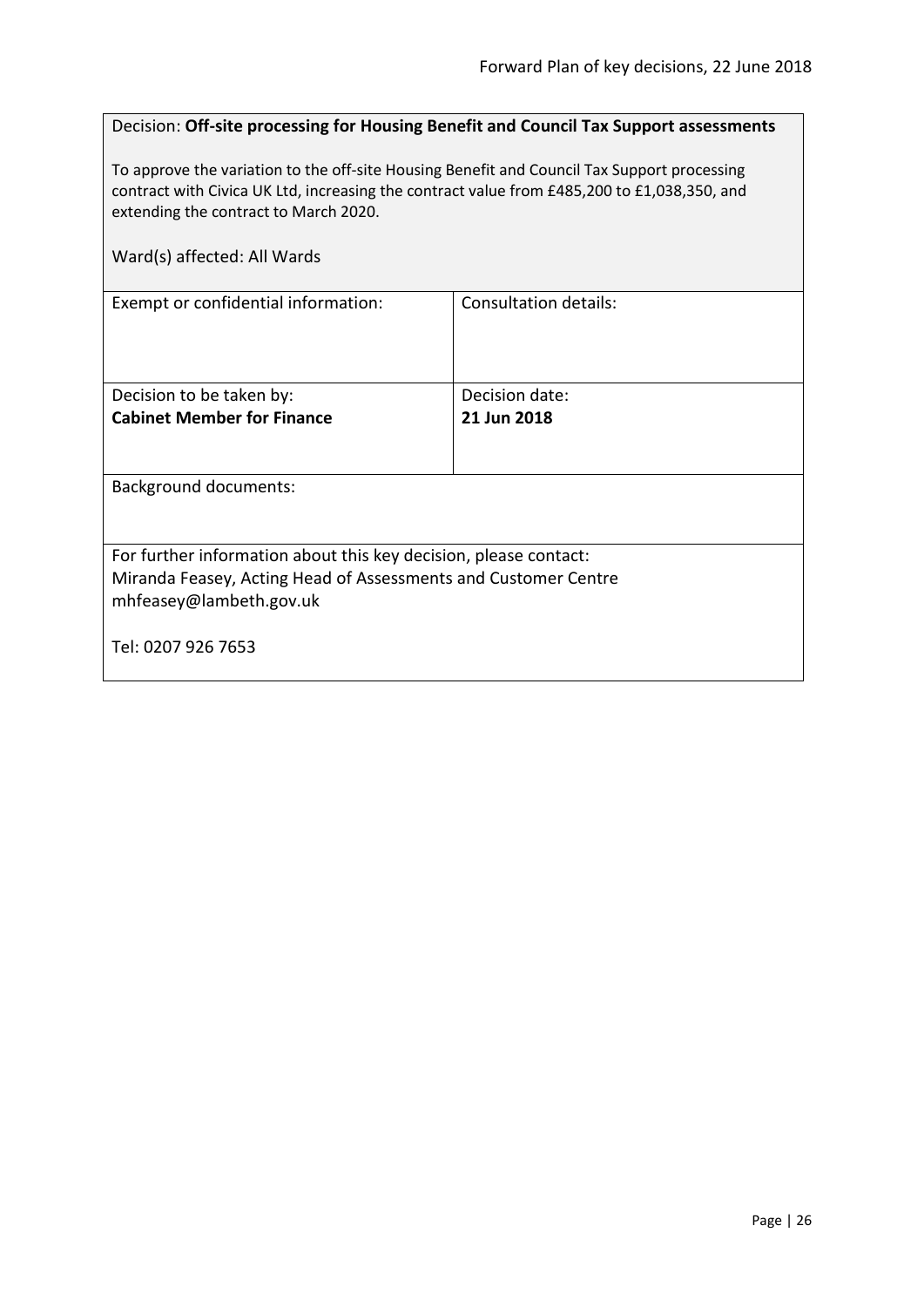## <span id="page-26-0"></span>Decision: **ICT Desktop Refresh (formerly Hardware Refresh)**

To extend the contracts with Insight Direct (UK) Ltd and XMA Ltd for 12 months from June 2018 to June 2019 with an optional extension for a further 12 months from June 2019 to June 2020 for the provision of Desktops, Laptops, Monitors, Tablets and associated services for Lambeth. The Council has an existing investment programme for upgrading end user device hardware. The key outcome will be to derive value from the existing eauction programme in conjunction with other London boroughs and ensures a route to market. These contracts enable Lambeth to ensure its business applications continue to run efficiently and effectively and can continue to provide essential front line services including Organisational redesign and the new Town hall/Civic Centre.

Ward(s) affected: Prince's

| Exempt or confidential information:                                       | Consultation details:  |
|---------------------------------------------------------------------------|------------------------|
| Part exempt                                                               |                        |
|                                                                           |                        |
|                                                                           |                        |
| Decision to be taken by:                                                  | Decision date:         |
| <b>Cabinet Member for Finance</b>                                         | Not before 11 Jun 2018 |
|                                                                           |                        |
|                                                                           |                        |
| Background documents:                                                     |                        |
|                                                                           |                        |
|                                                                           |                        |
| For further information about this key decision, please contact:          |                        |
| Clive Redington, ICT Manager Contract Management, Business Transformation |                        |
| credington@lambeth.gov.uk                                                 |                        |
| Olive Morris House (2nd Floor)                                            |                        |
| Tel: 020 7926 4021                                                        |                        |
|                                                                           |                        |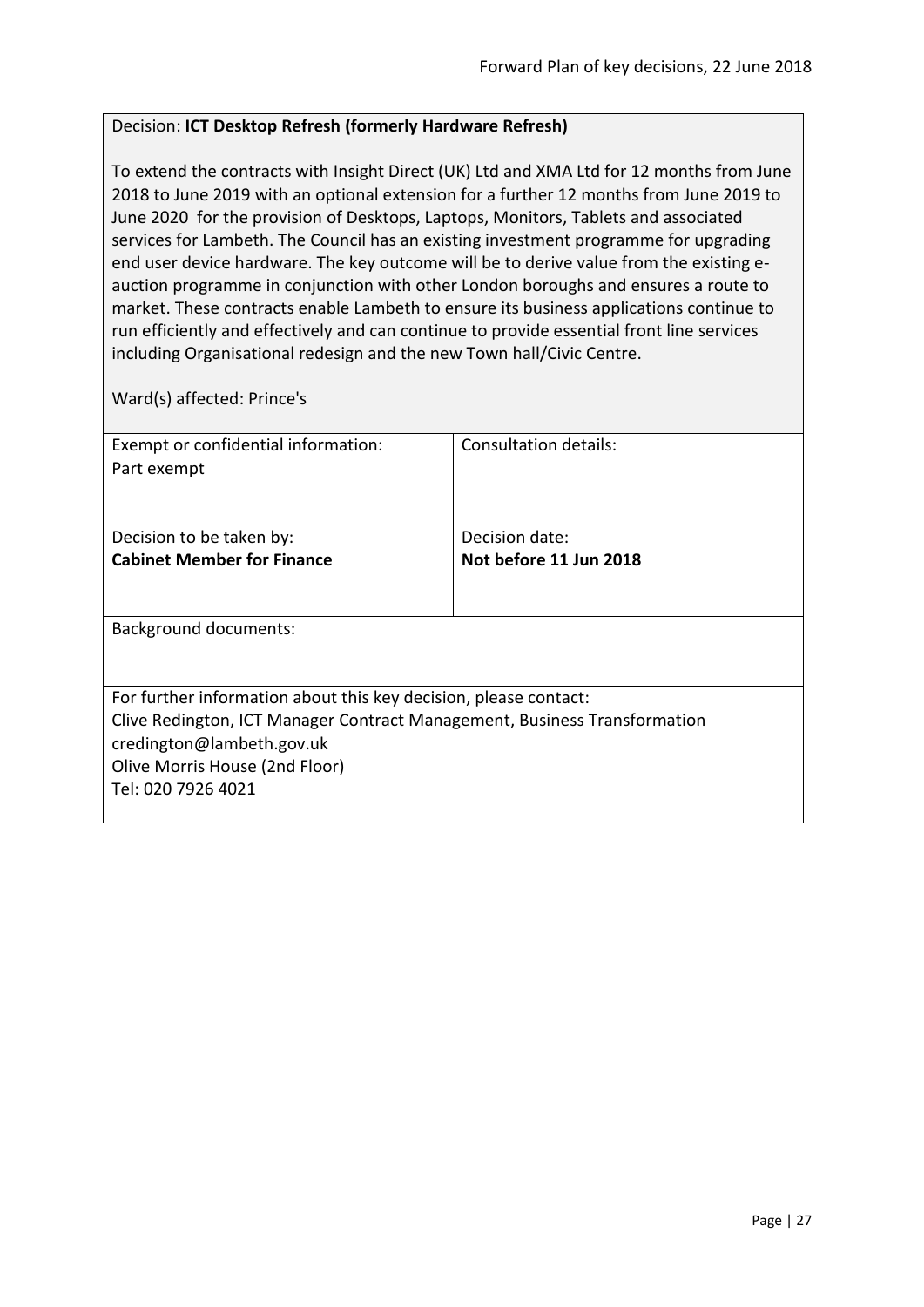# <span id="page-27-0"></span>Decision: **Contract to extend Internal Audit, Risk Management, Investigation and Advisory Services provision**

To approve continued use of the London Borough of Islington's Framework for internal audit, risk management, investigation and advisory services – agreeing a contract with the Framework's appointed provider PwC to run to from the 1 April 2019 - 31 March 2020

| Exempt or confidential information:<br>Part exempt<br>Information relating to the financial or<br>business affairs of any particular person<br>(including the authority holding that | <b>Consultation details:</b> |
|--------------------------------------------------------------------------------------------------------------------------------------------------------------------------------------|------------------------------|
| information)                                                                                                                                                                         |                              |
| Decision to be taken by:                                                                                                                                                             | Decision date:               |
| <b>Cabinet Member for Finance</b>                                                                                                                                                    | Not before 29 Jun 2018       |
| <b>Background documents:</b>                                                                                                                                                         |                              |
| For further information about this key decision, please contact:                                                                                                                     |                              |
| Malcolm de Vela, Category Procurement Manager – Energy and Corporate<br>MDeVela@lambeth.gov.uk                                                                                       |                              |
| Phoenix House, 10 Wandsworth Road, SW8 2LL                                                                                                                                           |                              |
| Tel: 020 7926 3591                                                                                                                                                                   |                              |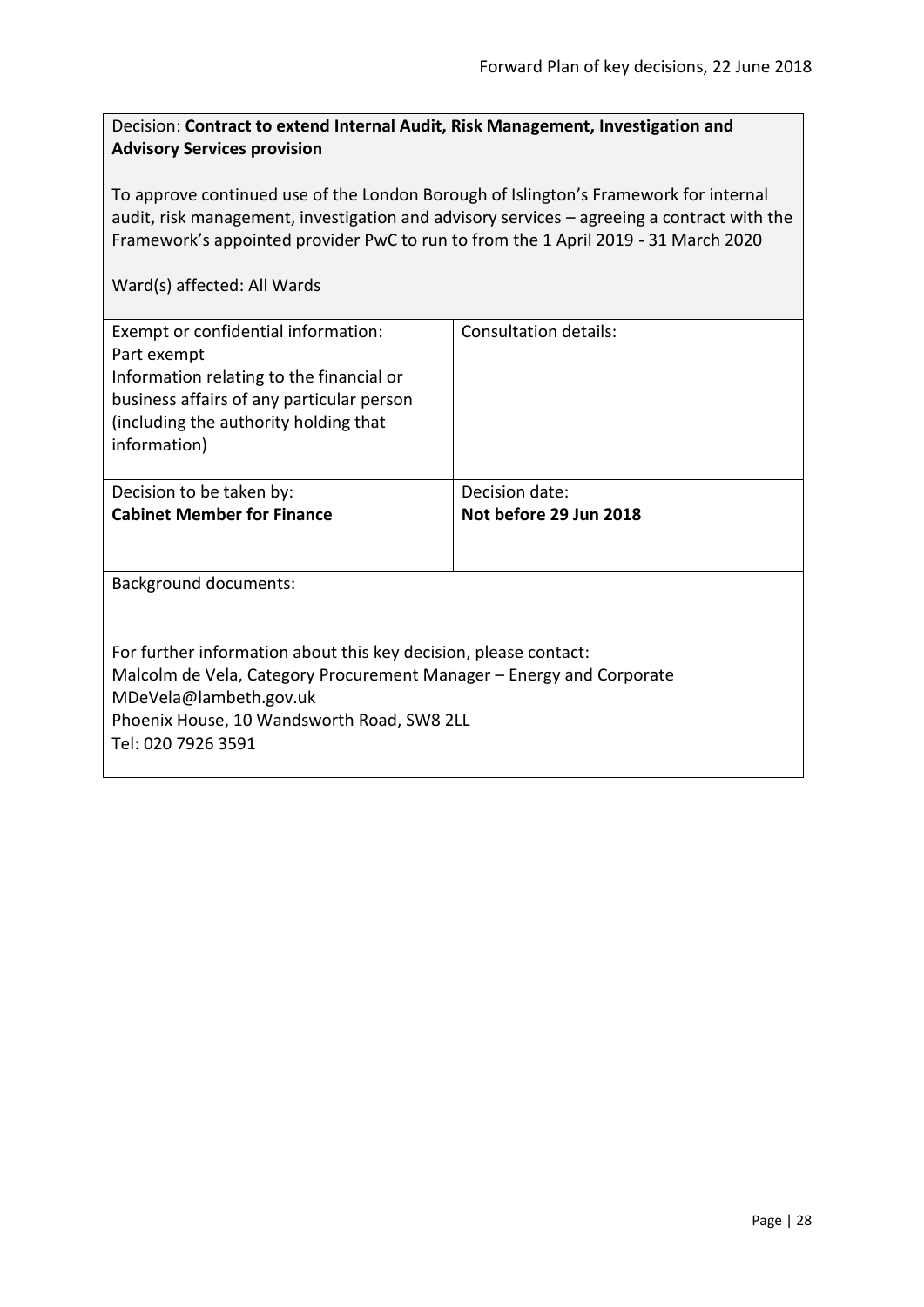<span id="page-28-0"></span>

| <b>Decision: Commercial Waste Options</b>                                                                                                                                                                                                      |                              |  |
|------------------------------------------------------------------------------------------------------------------------------------------------------------------------------------------------------------------------------------------------|------------------------------|--|
| Review of options for future model of commercial waste services                                                                                                                                                                                |                              |  |
| Ward(s) affected: All Wards                                                                                                                                                                                                                    |                              |  |
| Exempt or confidential information:                                                                                                                                                                                                            | <b>Consultation details:</b> |  |
|                                                                                                                                                                                                                                                |                              |  |
| Decision to be taken by:                                                                                                                                                                                                                       | Decision date:               |  |
| <b>Cabinet Member for Environment and</b><br><b>Clean Air</b>                                                                                                                                                                                  | Not before 21 Nov 2016       |  |
| <b>Background documents:</b>                                                                                                                                                                                                                   |                              |  |
| For further information about this key decision, please contact:<br>Michael C Clarke, Public Environment Manager<br>mcclarke@lambeth.gov.uk<br>1st Floor, Service Team House, 185-205 Shakespeare Road, London, SE24 0PZ<br>Tel: 020 7926 0528 |                              |  |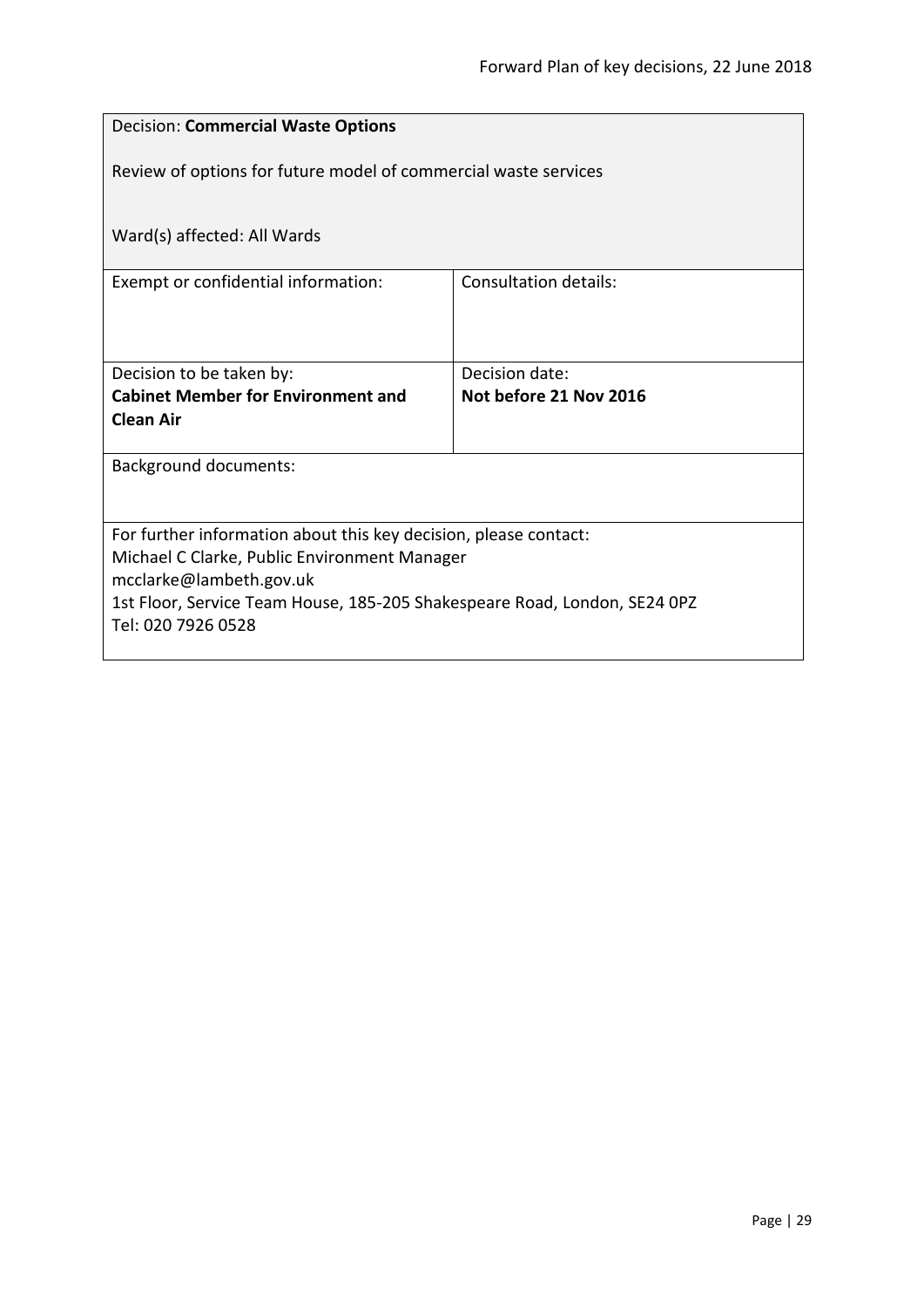<span id="page-29-0"></span>

| Decision: Floating car clubs                                                                                                                                           |                        |
|------------------------------------------------------------------------------------------------------------------------------------------------------------------------|------------------------|
| To establish a trial for the "floating" car club provision in the borough and the<br>appointment of a provider for the trial period.                                   |                        |
| Ward(s) affected: All Wards                                                                                                                                            |                        |
| Exempt or confidential information:                                                                                                                                    | Consultation details:  |
| Decision to be taken by:                                                                                                                                               | Decision date:         |
| <b>Cabinet Member for Environment and</b><br><b>Clean Air</b>                                                                                                          | Not before 12 Jun 2017 |
| <b>Background documents:</b>                                                                                                                                           |                        |
| For further information about this key decision, please contact:<br>Simon Phillips, Transport Manager - Planning, Transport & Development<br>SPhillips2@lambeth.gov.uk |                        |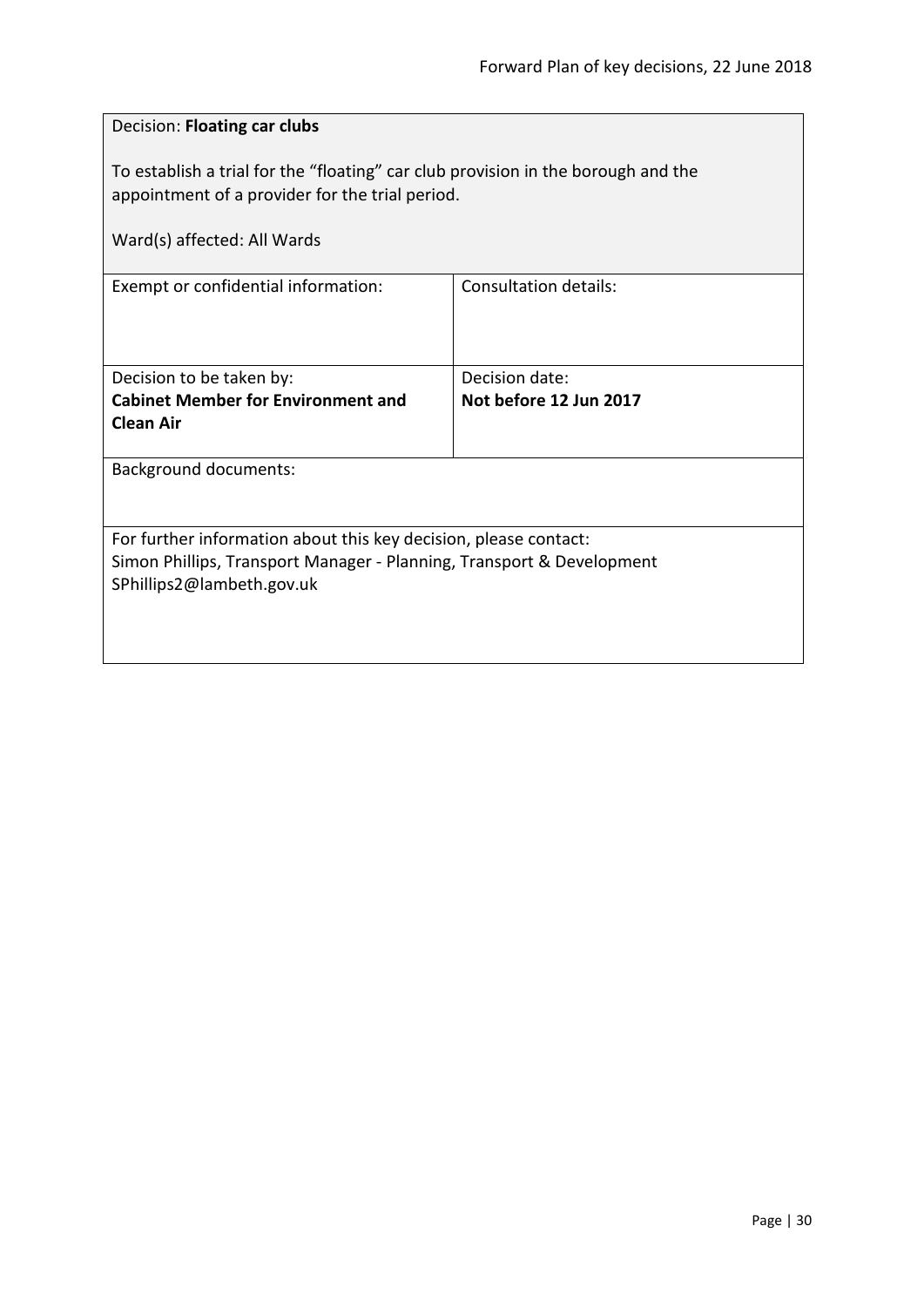<span id="page-30-0"></span>

| Decision: Our Streets- The Neighbourhood Enhancement                                                                                                                                       |                              |  |
|--------------------------------------------------------------------------------------------------------------------------------------------------------------------------------------------|------------------------------|--|
| To deliver Phase 3 Our Streets interventions in Thurlow Park, Gypsy Hill, and Knights Hill<br>wards costing a total £800,000.<br>Ward(s) affected: Gipsy Hill; Knight's Hill; Thurlow Park |                              |  |
| Exempt or confidential information:                                                                                                                                                        | <b>Consultation details:</b> |  |
|                                                                                                                                                                                            |                              |  |
| Decision to be taken by:                                                                                                                                                                   | Decision date:               |  |
| <b>Cabinet Member for Environment and</b><br><b>Clean Air</b>                                                                                                                              | Not before 26 Mar 2018       |  |
| <b>Background documents:</b>                                                                                                                                                               |                              |  |
| For further information about this key decision, please contact:<br>Raj Mistry, Director of Envrionment<br>rmistry@lambeth.gov.uk<br><b>Blue Star House</b><br>Tel: 020 7926 6263          |                              |  |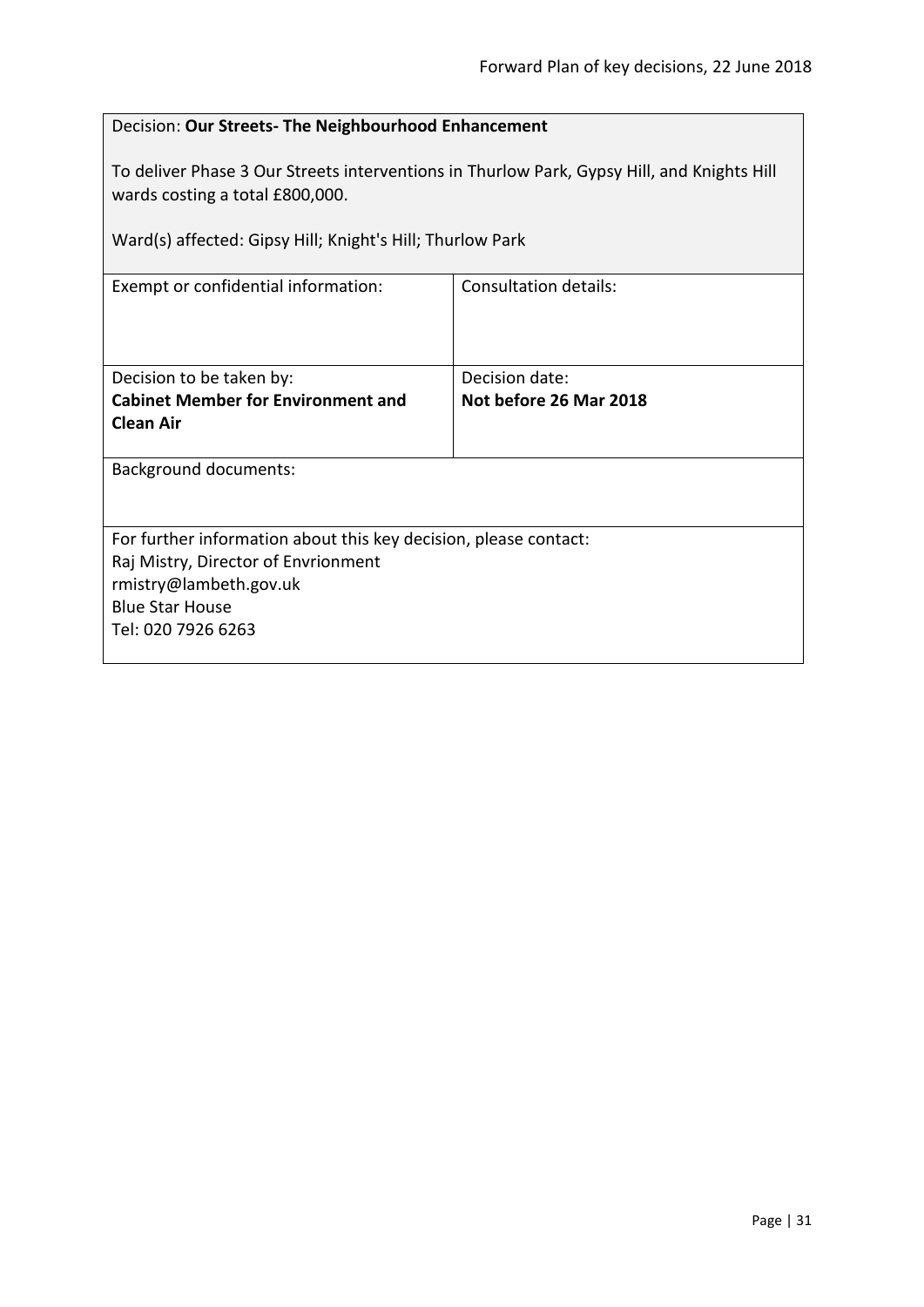<span id="page-31-0"></span>

| <b>Decision: Highways Services Contract</b>                      |                        |  |
|------------------------------------------------------------------|------------------------|--|
| To let the contract for reactive and planned highway works       |                        |  |
| Ward(s) affected: All Wards                                      |                        |  |
| Exempt or confidential information:                              | Consultation details:  |  |
|                                                                  |                        |  |
| Decision to be taken by:                                         | Decision date:         |  |
| <b>Cabinet Member for Environment and</b>                        | Not before 23 Apr 2018 |  |
| <b>Clean Air</b>                                                 |                        |  |
| <b>Background documents:</b>                                     |                        |  |
|                                                                  |                        |  |
| For further information about this key decision, please contact: |                        |  |
| Raj Mistry, Director of Envrionment                              |                        |  |
| rmistry@lambeth.gov.uk                                           |                        |  |
| <b>Blue Star House</b>                                           |                        |  |
| Tel: 020 7926 6263                                               |                        |  |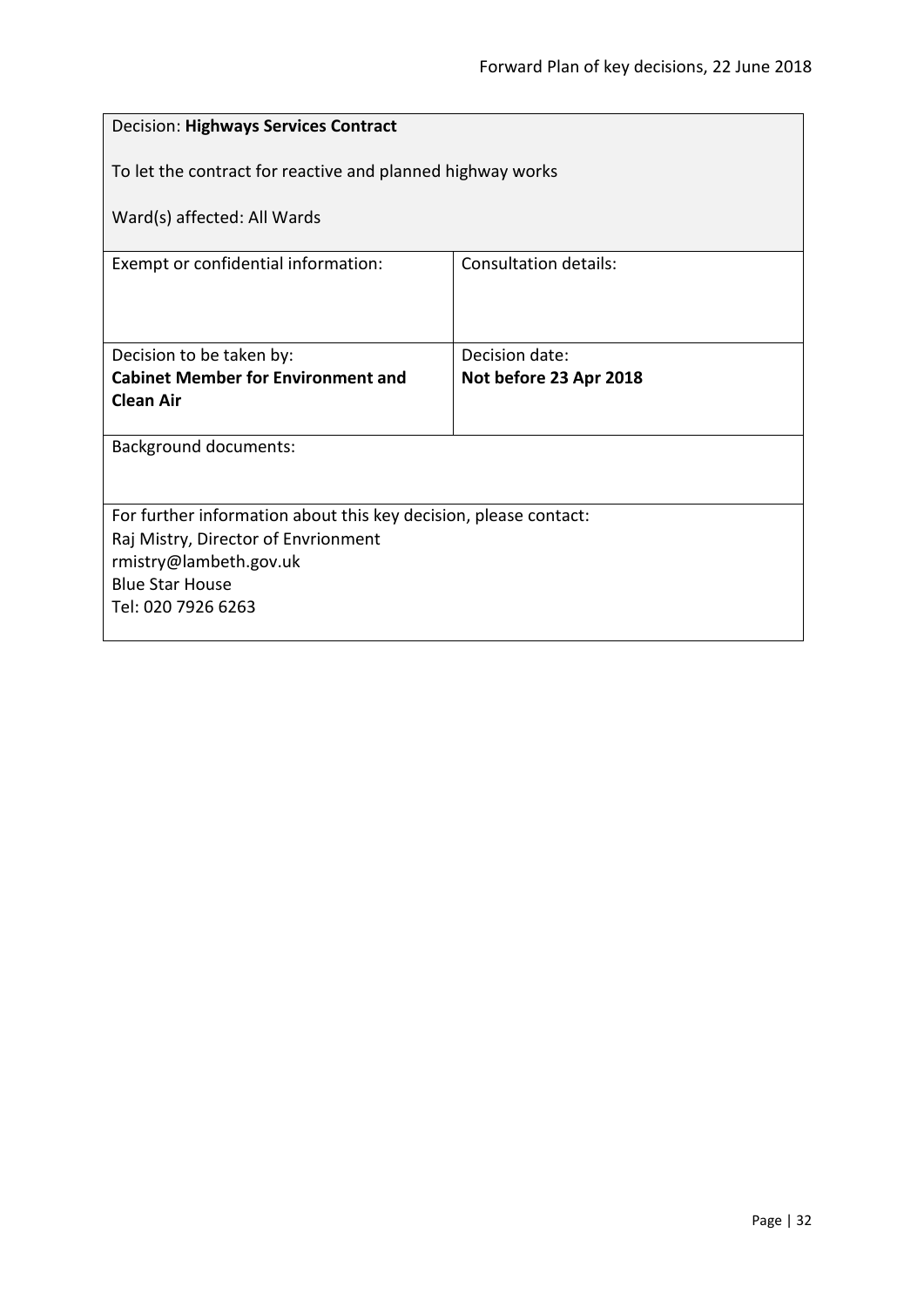<span id="page-32-0"></span>

| Decision: Mental Health Accommodation and Community Support contract.                                     |  |  |
|-----------------------------------------------------------------------------------------------------------|--|--|
| Extension of the Mental Health Accommodation and Community Support contract.                              |  |  |
| Ward(s) affected: All Wards                                                                               |  |  |
| Consultation details:                                                                                     |  |  |
|                                                                                                           |  |  |
| Decision date:                                                                                            |  |  |
| Not before 26 Jun 2015                                                                                    |  |  |
|                                                                                                           |  |  |
| Background documents:                                                                                     |  |  |
|                                                                                                           |  |  |
| For further information about this key decision, please contact:                                          |  |  |
| Denis O'Rourke, Assistant Director Integrated Commissioning - Adult Mental Health<br>denisorourke@nhs.net |  |  |
|                                                                                                           |  |  |
|                                                                                                           |  |  |
|                                                                                                           |  |  |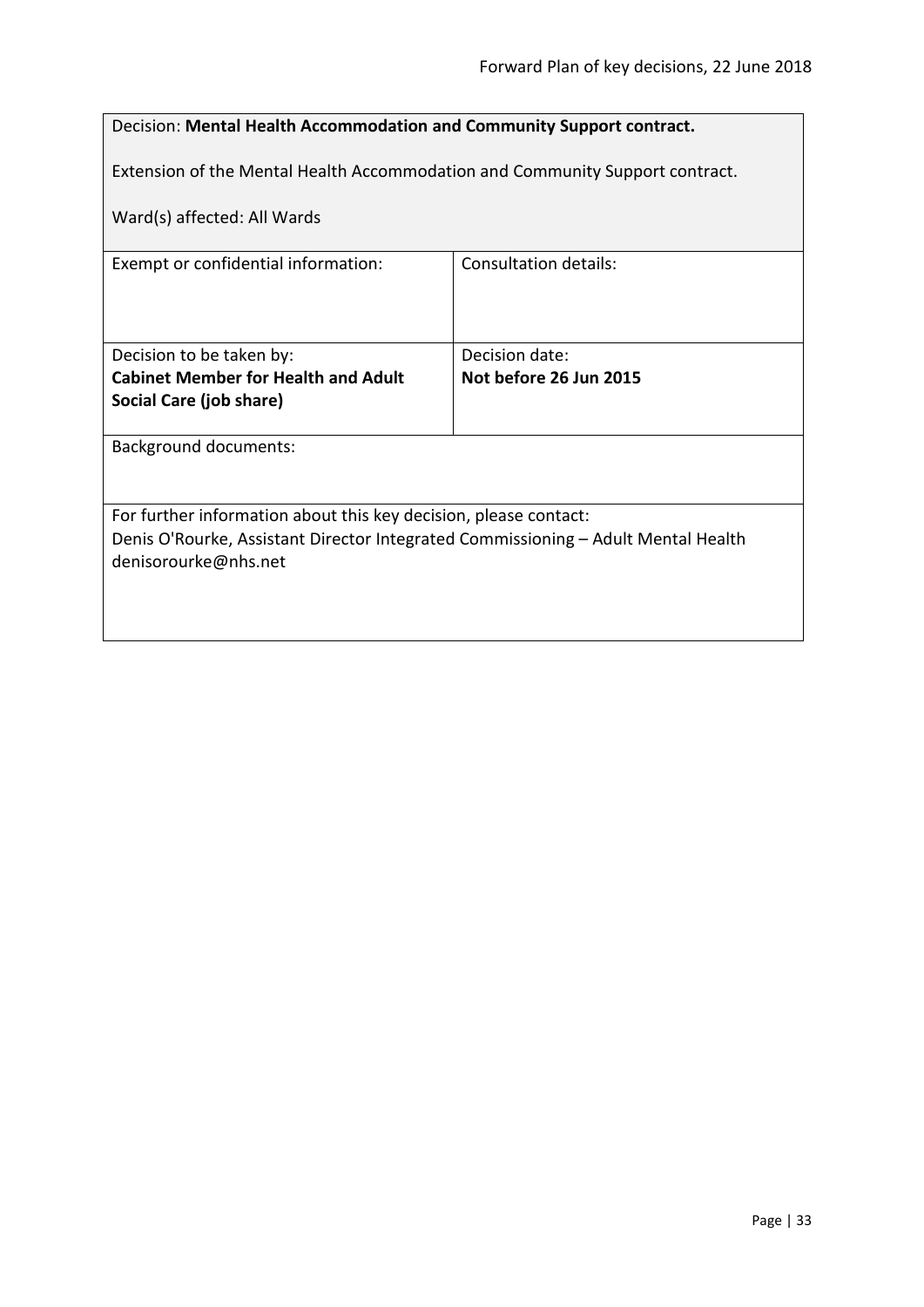<span id="page-33-0"></span>Decision: **Extension to pilot level 3 specialist weight management service for children**

Decision to extend the above contract for 2 years. This contract is part of a healthy weight programme that was set up as a pilot following a tender that was carried out in 2011. The pilot will be evaluated over the next year and a tender will be carried out again in 2016 (for the full healthy weight programme) following analysis of the findings from the evaluation.

| Exempt or confidential information:                              | Consultation details:<br>Qualitative data is being captured through<br>the evaluation. Programme participants<br>provide feedback following their<br>involvement. Relevant professionals and<br>stakeholders will be consulted during the<br>evaluation and during the tender process<br>which will be carried out in 2016. |
|------------------------------------------------------------------|-----------------------------------------------------------------------------------------------------------------------------------------------------------------------------------------------------------------------------------------------------------------------------------------------------------------------------|
| Decision to be taken by:                                         | Decision date:                                                                                                                                                                                                                                                                                                              |
| <b>Cabinet Member for Health and Adult</b>                       | Not before 26 Jun 2015                                                                                                                                                                                                                                                                                                      |
| Social Care (job share)                                          |                                                                                                                                                                                                                                                                                                                             |
| <b>Background documents:</b>                                     |                                                                                                                                                                                                                                                                                                                             |
|                                                                  |                                                                                                                                                                                                                                                                                                                             |
| For further information about this key decision, please contact: |                                                                                                                                                                                                                                                                                                                             |
| <b>Candice Clark</b>                                             |                                                                                                                                                                                                                                                                                                                             |
|                                                                  |                                                                                                                                                                                                                                                                                                                             |
| candiceclark@nhs.net                                             |                                                                                                                                                                                                                                                                                                                             |
|                                                                  |                                                                                                                                                                                                                                                                                                                             |
|                                                                  |                                                                                                                                                                                                                                                                                                                             |
|                                                                  |                                                                                                                                                                                                                                                                                                                             |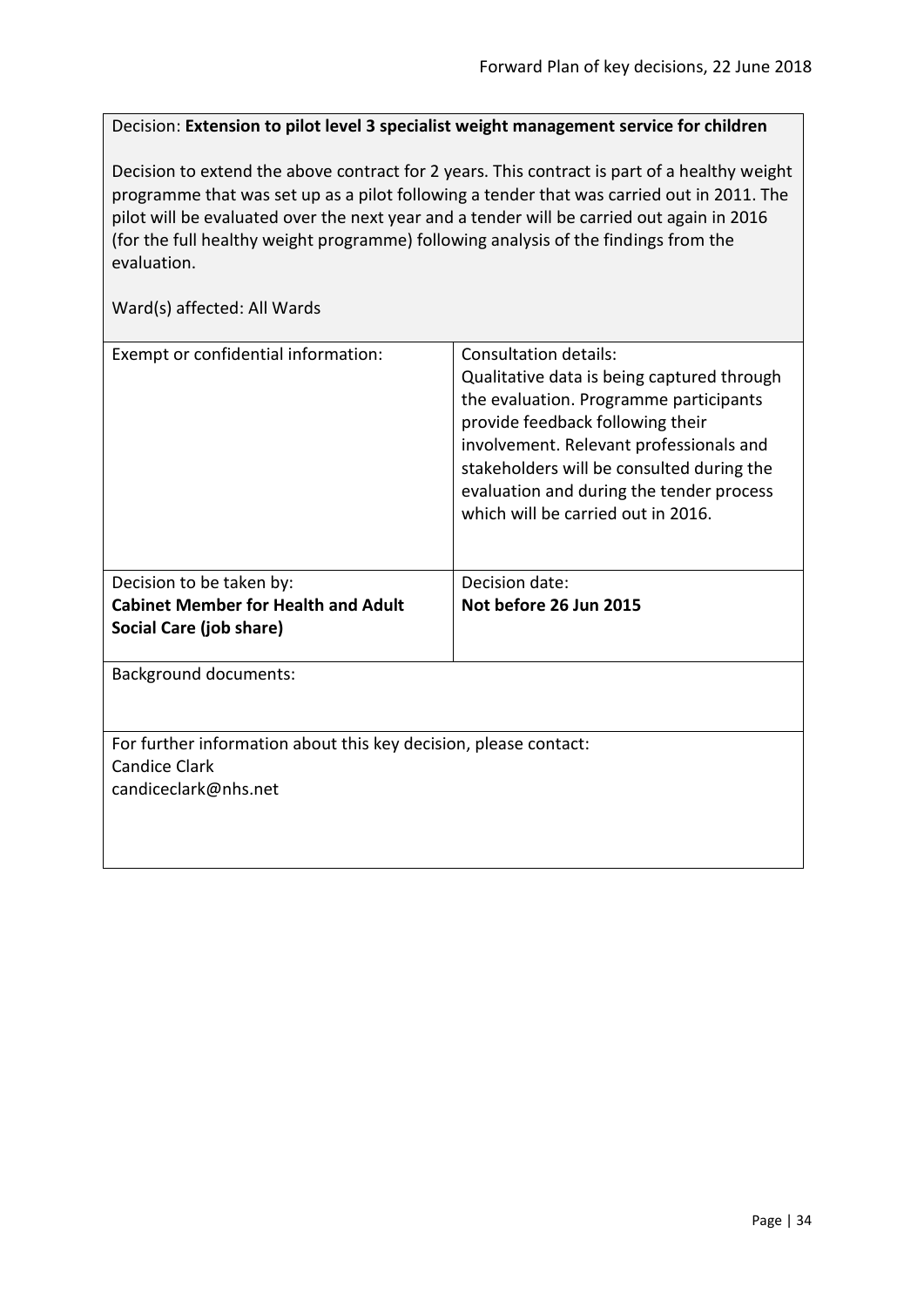<span id="page-34-0"></span>

| Decision: The Nine Elms Vauxhall Development Business Case                                                                                                |                        |
|-----------------------------------------------------------------------------------------------------------------------------------------------------------|------------------------|
| The approval of £1.986m from s106/Community Infrastructure Levy in Nine Elms Vauxhall<br>for 2017/18.                                                     |                        |
| Ward(s) affected: Stockwell; Oval                                                                                                                         |                        |
| Exempt or confidential information:                                                                                                                       | Consultation details:  |
| Decision to be taken by:                                                                                                                                  | Decision date:         |
| <b>Cabinet Member for Health and Adult</b><br>Social Care (job share)                                                                                     | Not before 12 Dec 2016 |
| <b>Background documents:</b>                                                                                                                              |                        |
| For further information about this key decision, please contact:<br>Moira McGrath, Director of Strategy and Commissioning Adults<br>moira.mcgrath@nhs.net |                        |
| Tel: 0203 049 4481                                                                                                                                        |                        |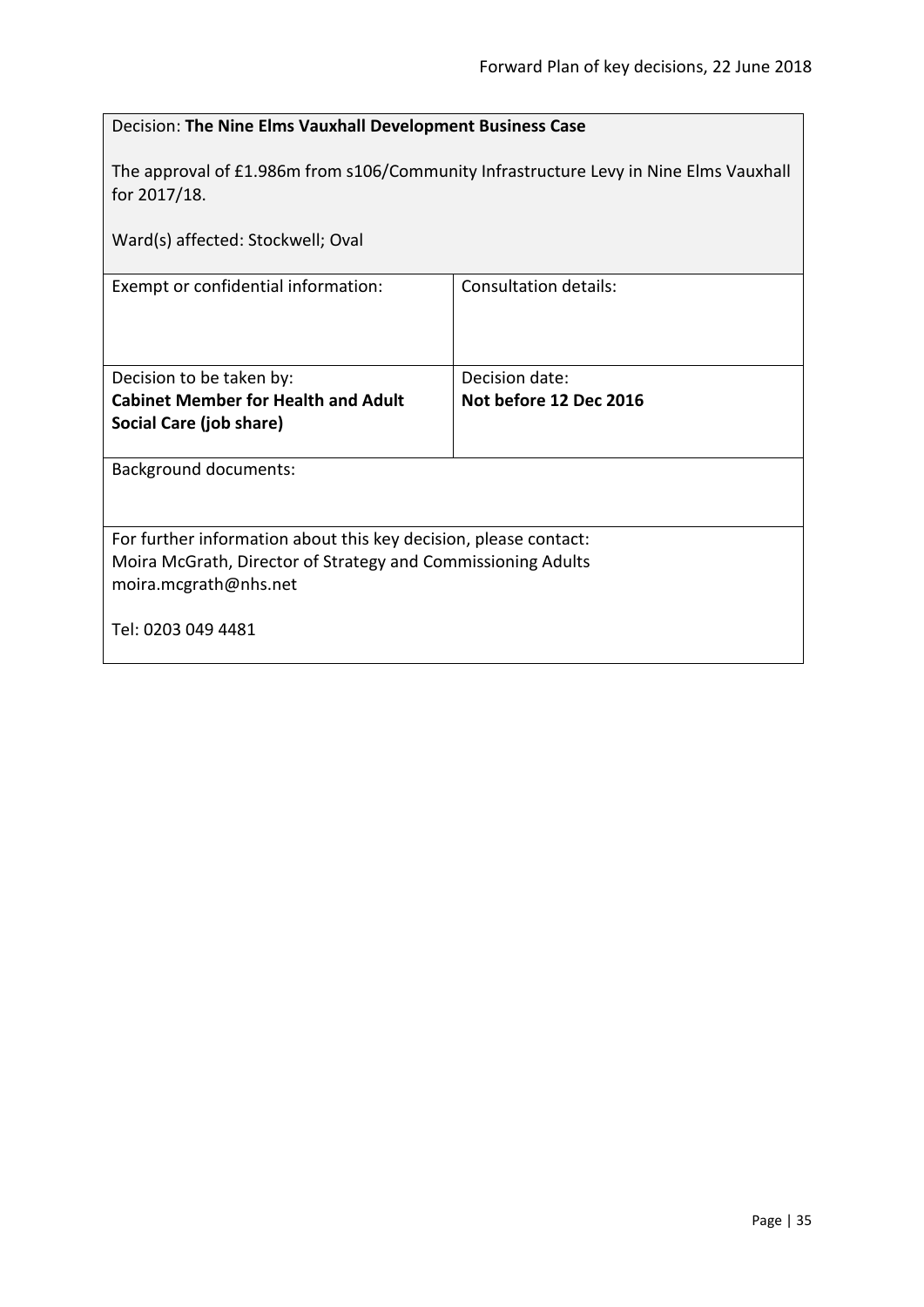#### <span id="page-35-0"></span>Decision: **Gateway Mental Health Support Service**

This proposed decision is for a one-year block contract with one-year extension option to be awarded to Look Ahead Housing and Support Ltd. The contract award will be made under waiver. Look Ahead have submitted proposals to develop a mental health supported housing service which will offer support to people with complex needs.

This provision will be developed to support move on from Lambeth rehabilitation wards and residential care homes as part of the Integrated Personalised Support Alliance (IPSA) initiative

| Exempt or confidential information:                              | Consultation details:  |
|------------------------------------------------------------------|------------------------|
|                                                                  |                        |
| Decision to be taken by:                                         | Decision date:         |
| <b>Cabinet Member for Health and Adult</b>                       | Not before 22 Aug 2016 |
| Social Care (job share)                                          |                        |
|                                                                  |                        |
| <b>Background documents:</b>                                     |                        |
|                                                                  |                        |
|                                                                  |                        |
| For further information about this key decision, please contact: |                        |
| Karen Clarke                                                     |                        |
| KClarke1@lambeth.gov.uk                                          |                        |
|                                                                  |                        |
|                                                                  |                        |
|                                                                  |                        |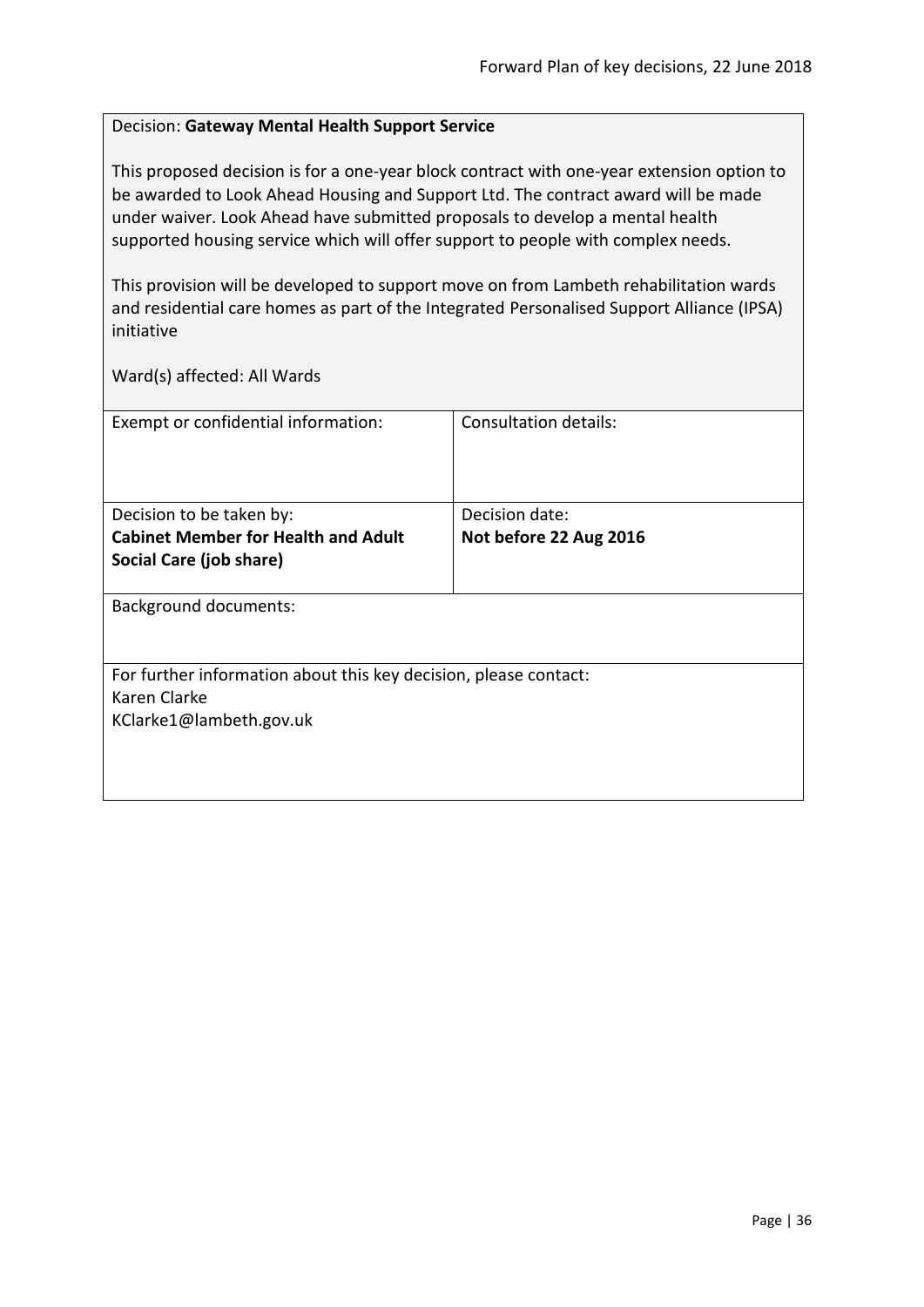| Decision: Tenancy Support Service - Single Homeless Project                                                                                                                                                                      |                        |  |
|----------------------------------------------------------------------------------------------------------------------------------------------------------------------------------------------------------------------------------|------------------------|--|
| Ward(s) affected: All Wards                                                                                                                                                                                                      |                        |  |
| Exempt or confidential information:                                                                                                                                                                                              | Consultation details:  |  |
| Decision to be taken by:                                                                                                                                                                                                         | Decision date:         |  |
| <b>Cabinet Member for Health and Adult</b>                                                                                                                                                                                       | Not before 13 Nov 2017 |  |
| Social Care (job share)                                                                                                                                                                                                          |                        |  |
| Background documents:                                                                                                                                                                                                            |                        |  |
| For further information about this key decision, please contact:<br>Emily Newell, Commissioning Officer, Strategy & Commissioning: Housing & Communities<br>ENewell@lambeth.gov.uk<br><b>Phoenix House</b><br>Tel: 0207 926 0973 |                        |  |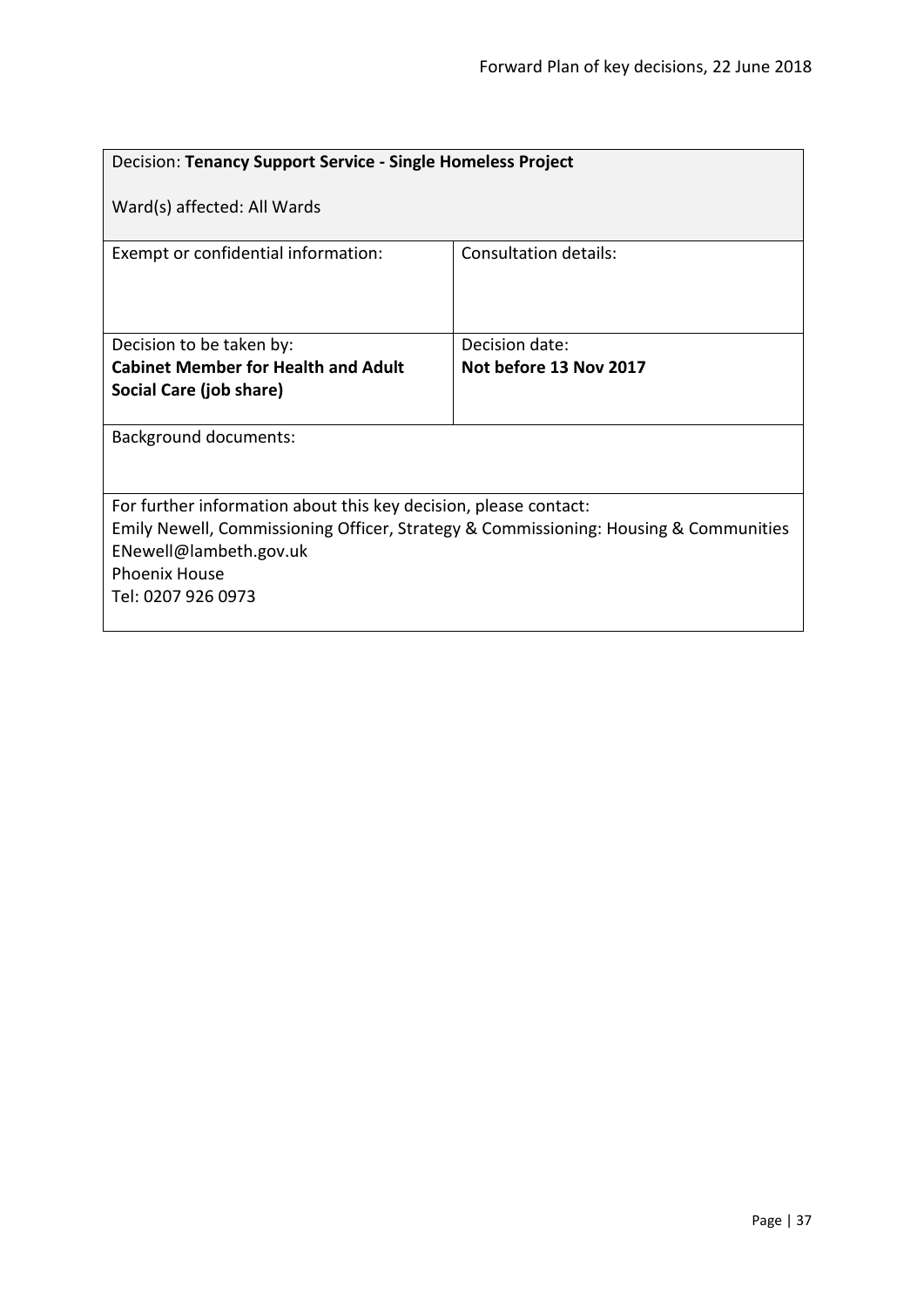| Decision: Latch House offender service                                                                                                                                                                          |                        |  |
|-----------------------------------------------------------------------------------------------------------------------------------------------------------------------------------------------------------------|------------------------|--|
| This decision will enable the Council to undertake a competitive tendering process to<br>award the contract to provide the Latch House offender service from April 2018 onwards.<br>Ward(s) affected: All Wards |                        |  |
| Exempt or confidential information:                                                                                                                                                                             | Consultation details:  |  |
|                                                                                                                                                                                                                 |                        |  |
| Decision to be taken by:                                                                                                                                                                                        | Decision date:         |  |
| <b>Cabinet Member for Health and Adult</b>                                                                                                                                                                      | Not before 12 Feb 2018 |  |
| Social Care (job share)                                                                                                                                                                                         |                        |  |
| <b>Background documents:</b>                                                                                                                                                                                    |                        |  |
|                                                                                                                                                                                                                 |                        |  |
| For further information about this key decision, please contact:                                                                                                                                                |                        |  |
| Emma Casey, Commissioning Officer                                                                                                                                                                               |                        |  |
| ecasey@lambeth.gov.uk                                                                                                                                                                                           |                        |  |
| Tel: 0207 9267539                                                                                                                                                                                               |                        |  |
|                                                                                                                                                                                                                 |                        |  |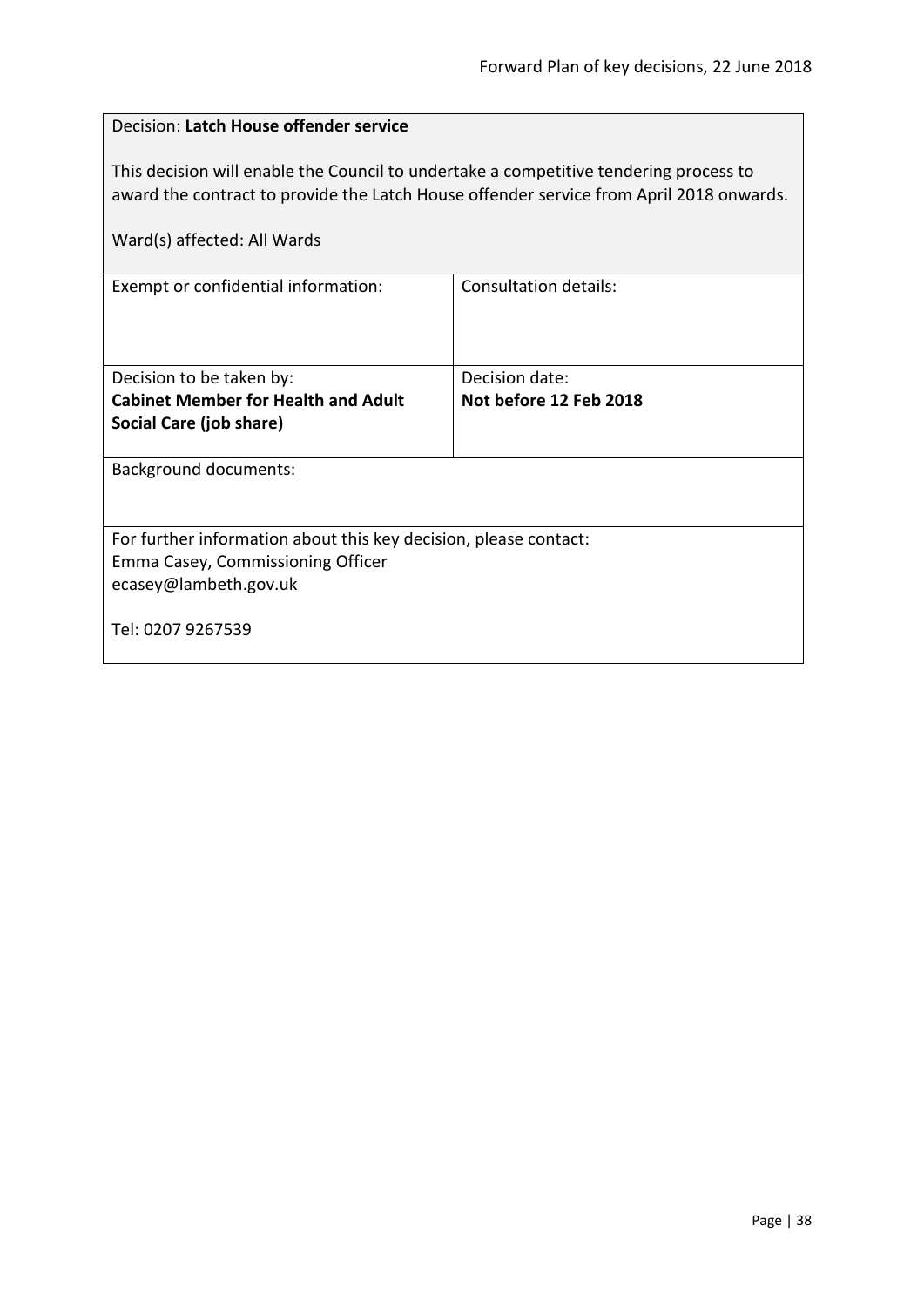| <b>Decision: Tenancy Support Service</b>                                                                                                                                                      |                        |  |
|-----------------------------------------------------------------------------------------------------------------------------------------------------------------------------------------------|------------------------|--|
| The decision to extend the current contract will enable the Council to continue to provide tenancy<br>support to residents while Housing colleagues plan the future structure of the service. |                        |  |
| Ward(s) affected: All Wards                                                                                                                                                                   |                        |  |
| Exempt or confidential information:                                                                                                                                                           | Consultation details:  |  |
| Decision to be taken by:                                                                                                                                                                      | Decision date:         |  |
| <b>Cabinet Member for Health and Adult</b><br>Social Care (job share)                                                                                                                         | Not before 19 Feb 2018 |  |
|                                                                                                                                                                                               |                        |  |
| <b>Background documents:</b>                                                                                                                                                                  |                        |  |
| For further information about this key decision, please contact:                                                                                                                              |                        |  |
| Emma Casey, Commissioning Officer<br>ecasey@lambeth.gov.uk                                                                                                                                    |                        |  |
| Tel: 0207 9267539                                                                                                                                                                             |                        |  |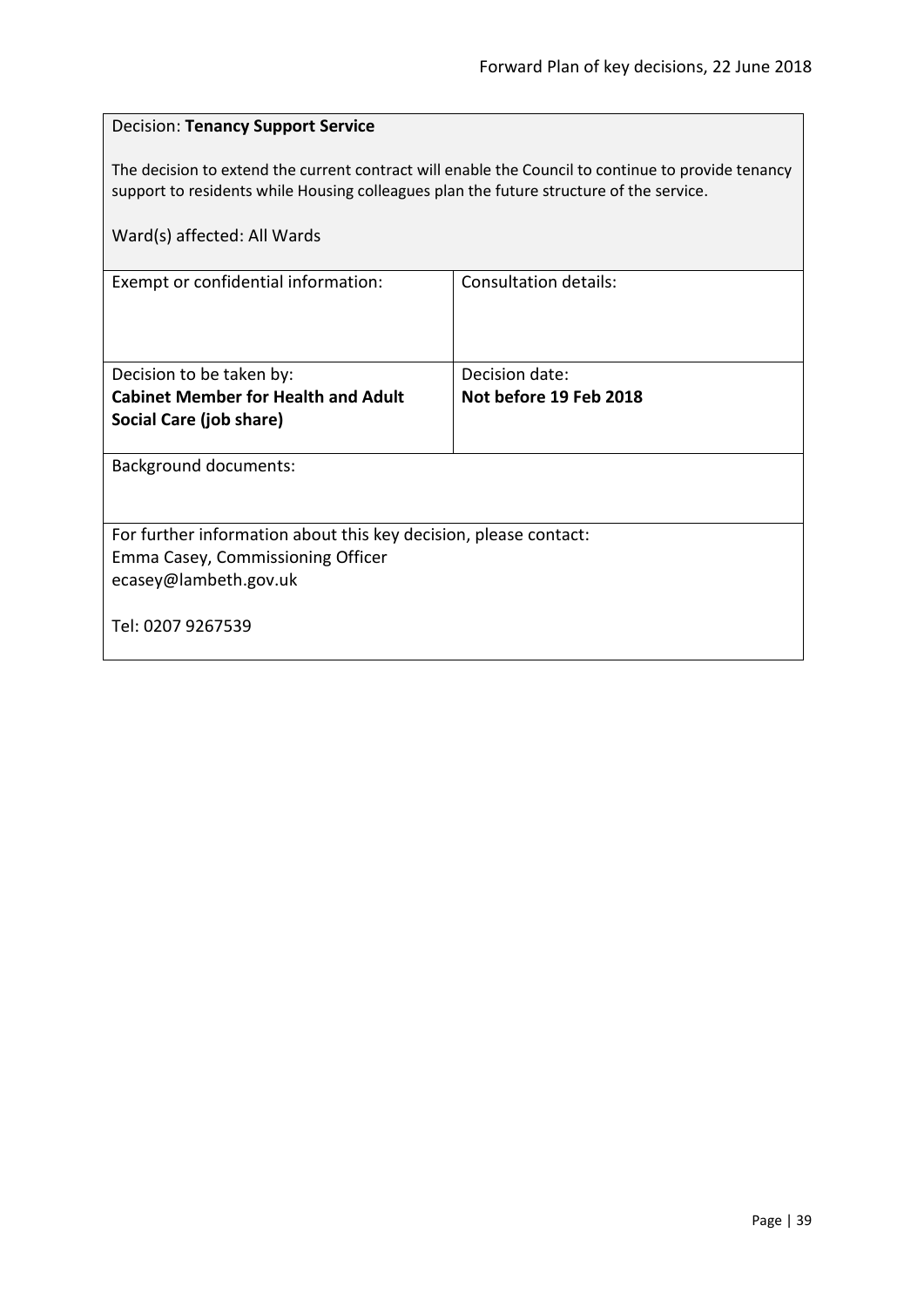### Decision: **Care and Support at Extra Care Housing Schemes**

The care and support contract at two extra care schemes will be tendered through a Restricted Tender process.

The resulting contract length will be two years plus a potential extension of one year.

The value of the current contract is £825,000 per year.

| Exempt or confidential information:                              | Consultation details:  |
|------------------------------------------------------------------|------------------------|
|                                                                  |                        |
| Decision to be taken by:                                         | Decision date:         |
| <b>Cabinet Member for Health and Adult</b>                       | Not before 23 Apr 2018 |
| Social Care (job share)                                          |                        |
|                                                                  |                        |
| <b>Background documents:</b>                                     |                        |
|                                                                  |                        |
| For further information about this key decision, please contact: |                        |
| Helen Bolger, Strategic Commissioning Manager                    |                        |
|                                                                  |                        |
| 3rd Floor, Phoenix House<br>Tel: 020 7926 2724                   |                        |
|                                                                  |                        |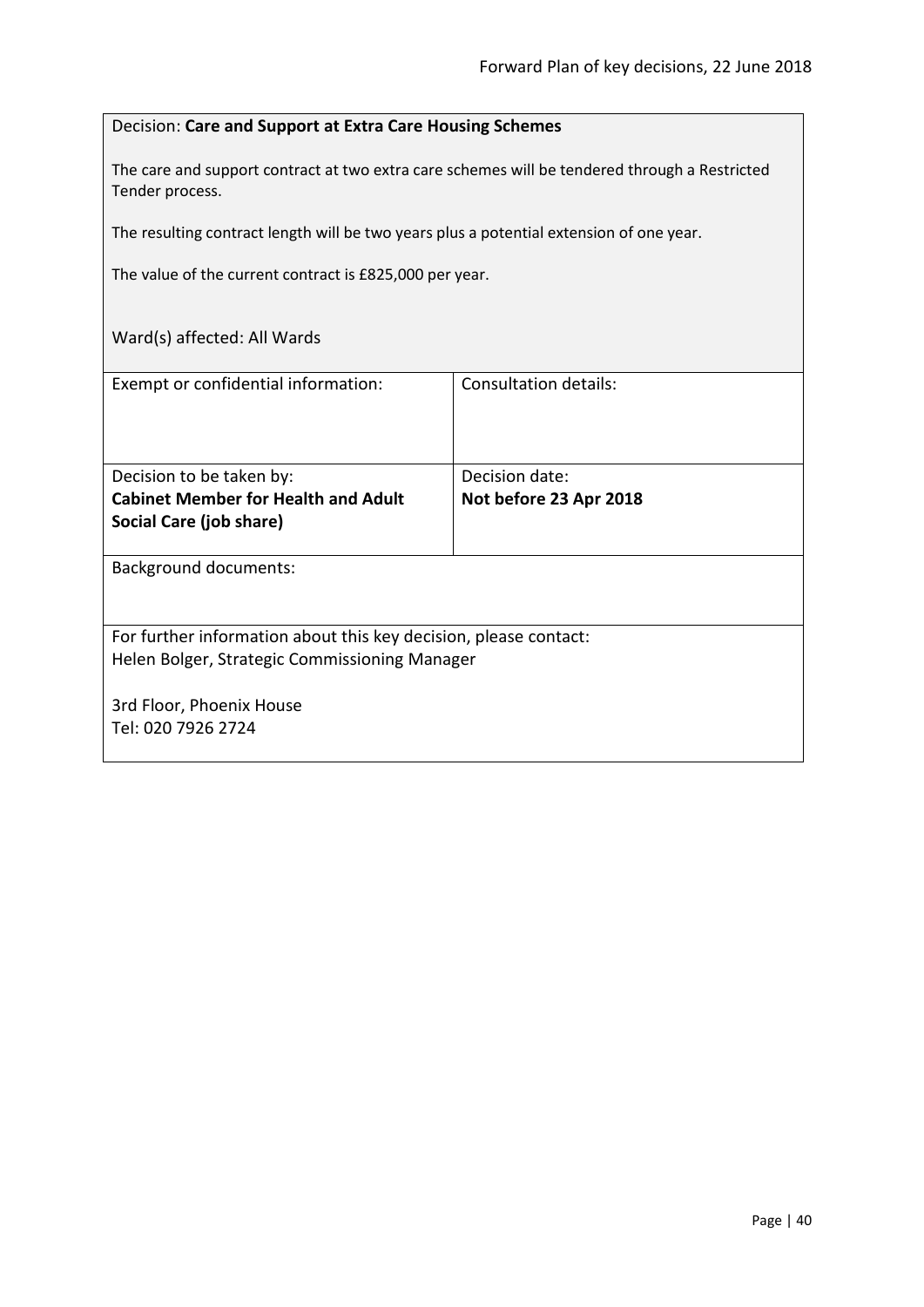Decision: **s75 partnership agreement with NHS Lambeth Clinical Commissioning Group**

Councils and Clinical Commissioning Groups are required under s75 of the NHS Act 2006 to have formal agreements in place that set out how they share resources and commission services. The proposed agreement will support integrated commissioning arrangements and the Living Well Network Alliance and will run from July 2018 to March 2025

| Exempt or confidential information:                                                                                                                       | Consultation details:  |  |
|-----------------------------------------------------------------------------------------------------------------------------------------------------------|------------------------|--|
| Decision to be taken by:                                                                                                                                  | Decision date:         |  |
| <b>Cabinet Member for Health and Adult</b>                                                                                                                | Not before 11 Jun 2018 |  |
| Social Care (job share)                                                                                                                                   |                        |  |
| <b>Background documents:</b>                                                                                                                              |                        |  |
| For further information about this key decision, please contact:<br>Moira McGrath, Director of Strategy and Commissioning Adults<br>moira.mcgrath@nhs.net |                        |  |
| Tel: 0203 049 4481                                                                                                                                        |                        |  |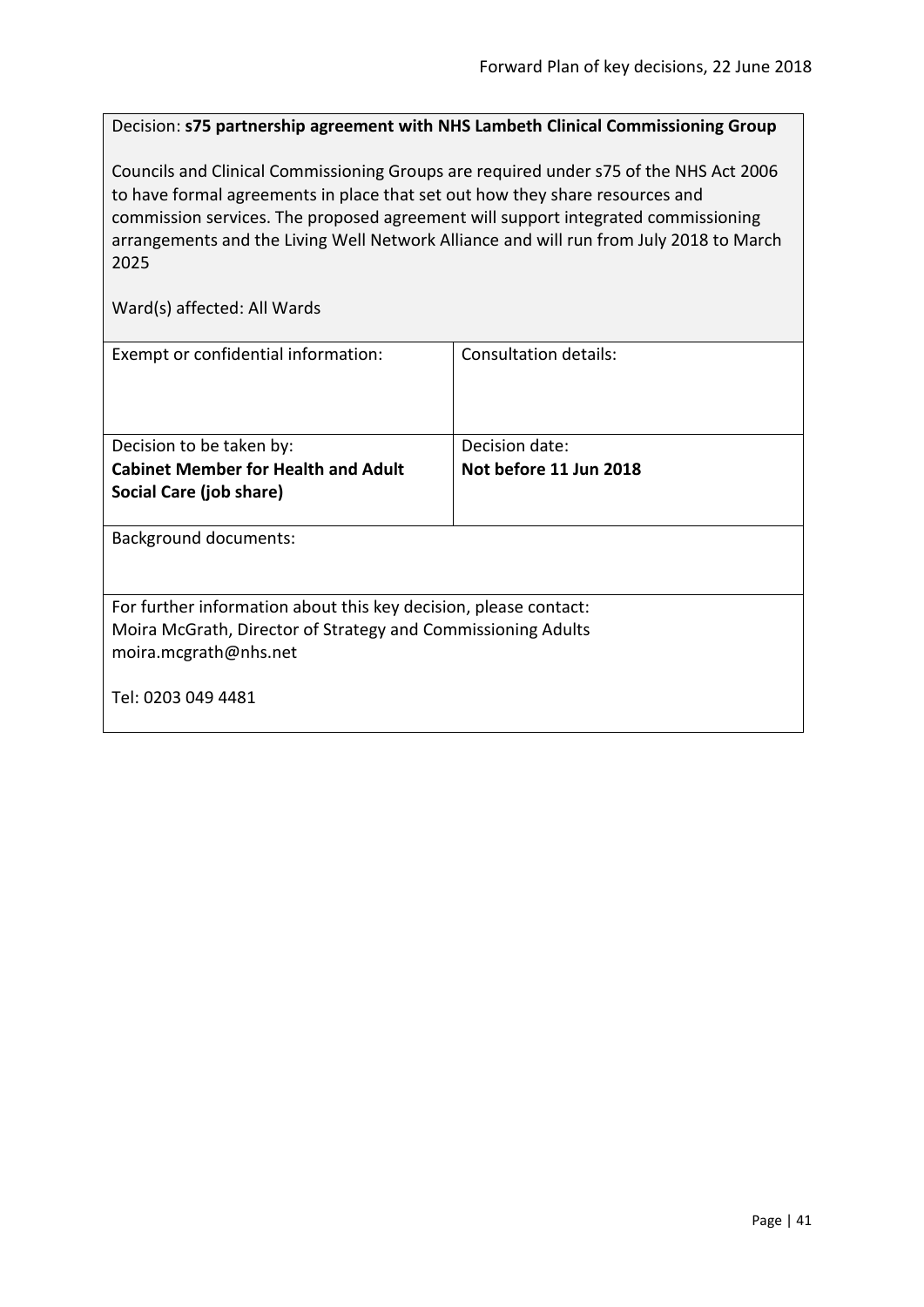# Decision: **Public Health Services**

Approval to increase the value of the Council's contract with SH:24 to provide online sexual health testing, to allow increased access to the service for Lewisham and Southwark residents during the period 1st April to 30th June 2018.

There is no additional financial contribution from LB Lambeth.

| Exempt or confidential information:                                                  | Consultation details:  |
|--------------------------------------------------------------------------------------|------------------------|
|                                                                                      |                        |
|                                                                                      |                        |
|                                                                                      |                        |
|                                                                                      |                        |
| Decision to be taken by:                                                             | Decision date:         |
| <b>Cabinet Member for Health and Adult</b>                                           | Not before 11 Jun 2018 |
| Social Care (job share)                                                              |                        |
|                                                                                      |                        |
|                                                                                      |                        |
| <b>Background documents:</b>                                                         |                        |
|                                                                                      |                        |
|                                                                                      |                        |
| For further information about this key decision, please contact:                     |                        |
| Emily Newell, Commissioning Officer, Strategy & Commissioning: Housing & Communities |                        |
| ENewell@lambeth.gov.uk                                                               |                        |
|                                                                                      |                        |
| <b>Phoenix House</b>                                                                 |                        |
| Tel: 0207 926 0973                                                                   |                        |
|                                                                                      |                        |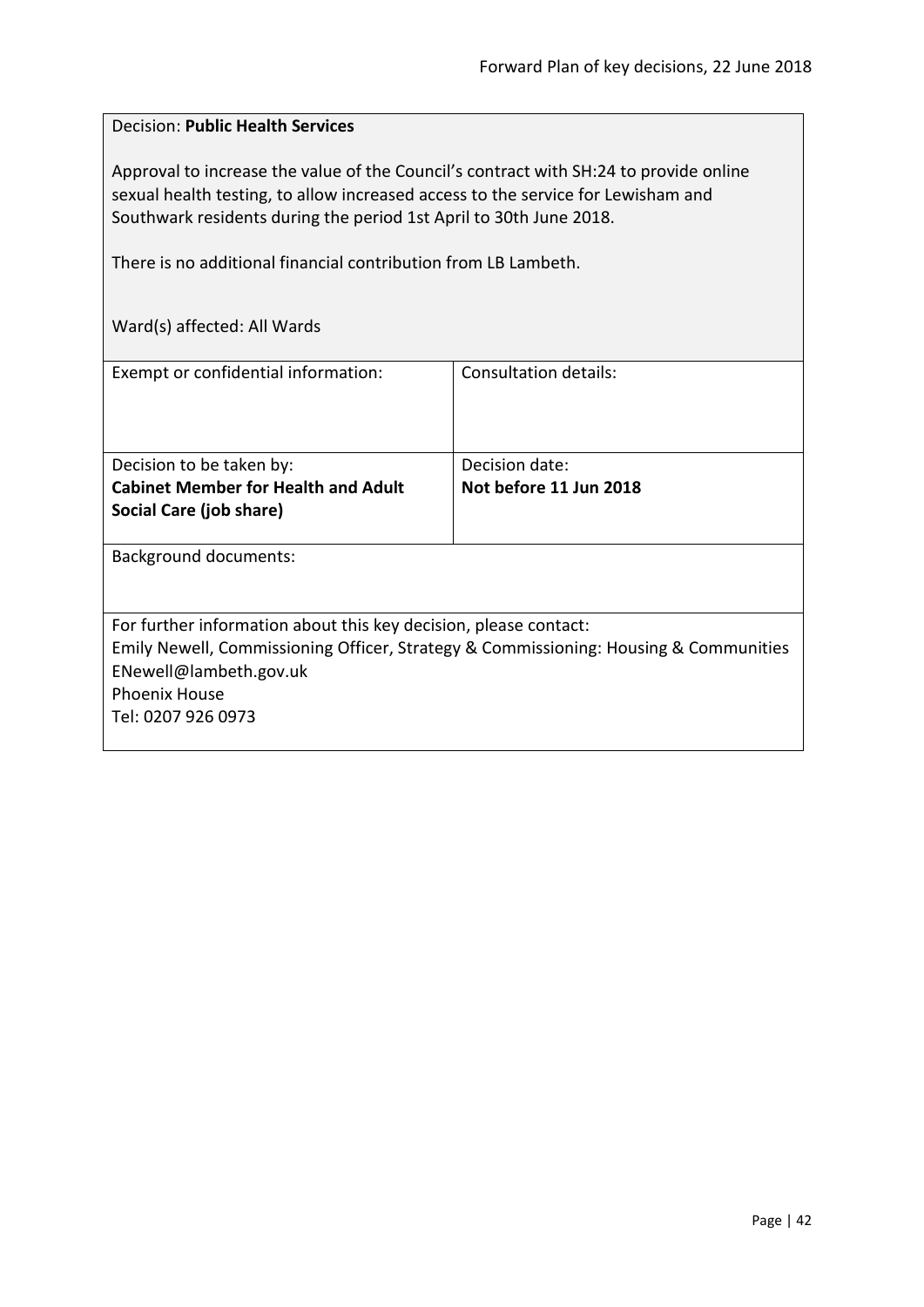| Decision: Contract extension request for Mental Health Adult Social care floating<br>support; supported accommodation services and the Living Well Partnership (LWP)<br>This report proposes an 18 month extension to Cyrenians Ltd supported housing contract<br>for users who have mental health issues |                              |  |
|-----------------------------------------------------------------------------------------------------------------------------------------------------------------------------------------------------------------------------------------------------------------------------------------------------------|------------------------------|--|
| Ward(s) affected: All Wards                                                                                                                                                                                                                                                                               |                              |  |
| Exempt or confidential information:                                                                                                                                                                                                                                                                       | <b>Consultation details:</b> |  |
| Decision to be taken by:                                                                                                                                                                                                                                                                                  | Decision date:               |  |
| <b>Cabinet Member for Health and Adult</b><br>Social Care (job share)                                                                                                                                                                                                                                     | 15 Jun 2018                  |  |
| <b>Background documents:</b>                                                                                                                                                                                                                                                                              |                              |  |
| For further information about this key decision, please contact:<br>Brent Withers, Strategy and Commissioning Manager<br>Bwithers@lambeth.gov.uk<br><b>Phoenix House</b><br>Tel: 020 7926 7513                                                                                                            |                              |  |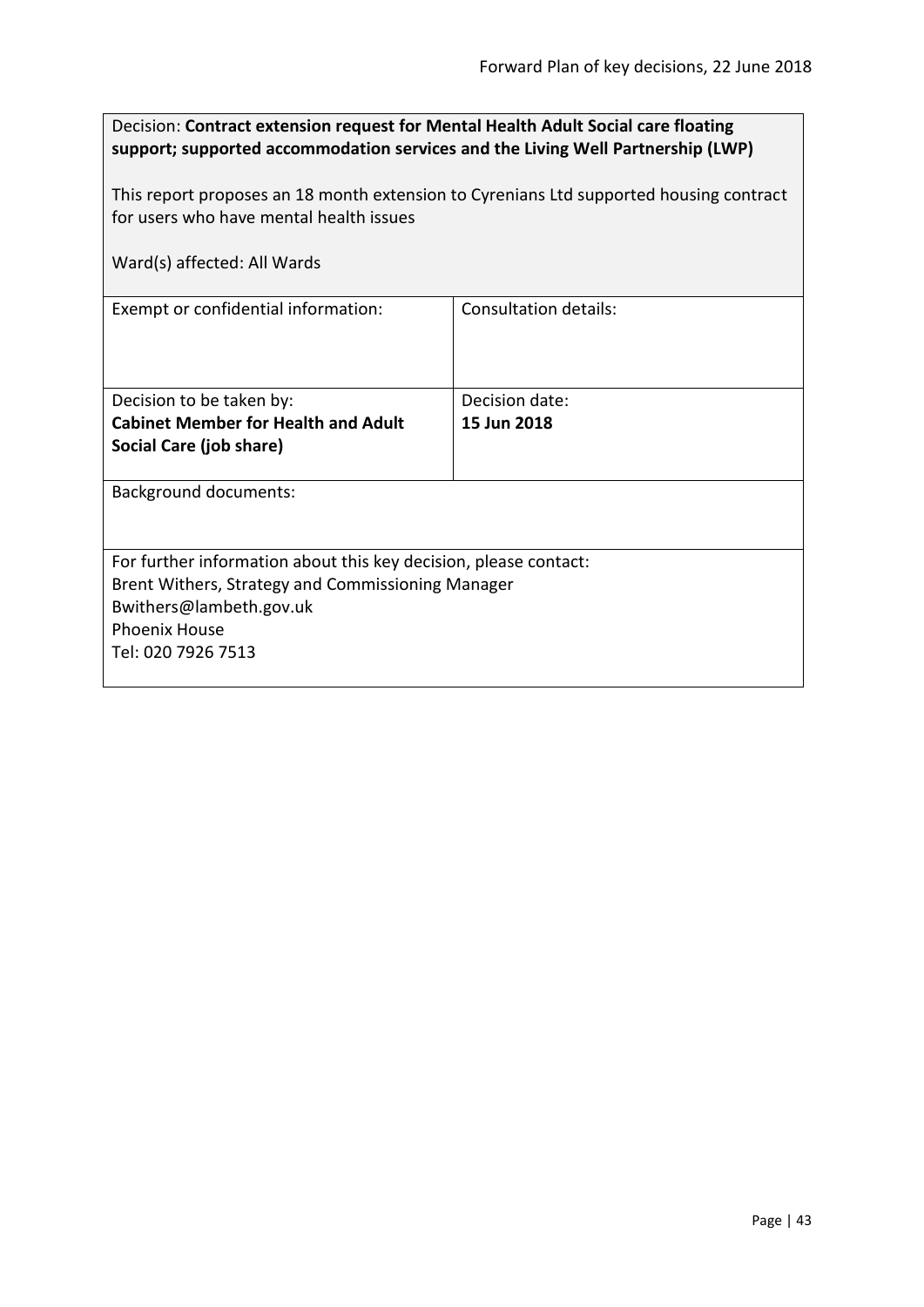| Decision: Development Options Appraisal - Fenwick Estate                                                                                                                                                                          |                                                                                                                                                                                                                                                                                                                                            |  |
|-----------------------------------------------------------------------------------------------------------------------------------------------------------------------------------------------------------------------------------|--------------------------------------------------------------------------------------------------------------------------------------------------------------------------------------------------------------------------------------------------------------------------------------------------------------------------------------------|--|
| To approve the opportunity sites in Fenwick estate as the location for offsite affordable<br>housing provision by Sainsbury/TfL<br>Ward(s) affected: Larkhall                                                                     |                                                                                                                                                                                                                                                                                                                                            |  |
| Exempt or confidential information:                                                                                                                                                                                               | <b>Consultation details:</b><br>Resident participation in the project will be<br>designed in close liaison with the TRA. A<br>communications plan will be developed by<br>the project team involving drop in,<br>newsletters, events etc to engage with<br>residents and coproduce a project plan.<br>Local residents and ward councillors |  |
| Decision to be taken by:<br><b>Cabinet Member for Planning and</b><br>Investment                                                                                                                                                  | Decision date:<br>Not before 26 Jun 2015                                                                                                                                                                                                                                                                                                   |  |
| <b>Background documents:</b>                                                                                                                                                                                                      |                                                                                                                                                                                                                                                                                                                                            |  |
| For further information about this key decision, please contact:<br>Lesley Johnson, Consultant, Strategic Housing, Regeneration & Communities<br>Ljohnson3@lambeth.gov.uk<br>International House, 7th Floor<br>Tel: 020 7926 7125 |                                                                                                                                                                                                                                                                                                                                            |  |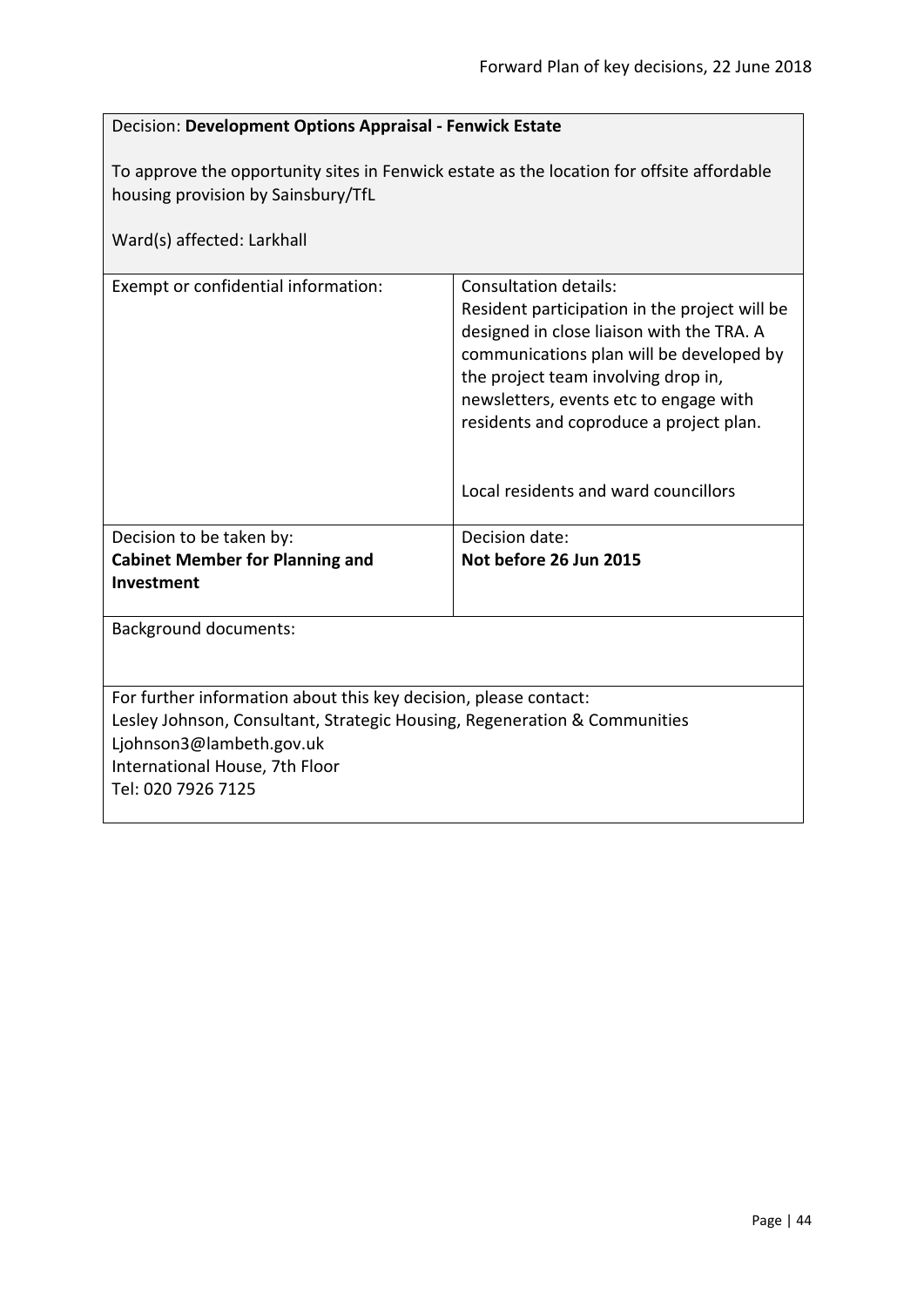Decision: **Recommended CIL Allocation for the Stockwell, Vassall, Larkhall Co-operative Local Investment Plan (CLIP)**

To agree allocation of the Community Infrastructure Levy (CIL) to support the delivery of priorities identified in the Co-operative Local Investment Plan (CLIP) for Stockwell, Vassall and Larkhall (SVL).

Priorities in the plan will delivered by relevant services leads subject to project and funding approval through the Council's usual decision making processes and schemes of delegation.

Ward(s) affected: Stockwell; Larkhall; Vassall

| Exempt or confidential information:                              | Consultation details:  |
|------------------------------------------------------------------|------------------------|
| Decision to be taken by:                                         | Decision date:         |
| <b>Cabinet Member for Planning and</b>                           | Not before 22 May 2017 |
| <b>Investment</b>                                                |                        |
| Background documents:                                            |                        |
| For further information about this key decision, please contact: |                        |
| Trisha Boland, Co-operative Council Implementation Lead          |                        |
| TBoland@lambeth.gov.uk                                           |                        |
| <b>Hambrook House</b>                                            |                        |
| Tel: 020 7926 3481                                               |                        |
|                                                                  |                        |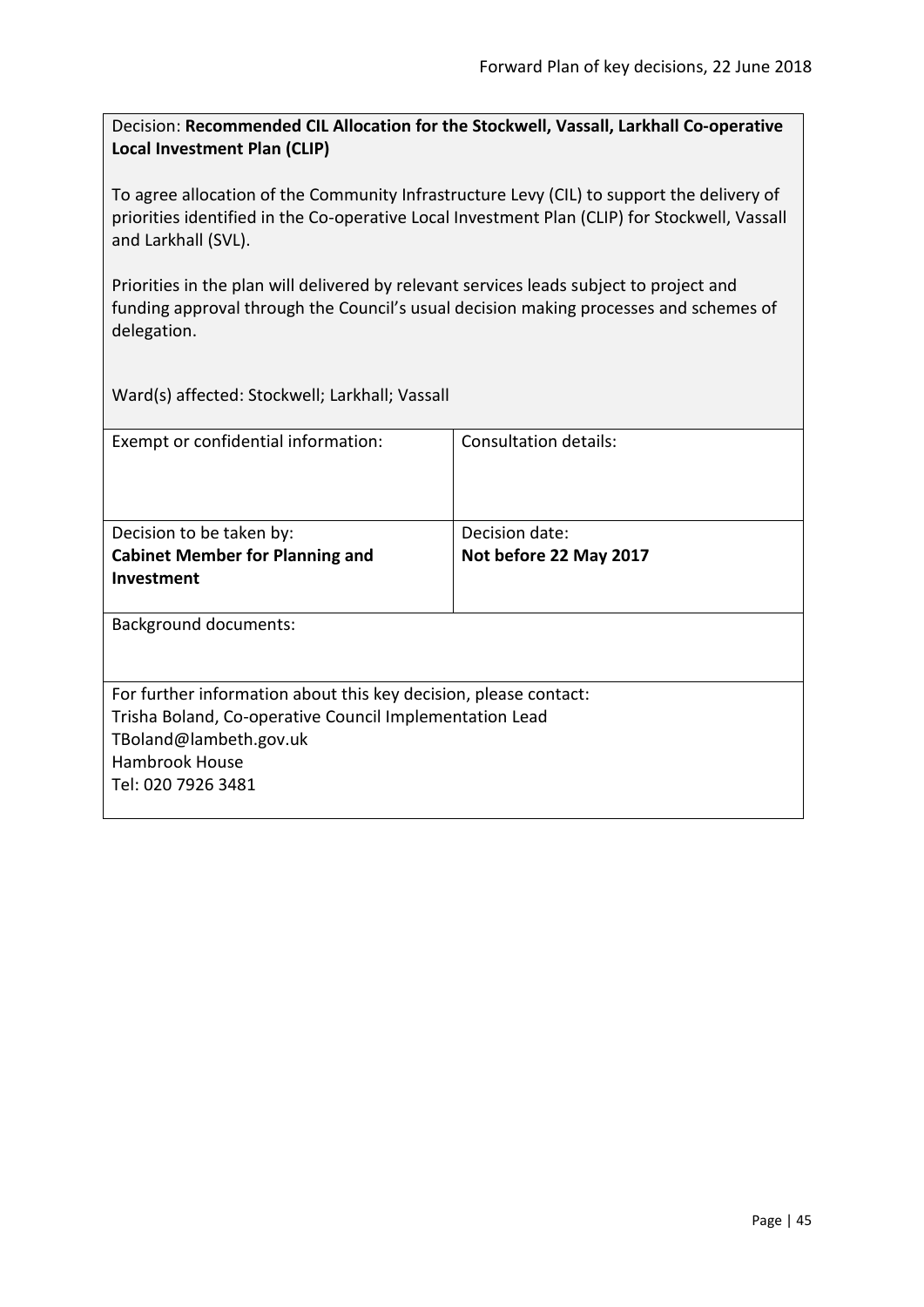| Decision: Transforming Waterloo (Waterloo Roundabout) Regeneration Project                                                                                                                                                    |                              |  |
|-------------------------------------------------------------------------------------------------------------------------------------------------------------------------------------------------------------------------------|------------------------------|--|
| Ward(s) affected: Bishop's                                                                                                                                                                                                    |                              |  |
| Exempt or confidential information:                                                                                                                                                                                           | <b>Consultation details:</b> |  |
| Decision to be taken by:                                                                                                                                                                                                      | Decision date:               |  |
| <b>Cabinet Member for Planning and</b>                                                                                                                                                                                        | Not before 17 Jul 2017       |  |
| Investment                                                                                                                                                                                                                    |                              |  |
| <b>Background documents:</b>                                                                                                                                                                                                  |                              |  |
| For further information about this key decision, please contact:<br>Sandra Roebuck, Director - Growth, Planning and Employment<br>SRoebuck@lambeth.gov.uk<br>Blue Star House, London Borough of Lambeth<br>Tel: 020 7926 2594 |                              |  |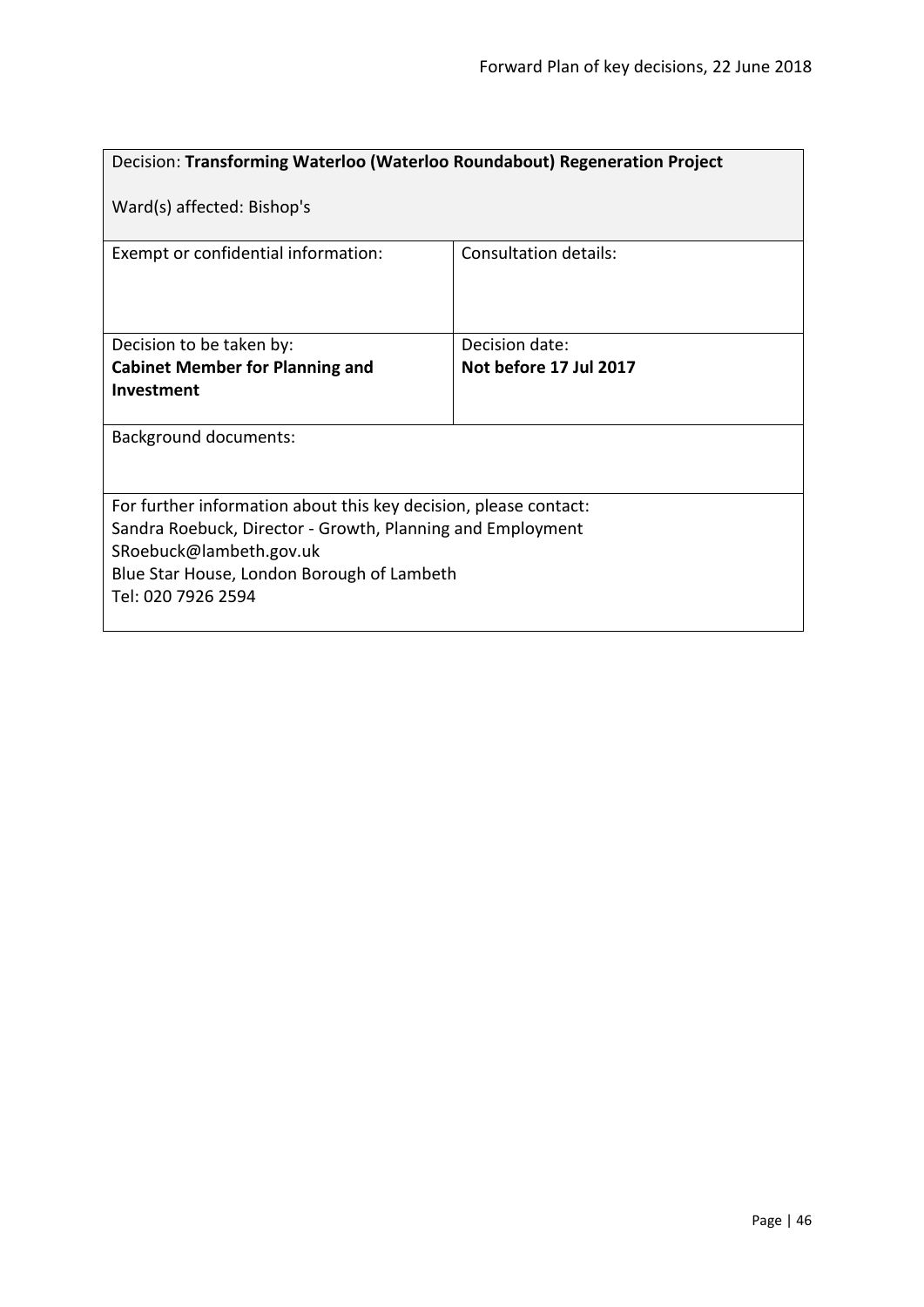| Decision: Redevelopment of 114 - 118 Lower Marsh                                                                                                              |                        |  |
|---------------------------------------------------------------------------------------------------------------------------------------------------------------|------------------------|--|
| to agreed that the Council owned site at $114 - 118$ Lower Marsh be redeveloped as a<br>mixed use retail and office led scheme.<br>Ward(s) affected: Bishop's |                        |  |
| Exempt or confidential information:                                                                                                                           | Consultation details:  |  |
|                                                                                                                                                               |                        |  |
| Decision to be taken by:                                                                                                                                      | Decision date:         |  |
| <b>Cabinet Member for Planning and</b>                                                                                                                        | Not before 26 Sep 2017 |  |
| Investment                                                                                                                                                    |                        |  |
| <b>Background documents:</b>                                                                                                                                  |                        |  |
|                                                                                                                                                               |                        |  |
| For further information about this key decision, please contact:                                                                                              |                        |  |
| Sandra Roebuck, Director - Growth, Planning and Employment                                                                                                    |                        |  |
| SRoebuck@lambeth.gov.uk<br>Blue Star House, London Borough of Lambeth                                                                                         |                        |  |
| Tel: 020 7926 2594                                                                                                                                            |                        |  |
|                                                                                                                                                               |                        |  |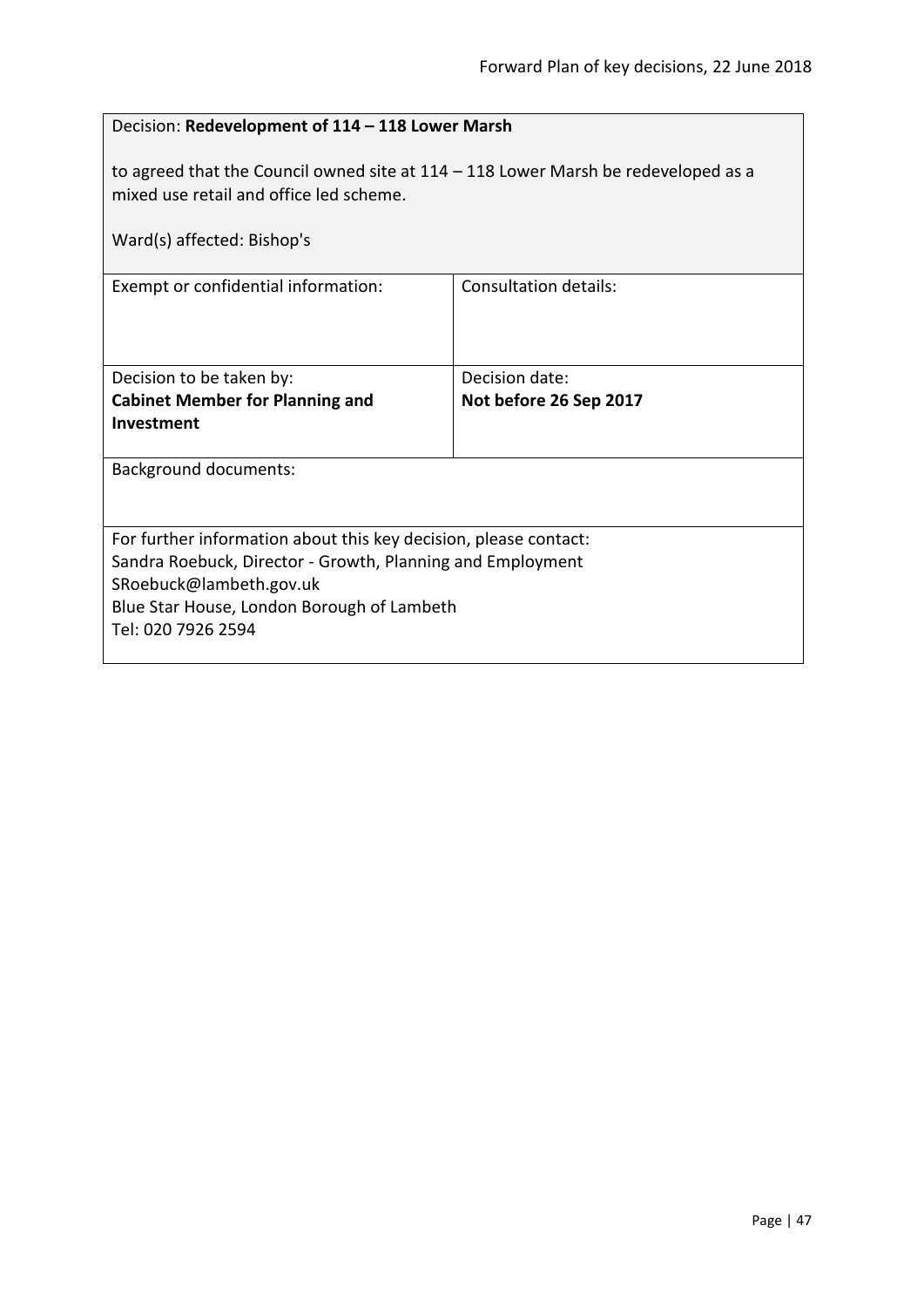# Decision: **Conversion of Brixton Recreation Centre storage space to work space**

To approve the reuse and letting of the storage space at Brixton Recreation Centre (off Beehive Place) and delegate authority to the Head of Strategic Property & Valuation Services to enter into an Agreement to Lease in the best interest of the council, subject to planning and listed building being grant for change of use and physical alterations.

#### Ward(s) affected: Coldharbour

| Exempt or confidential information:                              | <b>Consultation details:</b> |  |
|------------------------------------------------------------------|------------------------------|--|
|                                                                  |                              |  |
|                                                                  |                              |  |
|                                                                  |                              |  |
| Decision to be taken by:                                         | Decision date:               |  |
| <b>Cabinet Member for Planning and</b>                           | Not before 9 Oct 2017        |  |
| Investment                                                       |                              |  |
|                                                                  |                              |  |
| <b>Background documents:</b>                                     |                              |  |
|                                                                  |                              |  |
|                                                                  |                              |  |
| For further information about this key decision, please contact: |                              |  |
| Tom Bridgman                                                     |                              |  |
| tbridgman@lambeth.gov.uk                                         |                              |  |
|                                                                  |                              |  |
|                                                                  |                              |  |
|                                                                  |                              |  |
|                                                                  |                              |  |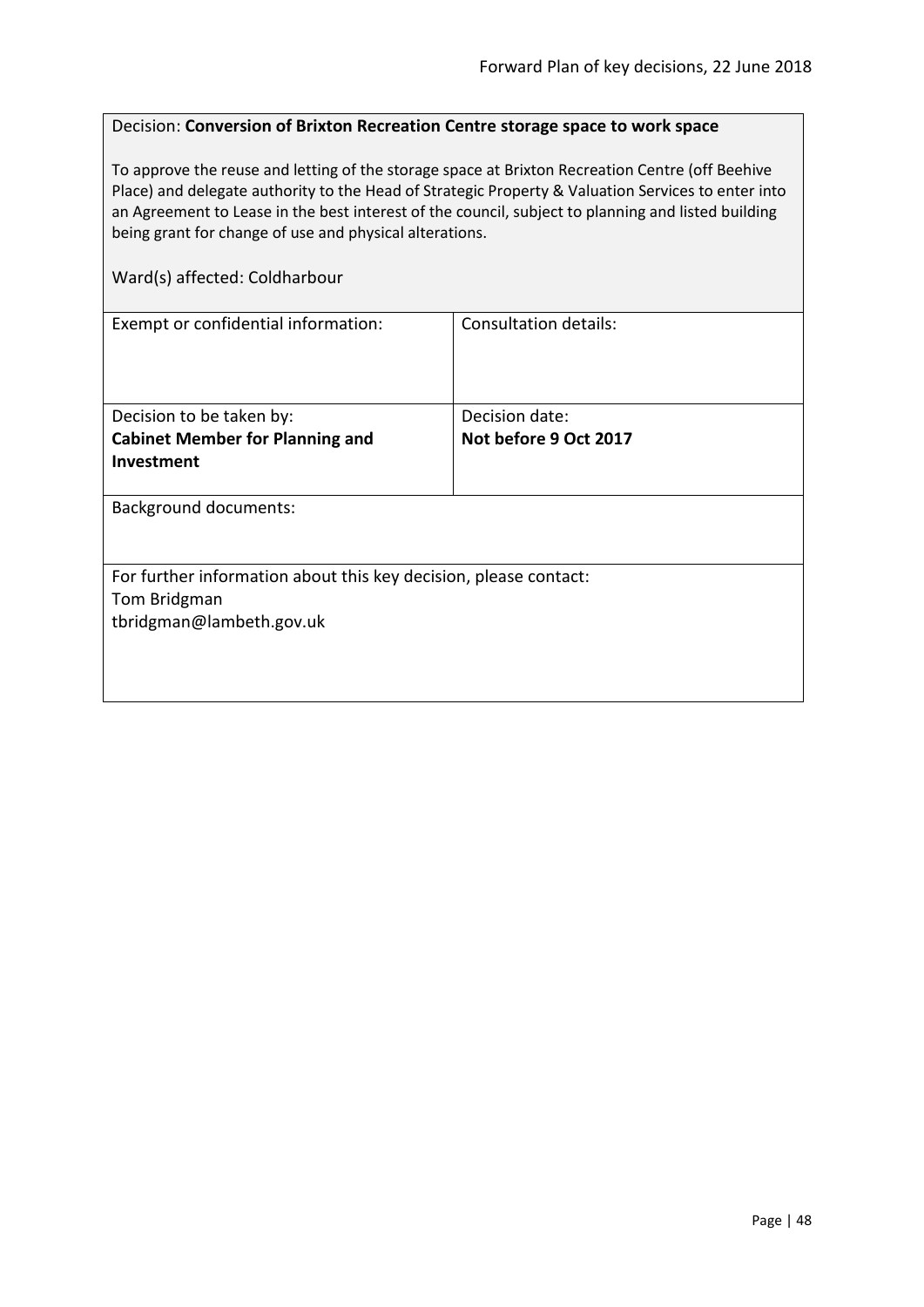### Decision: **Oval and Prince's Co-operative Local Investment Plan**

To agree priorities for infrastructure investment in Oval and Prince's wards for the next five years. Priorities have been informed by public consultation from January to March 2017.

| Ward(s) affected: Oval; Prince's                                 |                              |  |
|------------------------------------------------------------------|------------------------------|--|
| Exempt or confidential information:                              | <b>Consultation details:</b> |  |
| Decision to be taken by:                                         | Decision date:               |  |
| <b>Cabinet Member for Planning and</b>                           | Not before 9 Oct 2017        |  |
| Investment                                                       |                              |  |
| <b>Background documents:</b>                                     |                              |  |
| For further information about this key decision, please contact: |                              |  |
| Trisha Boland, Co-operative Council Implementation Lead          |                              |  |
| TBoland@lambeth.gov.uk                                           |                              |  |
| Hambrook House                                                   |                              |  |
| Tel: 020 7926 3481                                               |                              |  |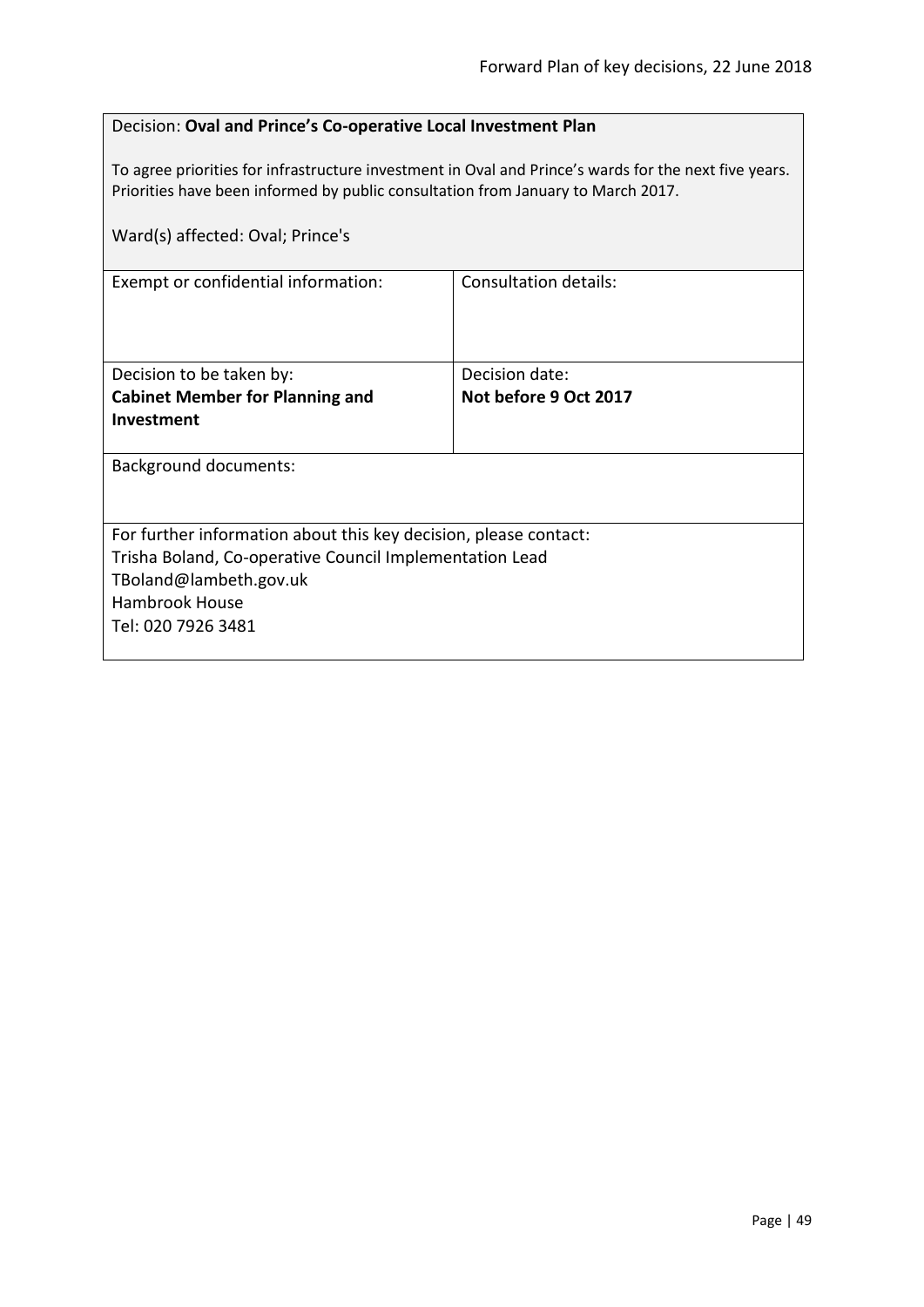| Decision: Future Use of International House                                                                  |                              |  |
|--------------------------------------------------------------------------------------------------------------|------------------------------|--|
| To consider the options and approve an approach to the future use of International House, SW9<br>7QE.        |                              |  |
| Ward(s) affected: Coldharbour                                                                                |                              |  |
| Exempt or confidential information:                                                                          | <b>Consultation details:</b> |  |
| Decision to be taken by:                                                                                     | Decision date:               |  |
| <b>Cabinet Member for Planning and</b>                                                                       | Not before 18 Dec 2017       |  |
| Investment                                                                                                   |                              |  |
| <b>Background documents:</b>                                                                                 |                              |  |
| For further information about this key decision, please contact:<br>Tom Bridgman<br>tbridgman@lambeth.gov.uk |                              |  |
|                                                                                                              |                              |  |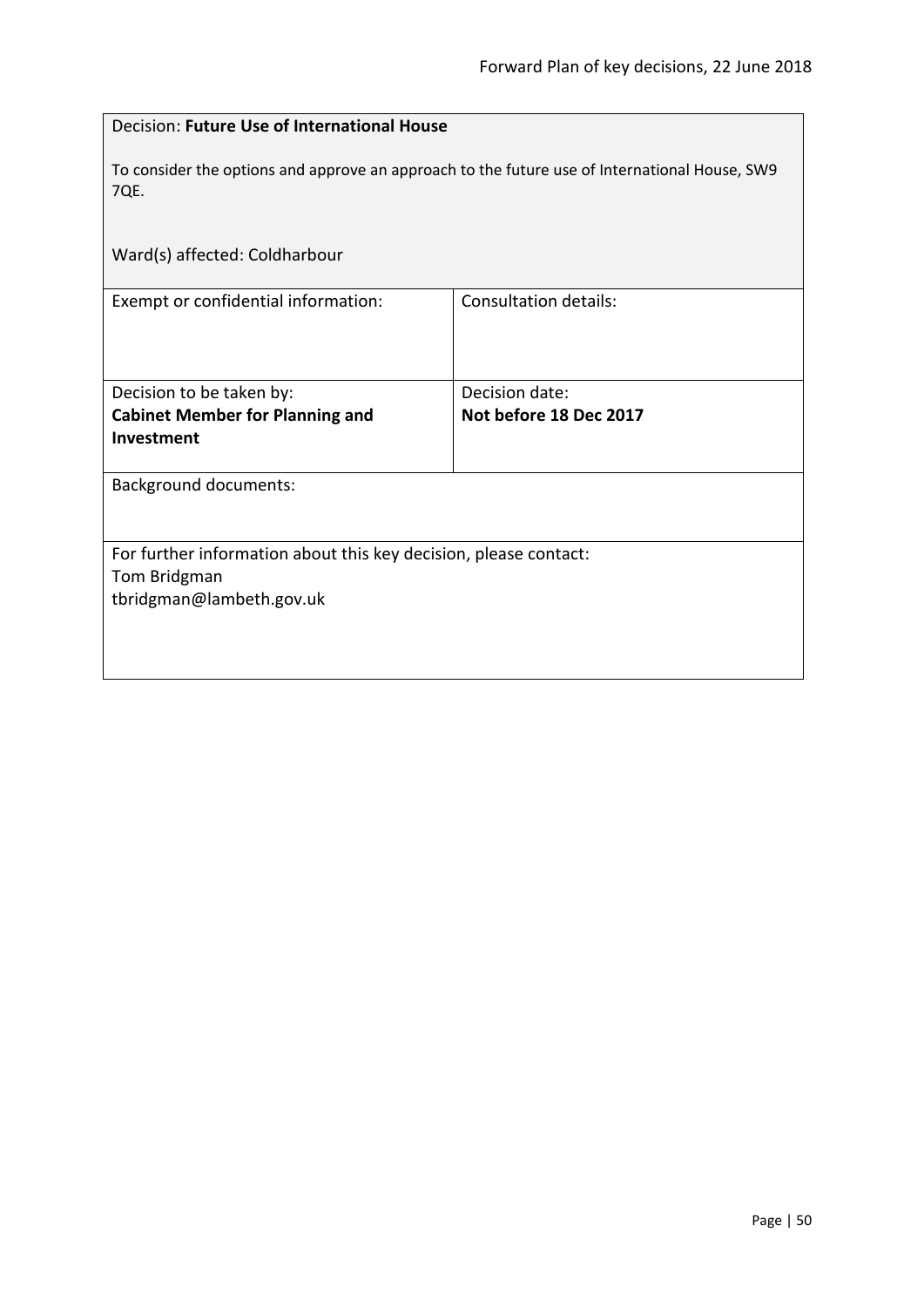### Decision: **Carmelita Centre and Orsett Street Lead Consultant Architect**

To appoint a Lead Consultant Architect for the Carmelita Centre and Orsett Street projects. This appointment will allow the progression of these projects – the architect will present several options for the developments, and after a decision is made will work on their further design.

### Ward(s) affected: Prince's

| Exempt or confidential information:<br>Part exempt<br>Information relating to the financial or<br>business affairs of any particular person<br>(including the authority holding that<br>information) | Consultation details:  |
|------------------------------------------------------------------------------------------------------------------------------------------------------------------------------------------------------|------------------------|
|                                                                                                                                                                                                      |                        |
| Decision to be taken by:                                                                                                                                                                             | Decision date:         |
| <b>Cabinet Member for Planning and</b>                                                                                                                                                               | Not before 15 Jan 2018 |
| <b>Investment</b>                                                                                                                                                                                    |                        |
|                                                                                                                                                                                                      |                        |
| <b>Background documents:</b>                                                                                                                                                                         |                        |
| For further information about this key decision, please contact:                                                                                                                                     |                        |
| Annabel Gray, Consultant Project Manager                                                                                                                                                             |                        |
| AGray@lambeth.gov.uk                                                                                                                                                                                 |                        |
|                                                                                                                                                                                                      |                        |
|                                                                                                                                                                                                      |                        |
|                                                                                                                                                                                                      |                        |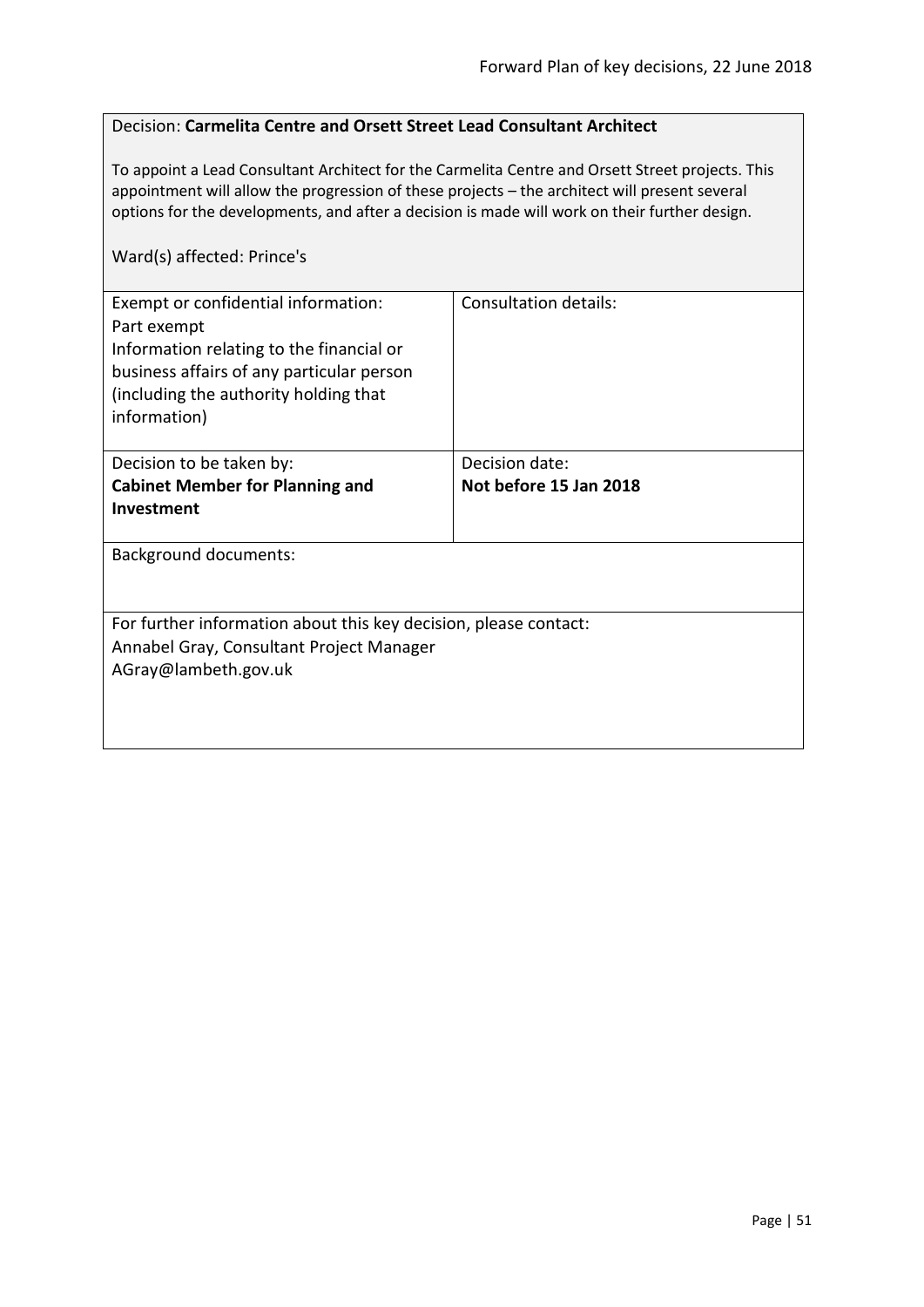### Decision: **London Eye S106 Agreement**

Under the terms of a S106 agreement, the South Bank Employers Group (SBEG) provides specified operational and community initiatives in the South Bank area. These are financed by payments that the Council receives annually from the operator of the Coca-Cola London Eye. The Council makes payment to SBEG in arrears on the basis of goods provided and services rendered according to an agreed programme of work.

To approve the total budget of £847,998.00 and the remaining Q3 and Q4 payment of £388,380.00.

Ward(s) affected: Bishop's

| Exempt or confidential information:                                | Consultation details:  |
|--------------------------------------------------------------------|------------------------|
| Decision to be taken by:                                           | Decision date:         |
| <b>Cabinet Member for Planning and</b>                             | Not before 15 Jan 2018 |
| Investment                                                         |                        |
| Background documents:                                              |                        |
| For further information about this key decision, please contact:   |                        |
| Andrew Burton, Head of Capital Programmes and Highways             |                        |
| ABurton@lambeth.gov.uk                                             |                        |
| 5th Floor Blue Star House, 234-244 Stockwell Road, London, SW9 9SP |                        |
| Tel: 0207 926 6221                                                 |                        |
|                                                                    |                        |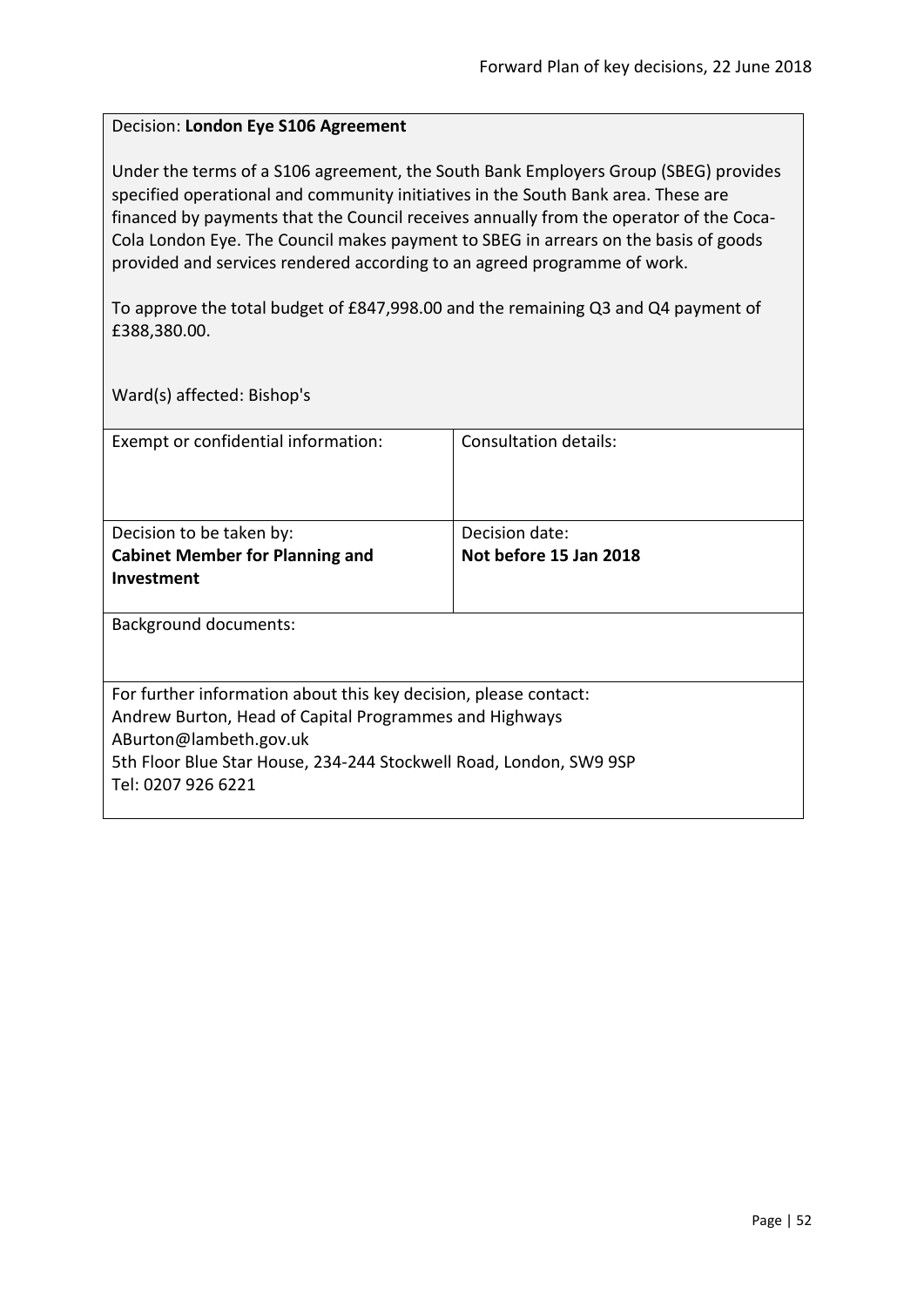| Decision: Norwood High Street site acquisition                                                                                                                                                                                      |                              |  |
|-------------------------------------------------------------------------------------------------------------------------------------------------------------------------------------------------------------------------------------|------------------------------|--|
| To seek to acquire a site in Norwood High Street on the terms recommended within the<br>1.<br>decision report                                                                                                                       |                              |  |
| To approve the procurement of additional commercial property and legal services to<br>2.<br>support the potential acquisition of the site                                                                                           |                              |  |
| Ward(s) affected: Gipsy Hill                                                                                                                                                                                                        |                              |  |
| Exempt or confidential information:                                                                                                                                                                                                 | <b>Consultation details:</b> |  |
| Decision to be taken by:                                                                                                                                                                                                            | Decision date:               |  |
| <b>Cabinet Member for Planning and</b><br>Investment                                                                                                                                                                                | Not before 19 Feb 2018       |  |
| <b>Background documents:</b>                                                                                                                                                                                                        |                              |  |
| For further information about this key decision, please contact:<br>Conor McDonagh, Delivery Lead - Regeneration<br>cmcdonagh@lambeth.gov.uk<br>1st Floor, Phoenix House, 10 Wandsworth Road, London, SW8 2LL<br>Tel: 020 7926 5980 |                              |  |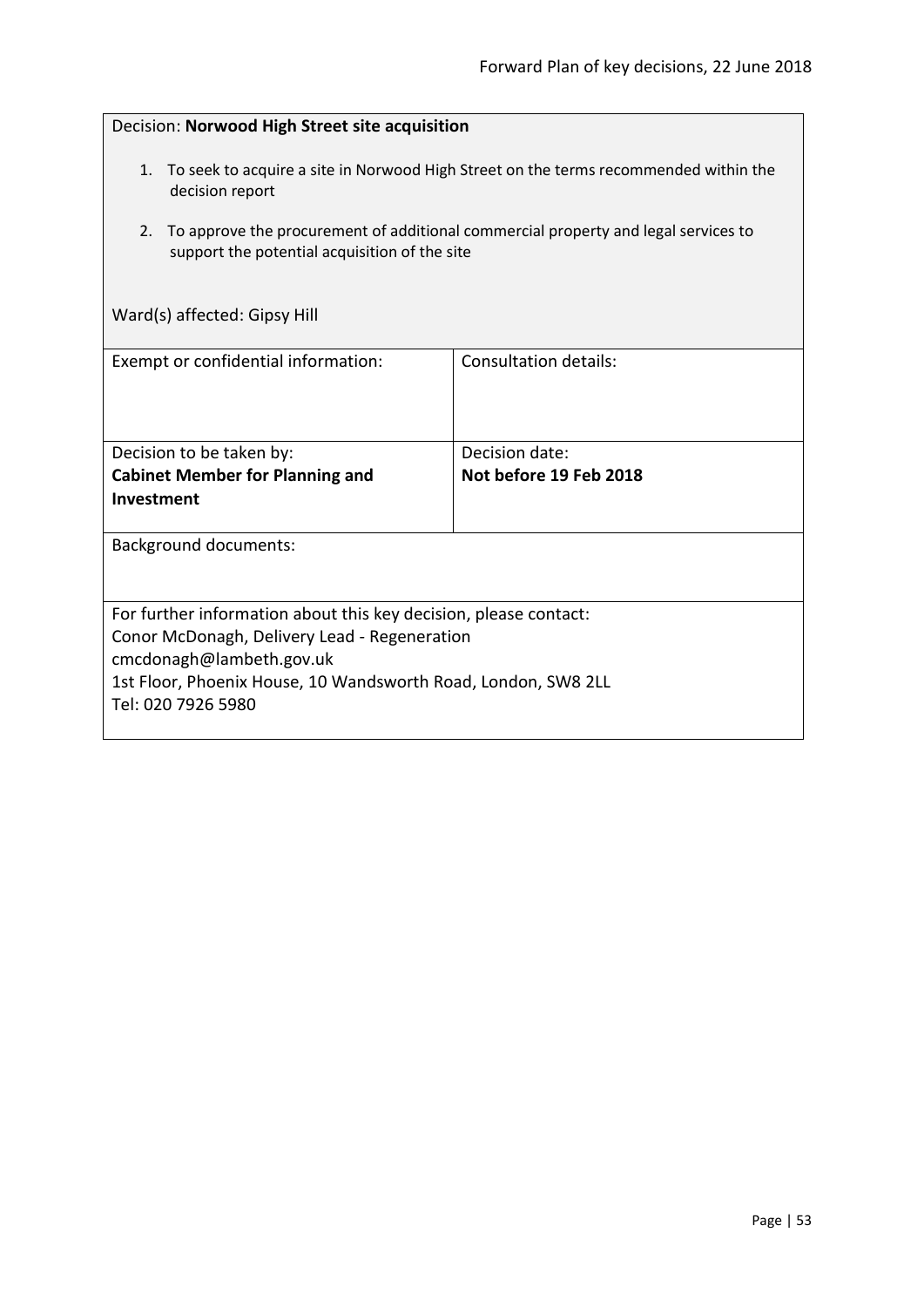| Decision: Westbury Estate St James Development Agreement                                                                                        |                       |
|-------------------------------------------------------------------------------------------------------------------------------------------------|-----------------------|
| Authority to enter into the Development Agreement with St James regarding the delivery of new<br>homes for Council rent on the Westbury Estate. |                       |
| Ward(s) affected: Clapham Town                                                                                                                  |                       |
| Exempt or confidential information:                                                                                                             | Consultation details: |
| Decision to be taken by:                                                                                                                        | Decision date:        |
| <b>Cabinet Member for Planning and</b>                                                                                                          | Not before 2 Apr 2018 |
| Investment                                                                                                                                      |                       |
| <b>Background documents:</b>                                                                                                                    |                       |
| For further information about this key decision, please contact:                                                                                |                       |
| Jed Young, Assistant Director Housing Regeneration<br>JYoung1@lambeth.gov.uk                                                                    |                       |
| Tel: 0207 926 3463                                                                                                                              |                       |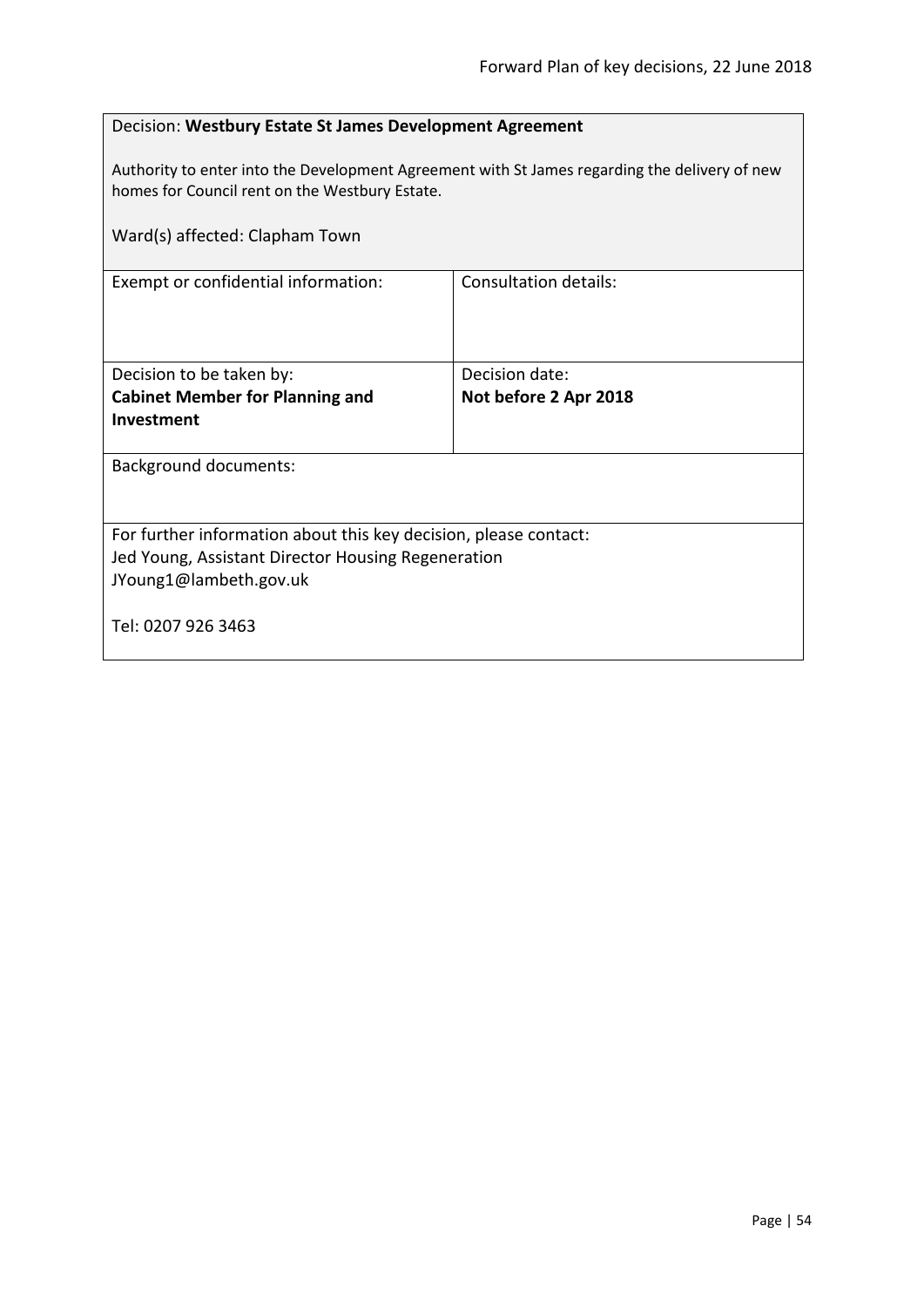| Decision: Grant of Retained Right to Buy Receipts to the Guinness Partnership                                                                                                            |                              |  |
|------------------------------------------------------------------------------------------------------------------------------------------------------------------------------------------|------------------------------|--|
| Ward(s) affected: Coldharbour                                                                                                                                                            |                              |  |
| Exempt or confidential information:                                                                                                                                                      | <b>Consultation details:</b> |  |
| Decision to be taken by:                                                                                                                                                                 | Decision date:               |  |
| <b>Cabinet Member for Planning and</b>                                                                                                                                                   | 21 Jun 2018                  |  |
| Investment                                                                                                                                                                               |                              |  |
| <b>Background documents:</b>                                                                                                                                                             |                              |  |
| For further information about this key decision, please contact:<br>Andy Radice, Social Housing Liaison Manager<br>aradice@lambeth.gov.uk<br><b>Hambrook House</b><br>Tel: 020 7926 3611 |                              |  |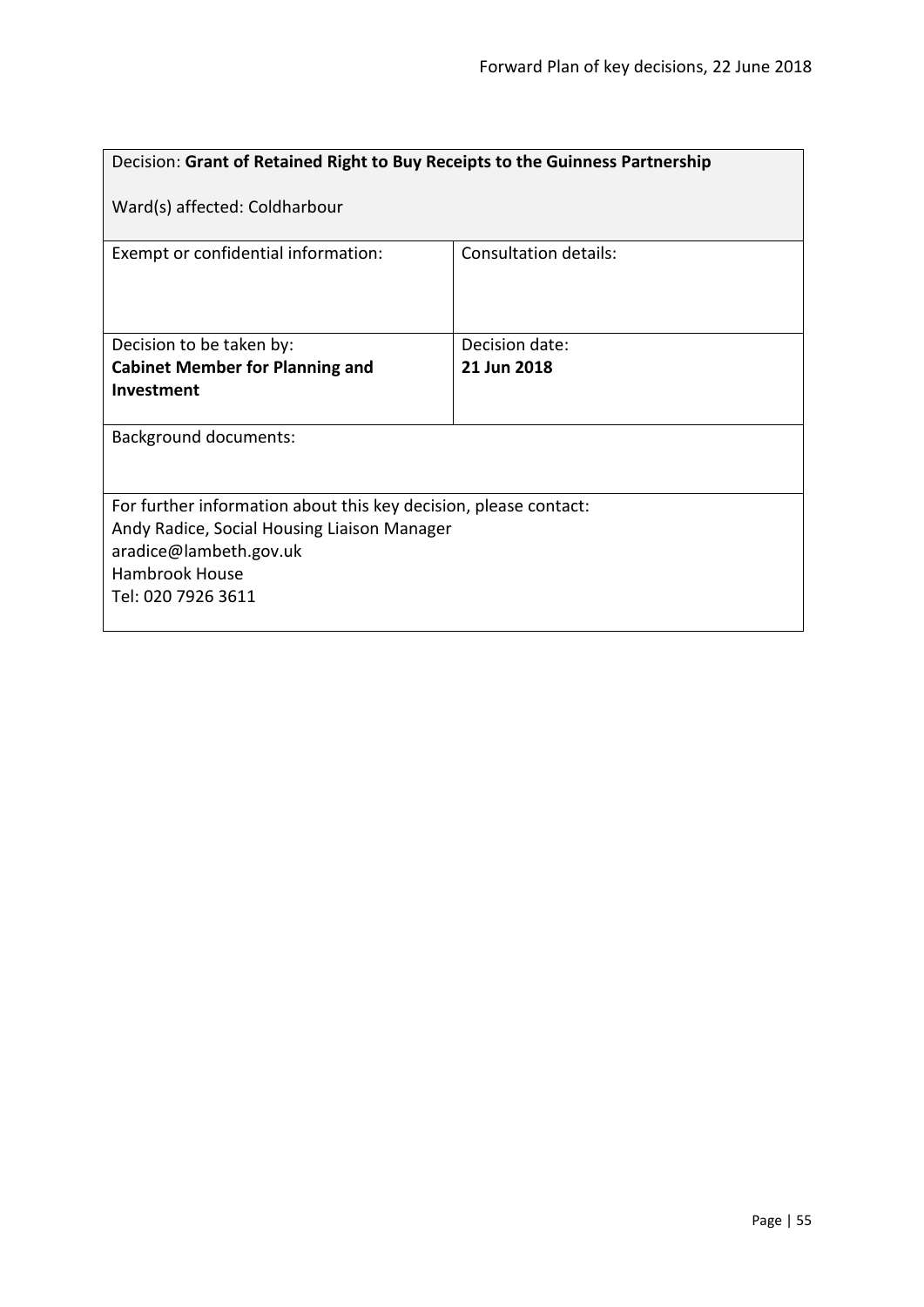| Decision: South Bank and Waterloo Neighbours (SoWN) draft neighbourhood plan<br>submission - legal compliance    |                       |  |
|------------------------------------------------------------------------------------------------------------------|-----------------------|--|
| To decide on the legal compliance of the draft neighbourhood plan and supporting<br>documents submitted by SoWN. |                       |  |
| Ward(s) affected: Bishop's; Prince's                                                                             |                       |  |
| Exempt or confidential information:                                                                              | Consultation details: |  |
| Decision to be taken by:                                                                                         | Decision date:        |  |
| <b>Cabinet Member for Planning and</b><br>Investment                                                             | 18 May 2018           |  |
| <b>Background documents:</b>                                                                                     |                       |  |
| For further information about this key decision, please contact:                                                 |                       |  |
| Catherine Carpenter, Delivery Lead - Planning Strategy and Policy<br>ccarpenter@lambeth.gov.uk                   |                       |  |
| 1st Floor, Phoenix House, 10 Wandsworth Road                                                                     |                       |  |
| Tel: 020 7926 1251                                                                                               |                       |  |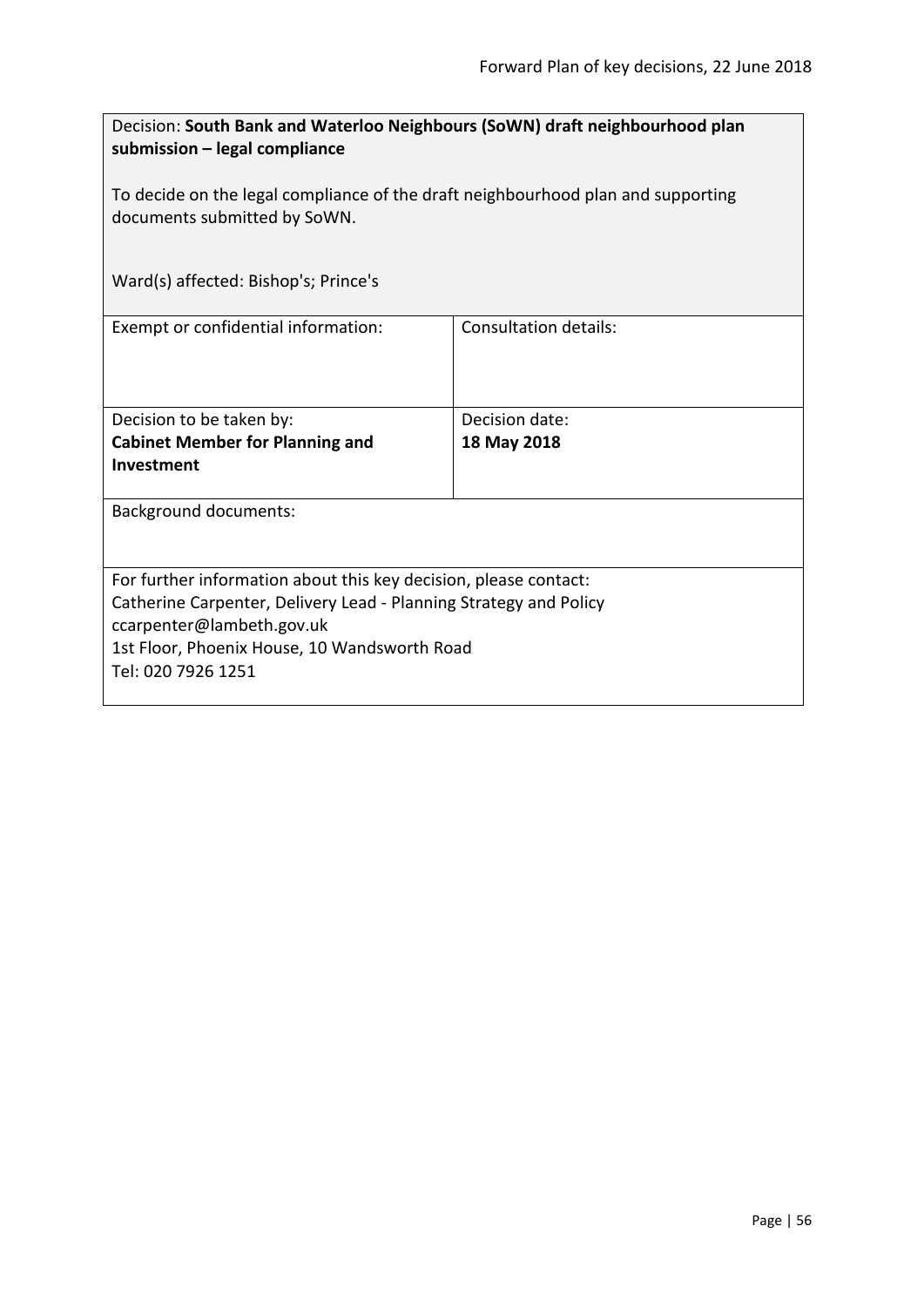| Decision: Basements Supplementary Planning Document (SPD)        |                              |  |
|------------------------------------------------------------------|------------------------------|--|
| To agree the basements SPD for consultation                      |                              |  |
| Ward(s) affected: All Wards                                      |                              |  |
| Exempt or confidential information:                              | <b>Consultation details:</b> |  |
|                                                                  |                              |  |
| Decision to be taken by:                                         | Decision date:               |  |
| <b>Cabinet Member for Planning and</b>                           | 1 Jun 2018                   |  |
| Investment                                                       |                              |  |
|                                                                  |                              |  |
| <b>Background documents:</b>                                     |                              |  |
|                                                                  |                              |  |
|                                                                  |                              |  |
| For further information about this key decision, please contact: |                              |  |
| Doug Black, Team Leader Conservation & Urban Design              |                              |  |
| DBlack1@lambeth.gov.uk<br>1st floor, Phoenix House               |                              |  |
| Tel: 020 7926 4065                                               |                              |  |
|                                                                  |                              |  |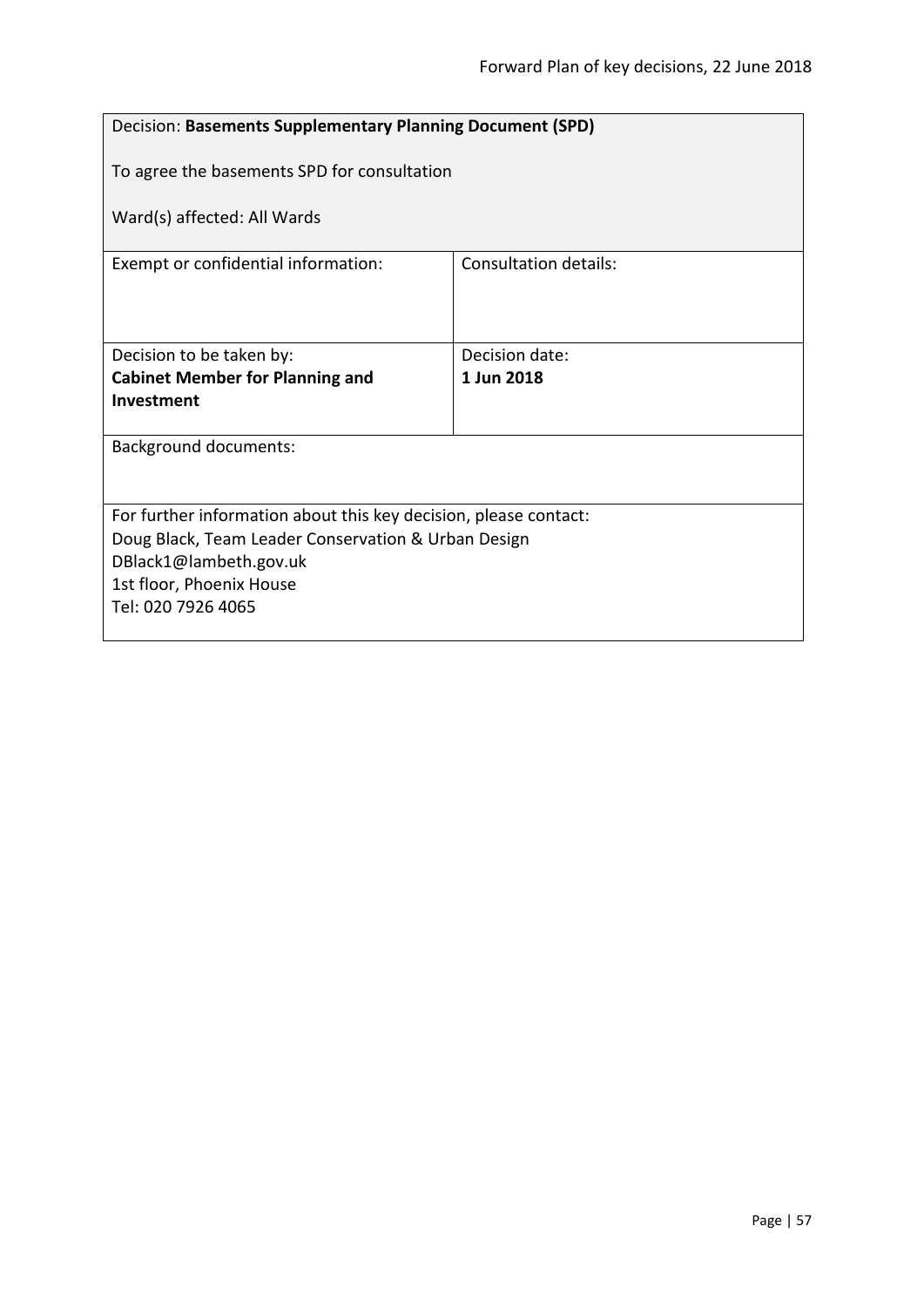## Decision: **Waterloo Works! Community Enterprise Hub Facility**

To approve a capital investment valued at approximately £570,000 in order to enter into a grant agreement with the Greater London Authority as part of the Mayors Good Growth Fund award to build and operate a new community enterprise hub at the council owned 30 Wooten Street site for a period of approximately 5 years.

| Consultation details:                                                                              |  |
|----------------------------------------------------------------------------------------------------|--|
| Decision date:                                                                                     |  |
| Not before 18 Jun 2018                                                                             |  |
|                                                                                                    |  |
|                                                                                                    |  |
| For further information about this key decision, please contact:<br>lago Griffith, Project Officer |  |
|                                                                                                    |  |
|                                                                                                    |  |
|                                                                                                    |  |
|                                                                                                    |  |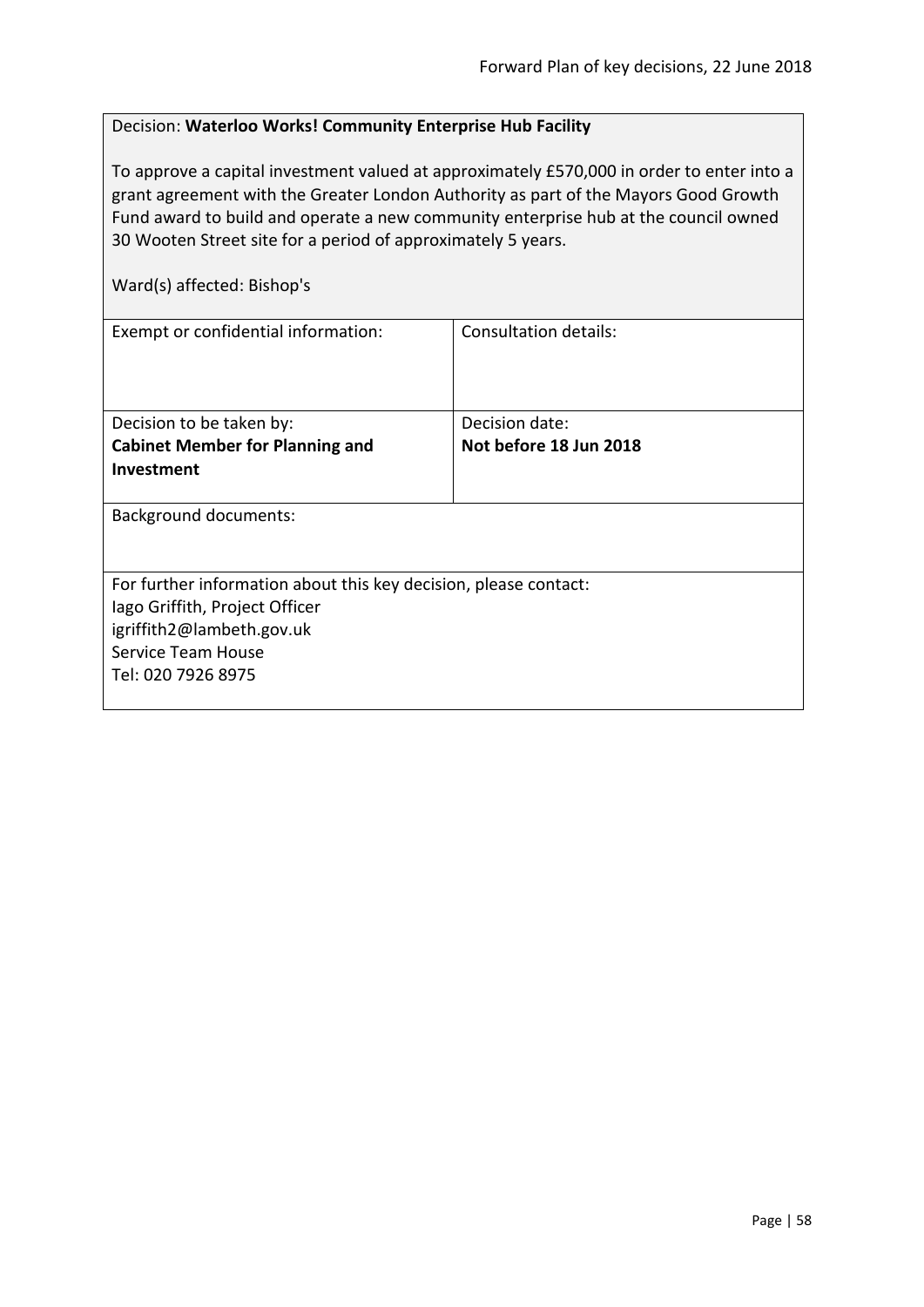#### Decision: **Addendum to Statement of Community Involvement**

An addendum to the Statement of Community Involvement (SCI) is required to satisfy the requirements of section 6 of the Neighbourhood Planning Act 2017 which comes into force on 31st July 2018. It requires the Council to set out in its SCI how it will give advice or assistance on proposals for making of neighbourhood development orders and neighbourhood development plans, and in the modification of neighbourhood development plans.

| Exempt or confidential information:                               | Consultation details: |
|-------------------------------------------------------------------|-----------------------|
| Decision to be taken by:                                          | Decision date:        |
| <b>Cabinet Member for Planning and</b>                            | Not before 9 Jul 2018 |
| Investment                                                        |                       |
|                                                                   |                       |
| <b>Background documents:</b>                                      |                       |
| For further information about this key decision, please contact:  |                       |
| Catherine Carpenter, Delivery Lead - Planning Strategy and Policy |                       |
| ccarpenter@lambeth.gov.uk                                         |                       |
| 1st Floor, Phoenix House, 10 Wandsworth Road                      |                       |
| Tel: 020 7926 1251                                                |                       |
|                                                                   |                       |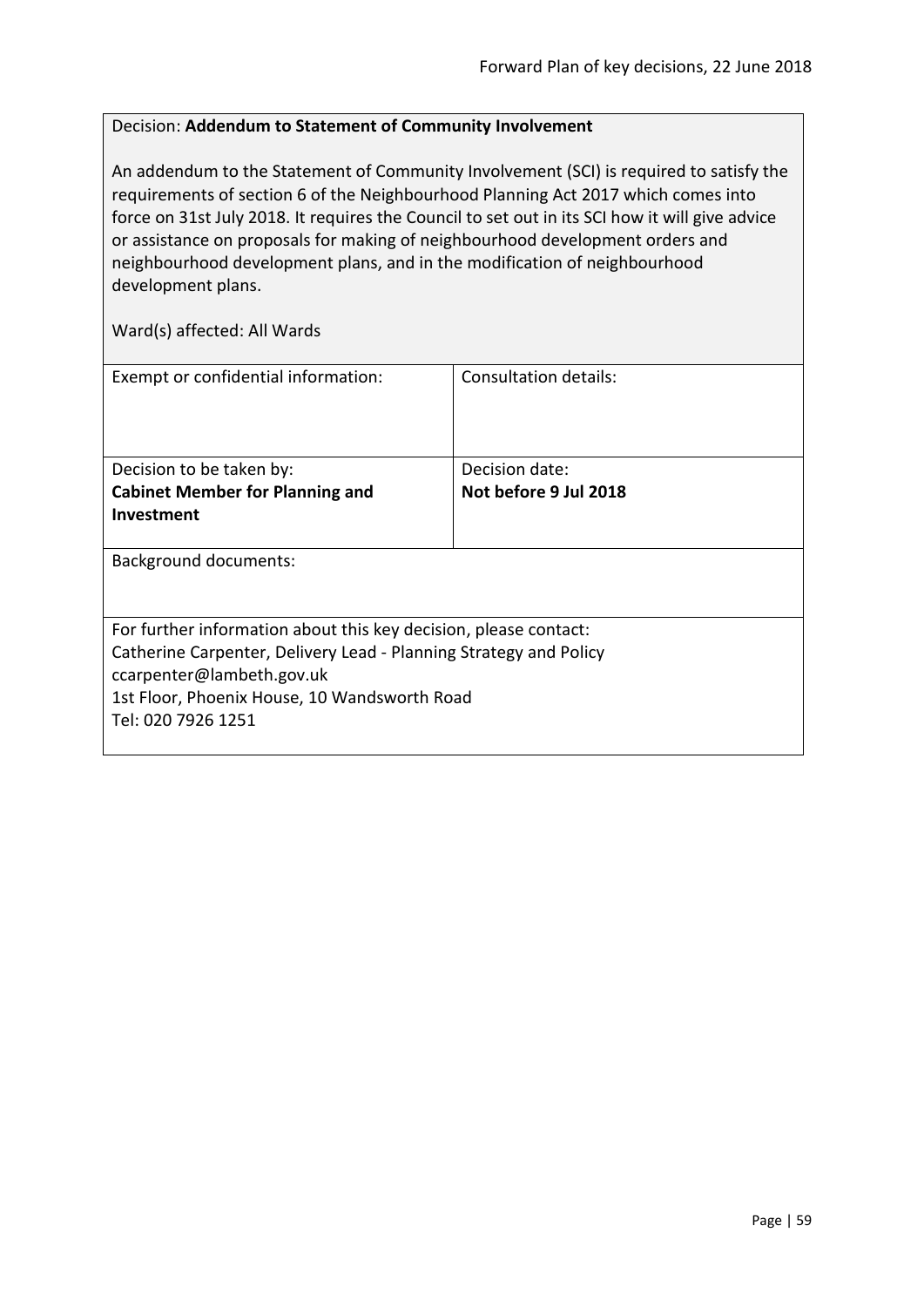# Decision: **Brixton Business Improvement District (BID) Renewal Ballot Proposal**

To formally consider and endorse the Brixton BID proposal, and instruct the Returning Officer to hold the necessary renewal ballot.

The council is statutorily bound to consider the BID proposal and hold a ballot on the BIDs behalf unless the proposal conflicts any formally adopted and published policy by the council or it is likely to have a significantly disproportionate financial burden on any person or class of persons.

Ward(s) affected: Coldharbour; Ferndale; Herne Hill; Brixton Hill

| Exempt or confidential information:                                                                                                                      | Consultation details:                   |
|----------------------------------------------------------------------------------------------------------------------------------------------------------|-----------------------------------------|
| Decision to be taken by:<br><b>Cabinet Member for Planning and</b><br><b>Investment</b>                                                                  | Decision date:<br>Not before 9 Jul 2018 |
| <b>Background documents:</b>                                                                                                                             |                                         |
| For further information about this key decision, please contact:<br>Matthew Blades, Business & Inward Investment Delivery Lead<br>mblades@lambeth.gov.uk |                                         |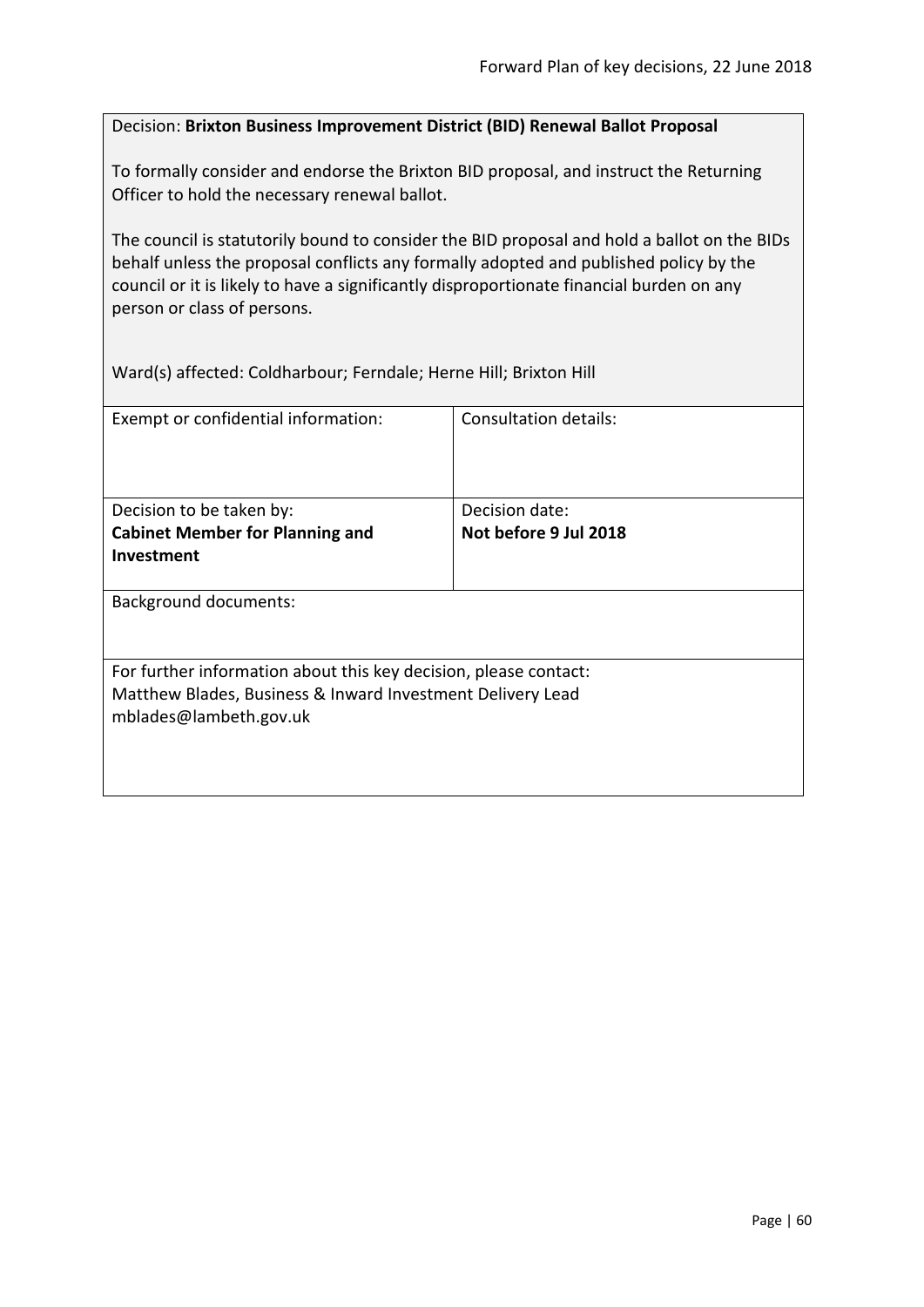# Decision: **Advertising / Sponsorship Trial**

This report seeks approval for the Council to allow Community Partners to develop a concession agreement to explore income generation opportunities for the council from sponsorship of sites and structures in the borough.

|  | Ward(s) affected: All Wards |  |  |
|--|-----------------------------|--|--|
|--|-----------------------------|--|--|

| Exempt or confidential information:                              | Consultation details:  |  |
|------------------------------------------------------------------|------------------------|--|
|                                                                  |                        |  |
| Decision to be taken by:                                         | Decision date:         |  |
| <b>Cabinet Member for Equalities and Culture</b>                 | Not before 16 Jan 2017 |  |
|                                                                  |                        |  |
| Background documents:                                            |                        |  |
| For further information about this key decision, please contact: |                        |  |
| Jo Phillips, Head of Strategic Business Development              |                        |  |
| JPhillips@lambeth.gov.uk                                         |                        |  |
| <b>Olive Morris House</b>                                        |                        |  |
| Tel: 020 7926 0473                                               |                        |  |
|                                                                  |                        |  |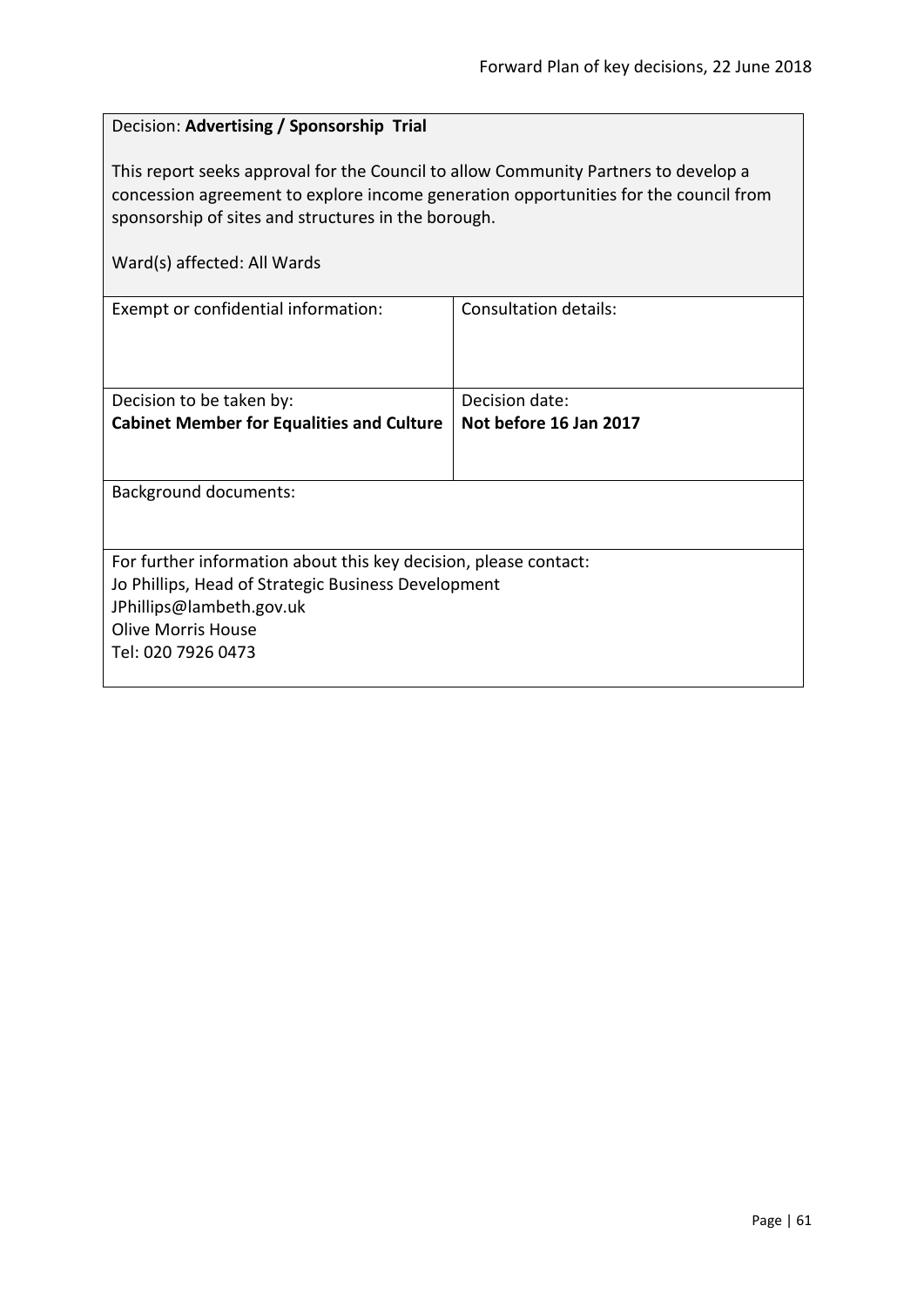### Decision: **Proposal regarding the site at the former Clapham Old Library**

Following the acquisition of the property at 60 Orlando Road, the Council is proposing to work with Ipsus Developments and Omnibus Theatre to bring forward plans for a small scale redevelopment of the rear of the site, with the aim of creating a new asset, subject to further discussions with the planning department and formal consent, which will provide a sustainable revenue stream to the parties. The form of this joint venture is being discussed and it is anticipated that any works contracts will be under the OJEU threshold.

The Council wishes to engage with the above parties who will bring the local and commercial expertise to the venture. Ipsus Developments brought the opportunity to the Council and in recognition of their input to the process, it is proposed that the Council continues to utilise their significant local development expertise.

The Council also wishes to continue to work collaboratively with Omnibus to ensure the future of the building as a leading performance arts venue.

Ward(s) affected: Clapham Town

| Exempt or confidential information:                              | Consultation details:  |
|------------------------------------------------------------------|------------------------|
|                                                                  |                        |
|                                                                  |                        |
|                                                                  |                        |
|                                                                  |                        |
| Decision to be taken by:                                         | Decision date:         |
| <b>Cabinet Member for Equalities and Culture</b>                 | Not before 12 Jun 2017 |
|                                                                  |                        |
|                                                                  |                        |
|                                                                  |                        |
| <b>Background documents:</b>                                     |                        |
|                                                                  |                        |
|                                                                  |                        |
| For further information about this key decision, please contact: |                        |
| Sophie Linton, Head of Valuation and Strategic Property Services |                        |
| SLinton@lambeth.gov.uk                                           |                        |
|                                                                  |                        |
| 2nd Floor, Olive Morris House                                    |                        |
| Tel: 020 7926 6954                                               |                        |
|                                                                  |                        |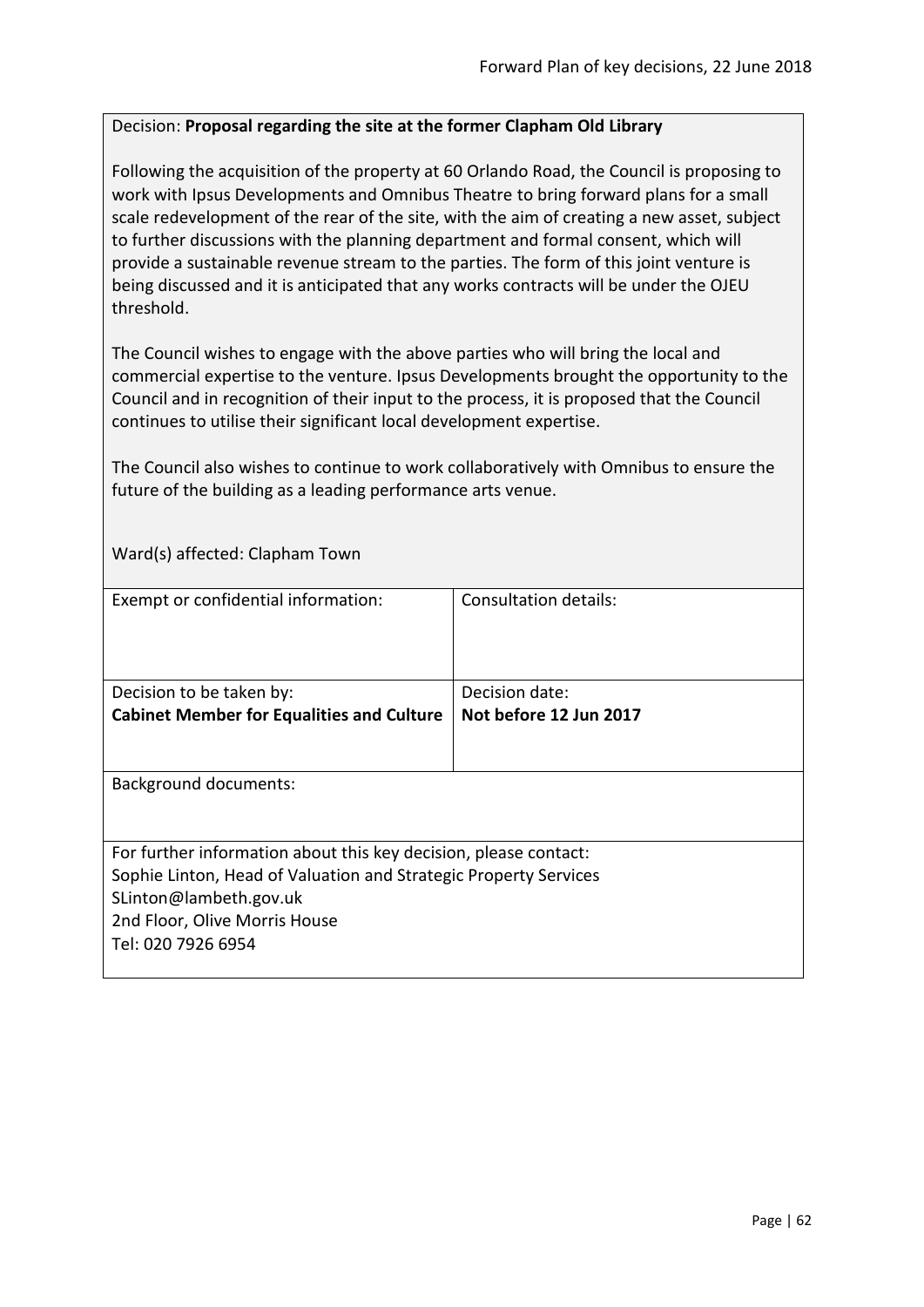| Decision: Contract Award - Carnegie Building                                         |                       |  |
|--------------------------------------------------------------------------------------|-----------------------|--|
| Ward(s) affected: Herne Hill                                                         |                       |  |
| Exempt or confidential information:                                                  | Consultation details: |  |
| Decision to be taken by:                                                             | Decision date:        |  |
| <b>Cabinet Member for Equalities and Culture</b>                                     | 15 Jun 2018           |  |
|                                                                                      |                       |  |
| <b>Background documents:</b>                                                         |                       |  |
| For further information about this key decision, please contact:<br>Michael Munnelly |                       |  |
| MMunnelly@lambeth.gov.uk                                                             |                       |  |
| 1st Floor, Service Team House, 185-205 Shakespeare Road, London, SE24 0PZ            |                       |  |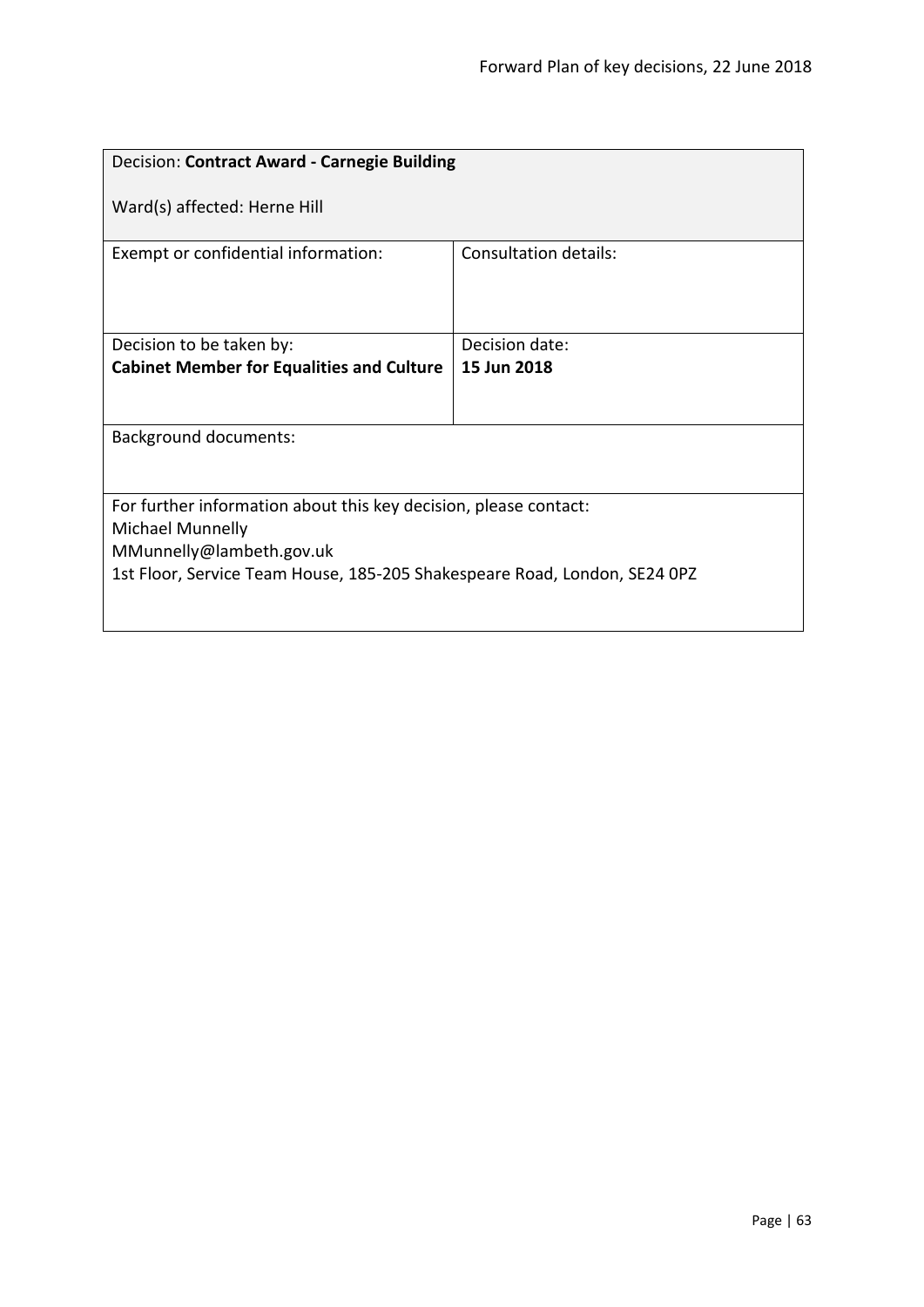#### Decision: **Hillside Gardens – Investment Plan**

To approve the commitment of ten Parks, Sports and Children's Play capital S106 covenants generated within the Streatham Hill ward, totalling £494,056, to be used to fund a programme of improvement works within Hillside Gardens.

To approve the commitment of two Parks revenue maintenance S106 covenants generated within the Streatham Hill ward, totalling £102,568, to be used to fund ongoing maintenance within Hillside Gardens, including the employment of an additional Park Attendant, initially on a two-year fixed-term contract

Ward(s) affected: Streatham Hill

| Exempt or confidential information:                              | Consultation details: |
|------------------------------------------------------------------|-----------------------|
| Decision to be taken by:                                         | Decision date:        |
| <b>Cabinet Member for Equalities and Culture</b>                 | Not before 9 Jul 2018 |
|                                                                  |                       |
| <b>Background documents:</b>                                     |                       |
| For further information about this key decision, please contact: |                       |
| Kevin Crook, Head of Neighbourhoods                              |                       |
| kcrook@lambeth.gov.uk                                            |                       |
| Blue Star House - 4th Floor                                      |                       |
| Tel: 020 7926 8973                                               |                       |
|                                                                  |                       |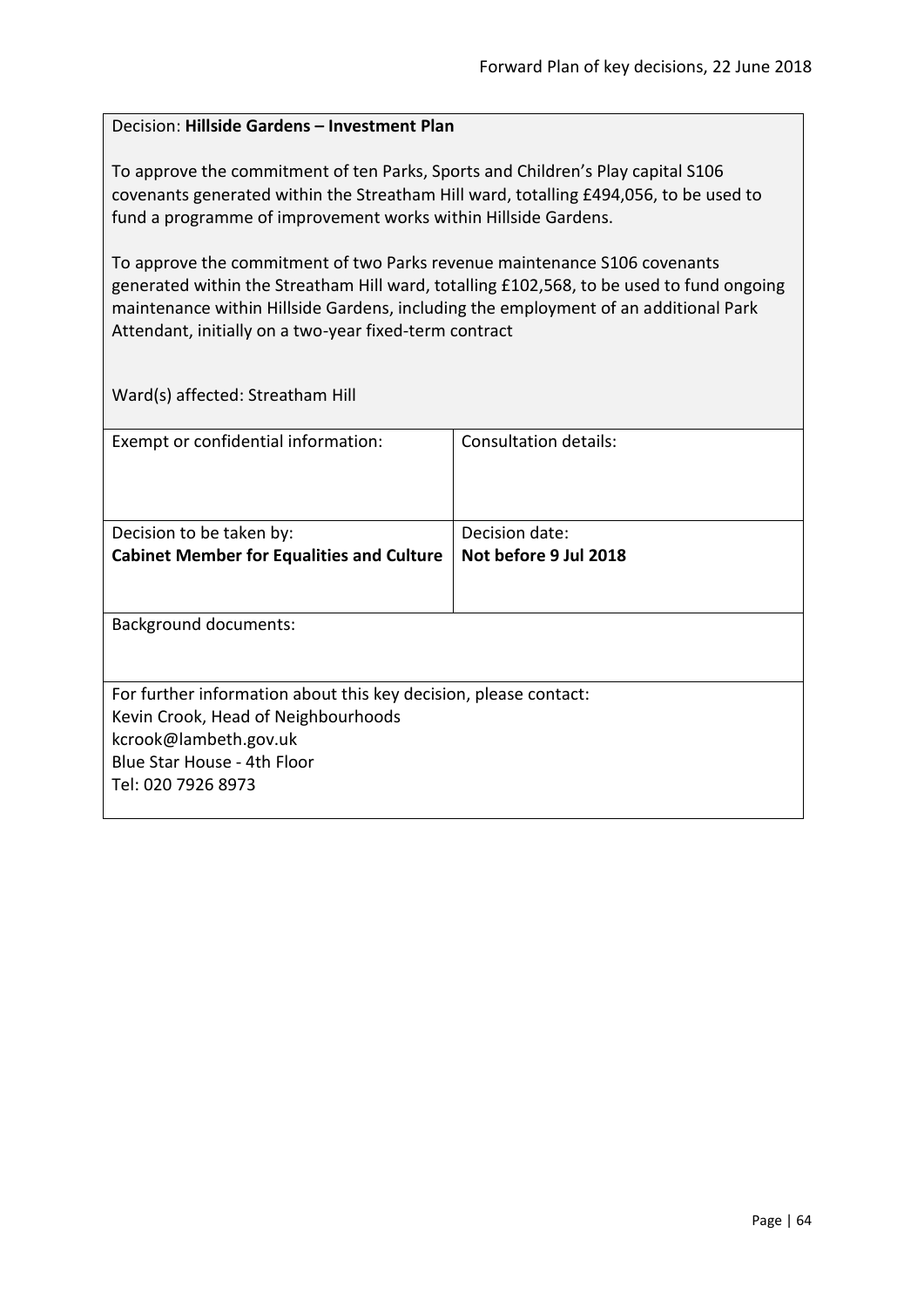Decision: **Transfer of the Greek Enclosure from the Greek Cathedral trust of St Stephen's Chapel to the Council**

To agree the formal legal vesting contract process for the Greek Cathedral Trust to transfer St Stephen's Chapel, the boundary wall to the Greek Enclosure and Burial Rights to the Council

Ward(s) affected: Knight's Hill; Thurlow Park

| Exempt or confidential information:                                         | Consultation details:  |  |
|-----------------------------------------------------------------------------|------------------------|--|
| Decision to be taken by:                                                    | Decision date:         |  |
| <b>Cabinet Member for Equalities and Culture</b>                            | Not before 23 Jul 2018 |  |
|                                                                             |                        |  |
| Background documents:                                                       |                        |  |
| For further information about this key decision, please contact:            |                        |  |
| Dan Thomas, Environment Programme Manager - Neighbourhoods, Environment and |                        |  |
| Employment                                                                  |                        |  |
| dthomas4@lambeth.gov.uk                                                     |                        |  |
|                                                                             |                        |  |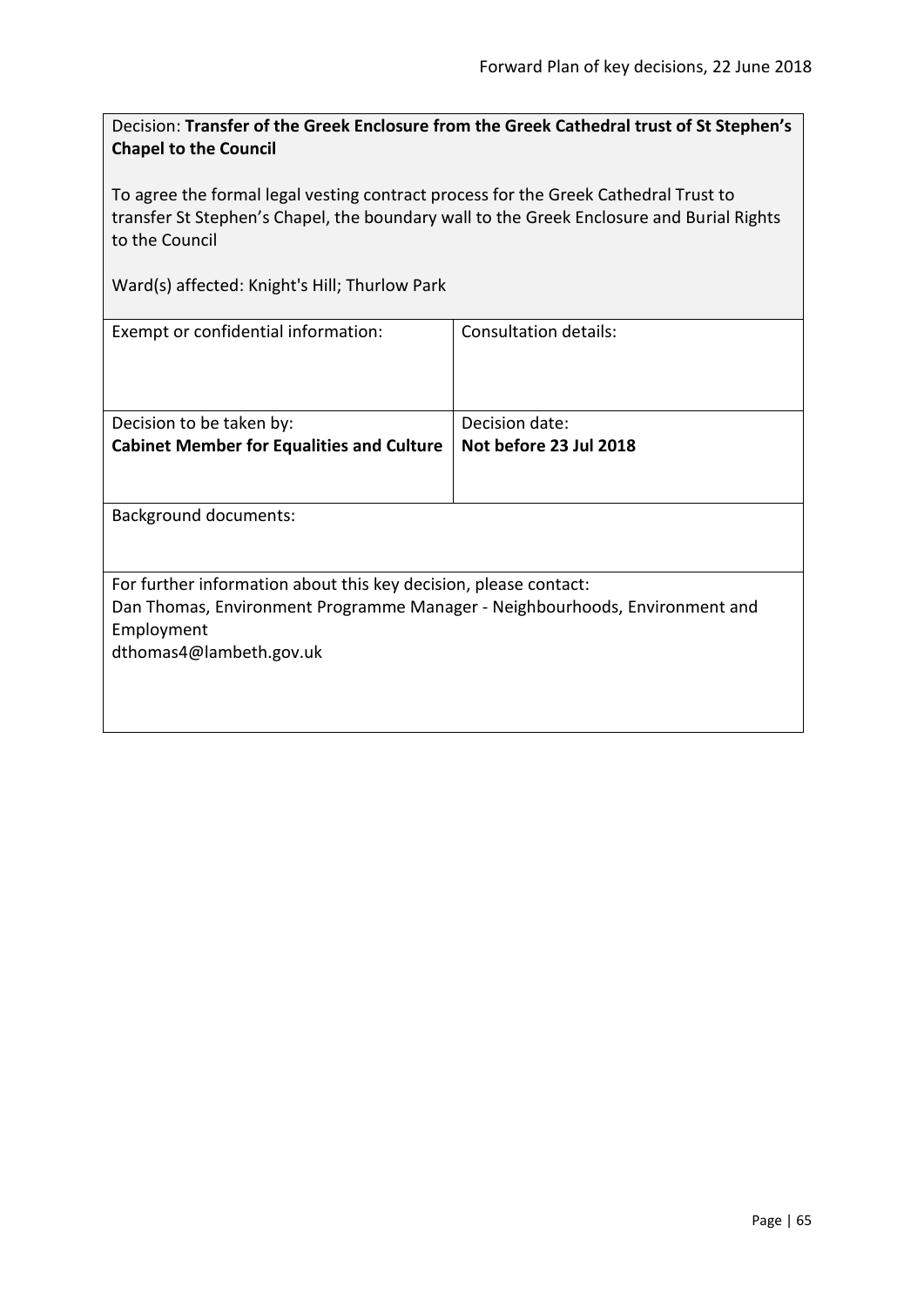### Decision: **Establishing an integrated gateway for homeless 16-21 year-olds**

This decision will enable the Council to implement an integrated gateway and assessment process for all young people aged 16-21 that are homeless or at risk of homelessness, run jointly by Housing and Children's Services.

| Ward(s) affected: All Wards                                                                                                                                                                                                      |                                          |
|----------------------------------------------------------------------------------------------------------------------------------------------------------------------------------------------------------------------------------|------------------------------------------|
| Exempt or confidential information:                                                                                                                                                                                              | Consultation details:                    |
| Decision to be taken by:<br><b>Cabinet Member for Housing</b>                                                                                                                                                                    | Decision date:<br>Not before 10 Jul 2016 |
| Background documents:                                                                                                                                                                                                            |                                          |
| For further information about this key decision, please contact:<br>Emily Newell, Commissioning Officer, Strategy & Commissioning: Housing & Communities<br>ENewell@lambeth.gov.uk<br><b>Phoenix House</b><br>Tel: 0207 926 0973 |                                          |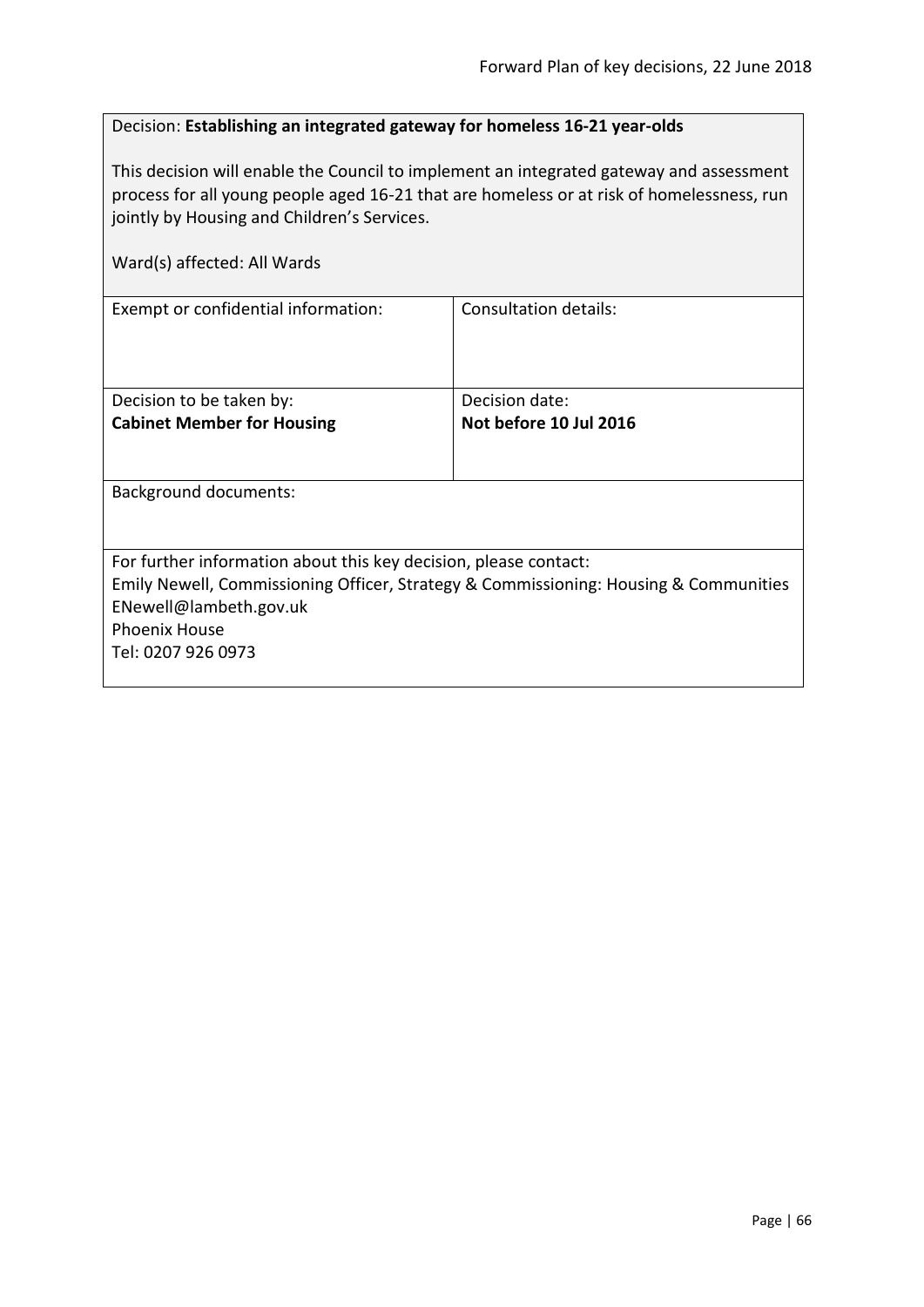| Decision: Asbestos Surveys and Removals                                 |                        |  |
|-------------------------------------------------------------------------|------------------------|--|
| To appoint a contractor to undertake surveys and removals.              |                        |  |
| Ward(s) affected: All Wards                                             |                        |  |
| Exempt or confidential information:                                     | Consultation details:  |  |
|                                                                         |                        |  |
| Decision to be taken by:                                                | Decision date:         |  |
| <b>Cabinet Member for Housing</b>                                       | Not before 10 Apr 2017 |  |
|                                                                         |                        |  |
| <b>Background documents:</b>                                            |                        |  |
|                                                                         |                        |  |
| For further information about this key decision, please contact:        |                        |  |
| Neil Wightman, Director of Housing Services<br>NWightman@lambeth.gov.uk |                        |  |
| 1st Floor, Blue Star House, Stockwell Road, Brixton, SW9                |                        |  |
| Tel: 020 7926 7051                                                      |                        |  |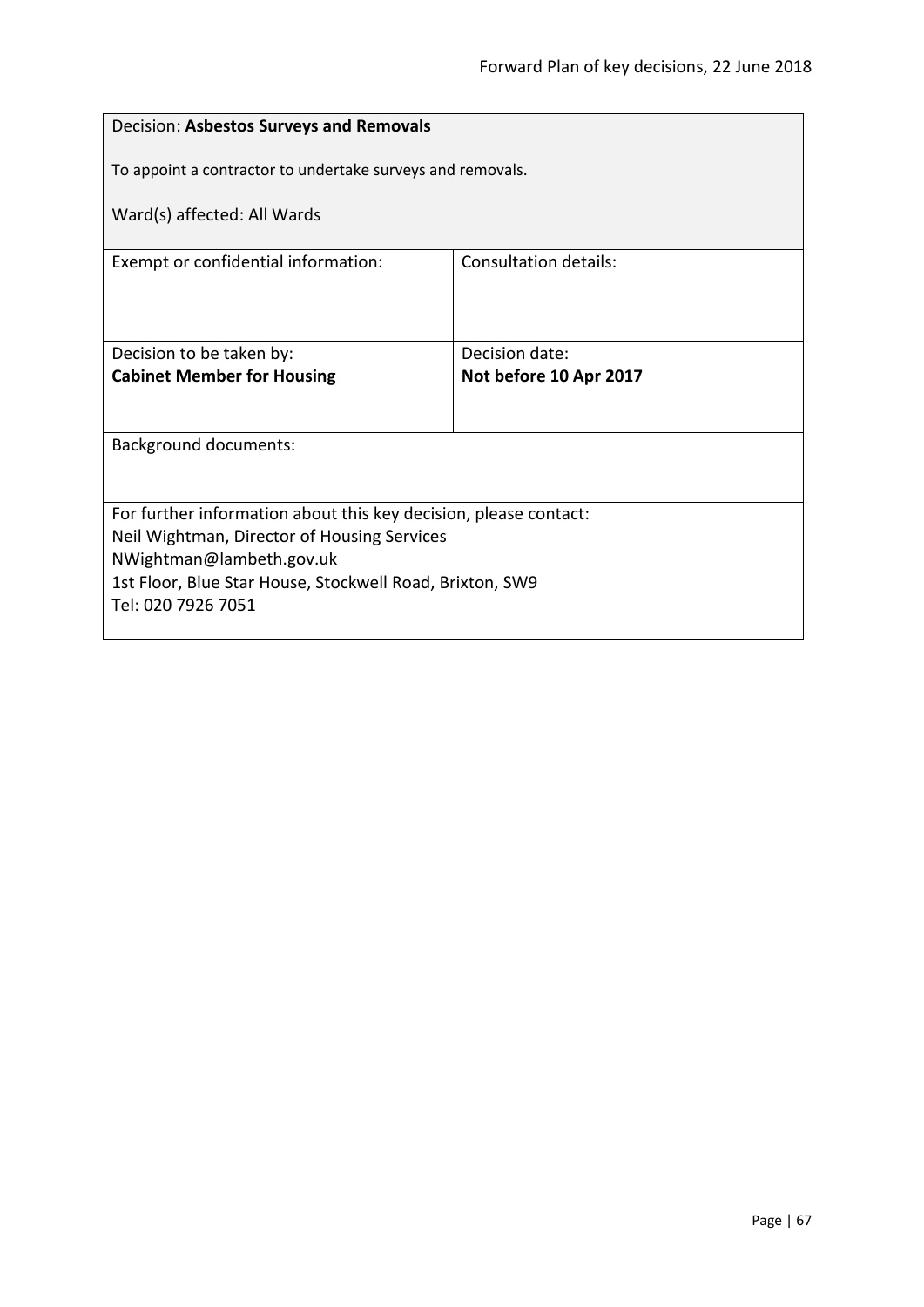| Decision: Commencement of formal consultation on the proposed transfer of Lambeth |
|-----------------------------------------------------------------------------------|
| HRA properties in the London Boroughs of Bromley, Croydon, Merton and Sutton      |

To seek resident consultation with residents of the properties on the transfer of their homes to a local housing association.

Ward(s) affected: All Wards

Exempt or confidential information: Consultation details:

| Decision to be taken by:          | Decision date:        |
|-----------------------------------|-----------------------|
| <b>Cabinet Member for Housing</b> | Not before 9 Oct 2017 |
|                                   |                       |
|                                   |                       |

Background documents:

For further information about this key decision, please contact:

Mandy Green (Associate Director Commissioning), Assistant Director Accommodation & Property

mgreen3@lambeth.gov.uk

Tel: 02079267020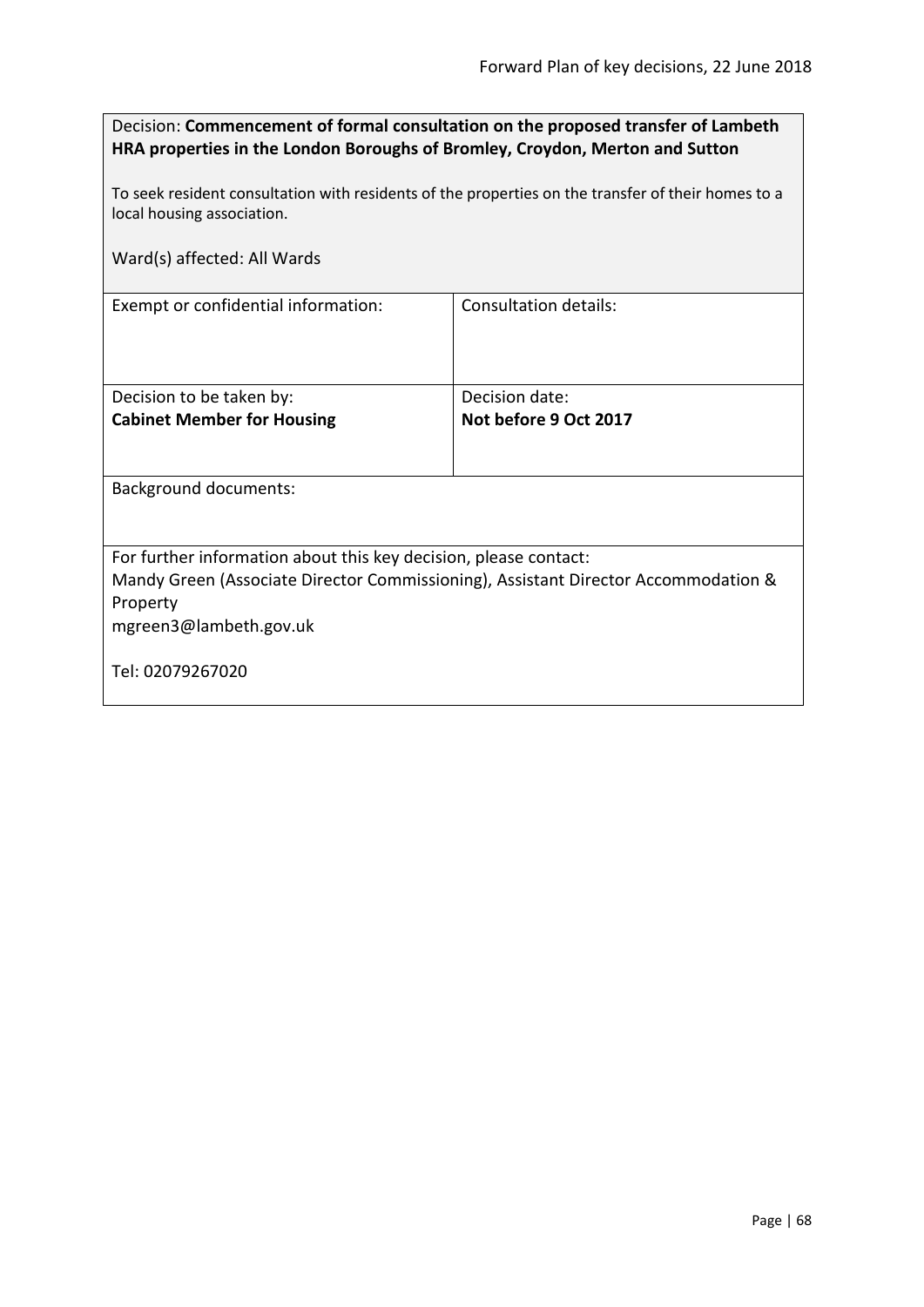| Decision: Supported housing for young people aged 16-21                                                                                                                                                                          |                        |  |
|----------------------------------------------------------------------------------------------------------------------------------------------------------------------------------------------------------------------------------|------------------------|--|
| Ward(s) affected: All Wards                                                                                                                                                                                                      |                        |  |
| Exempt or confidential information:                                                                                                                                                                                              | Consultation details:  |  |
| Decision to be taken by:                                                                                                                                                                                                         | Decision date:         |  |
| <b>Cabinet Member for Housing</b>                                                                                                                                                                                                | Not before 17 Oct 2017 |  |
|                                                                                                                                                                                                                                  |                        |  |
| <b>Background documents:</b>                                                                                                                                                                                                     |                        |  |
|                                                                                                                                                                                                                                  |                        |  |
| For further information about this key decision, please contact:<br>Emily Newell, Commissioning Officer, Strategy & Commissioning: Housing & Communities<br>ENewell@lambeth.gov.uk<br><b>Phoenix House</b><br>Tel: 0207 926 0973 |                        |  |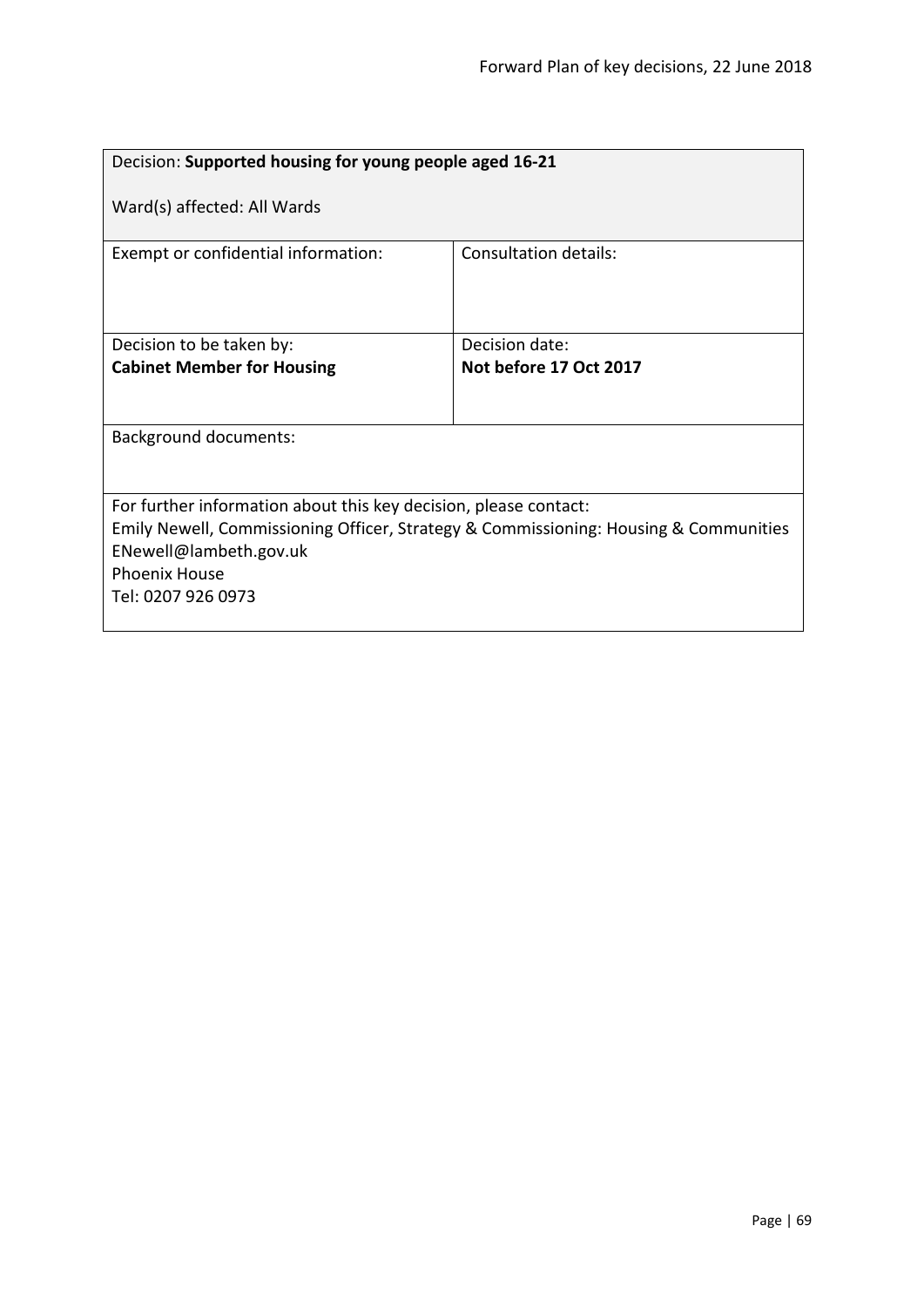### Decision: **Consultancy Services for Lambeth Housing Standard**

To appoint consultants including structural engineers, project management, principal designer and CDM-services to support the delivery of Lambeth Housing Standard.

| Ward(s) affected: All Wards                                                                                                                                                                       |                                          |
|---------------------------------------------------------------------------------------------------------------------------------------------------------------------------------------------------|------------------------------------------|
| Exempt or confidential information:                                                                                                                                                               | <b>Consultation details:</b>             |
| Decision to be taken by:<br><b>Cabinet Member for Housing</b>                                                                                                                                     | Decision date:<br>Not before 18 Dec 2017 |
| Background documents:                                                                                                                                                                             |                                          |
| For further information about this key decision, please contact:<br>Sumitra Gomer, Interim AD Strategy and Regeneration<br>SGomer@lambeth.gov.uk<br>3rd floor, Hambrook House<br>Tel: 02079263687 |                                          |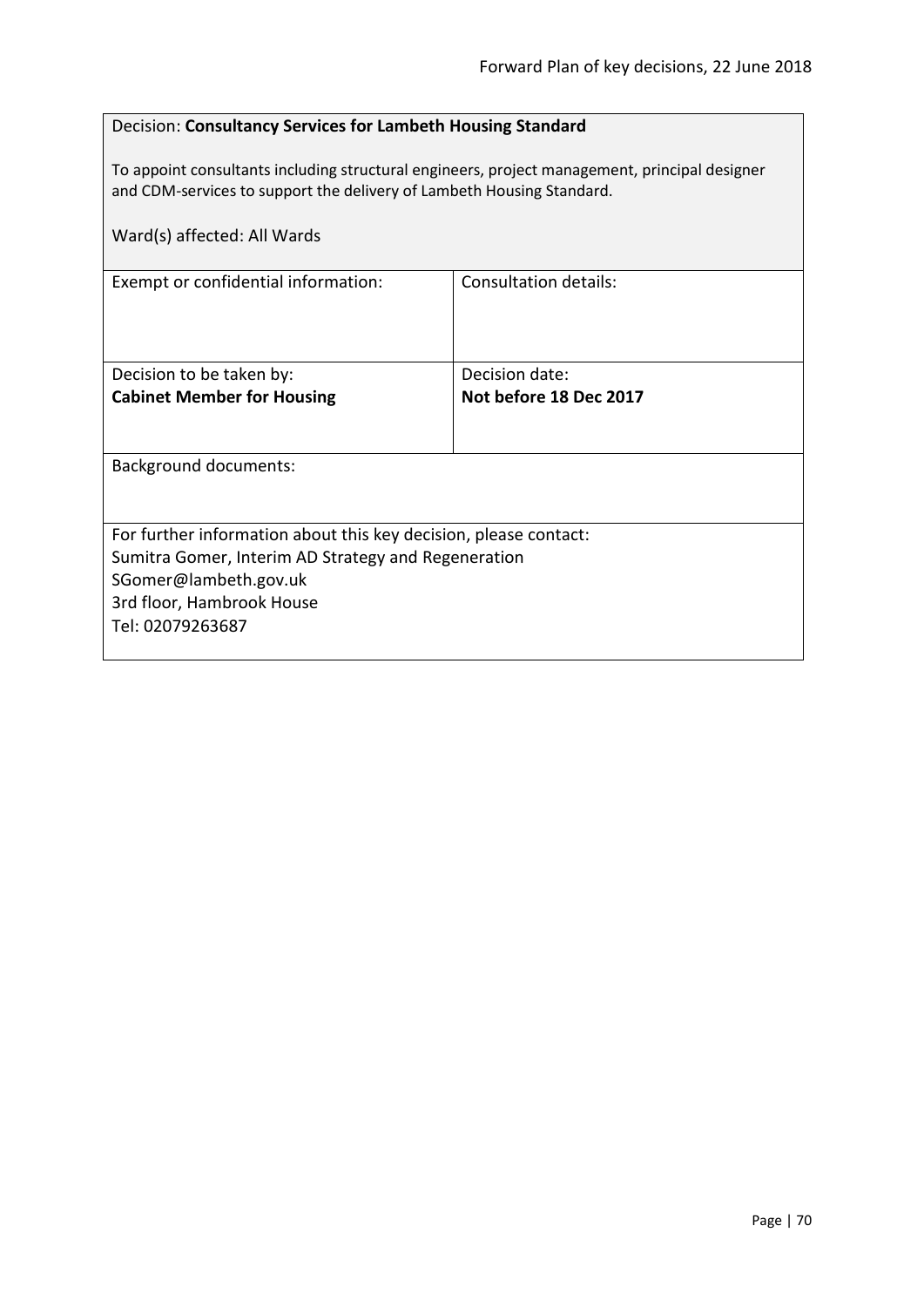| <b>Decision: Garage Repairs Contract</b>                                             |  |  |
|--------------------------------------------------------------------------------------|--|--|
| To appoint a contractor to undertake garage repairs                                  |  |  |
|                                                                                      |  |  |
| Ward(s) affected: All Wards                                                          |  |  |
| <b>Consultation details:</b>                                                         |  |  |
|                                                                                      |  |  |
| Decision date:                                                                       |  |  |
| 23 Apr 2018                                                                          |  |  |
|                                                                                      |  |  |
| <b>Background documents:</b>                                                         |  |  |
| For further information about this key decision, please contact:                     |  |  |
| Neil Wightman, Director of Housing Services                                          |  |  |
| NWightman@lambeth.gov.uk<br>1st Floor, Blue Star House, Stockwell Road, Brixton, SW9 |  |  |
| Tel: 020 7926 7051                                                                   |  |  |
|                                                                                      |  |  |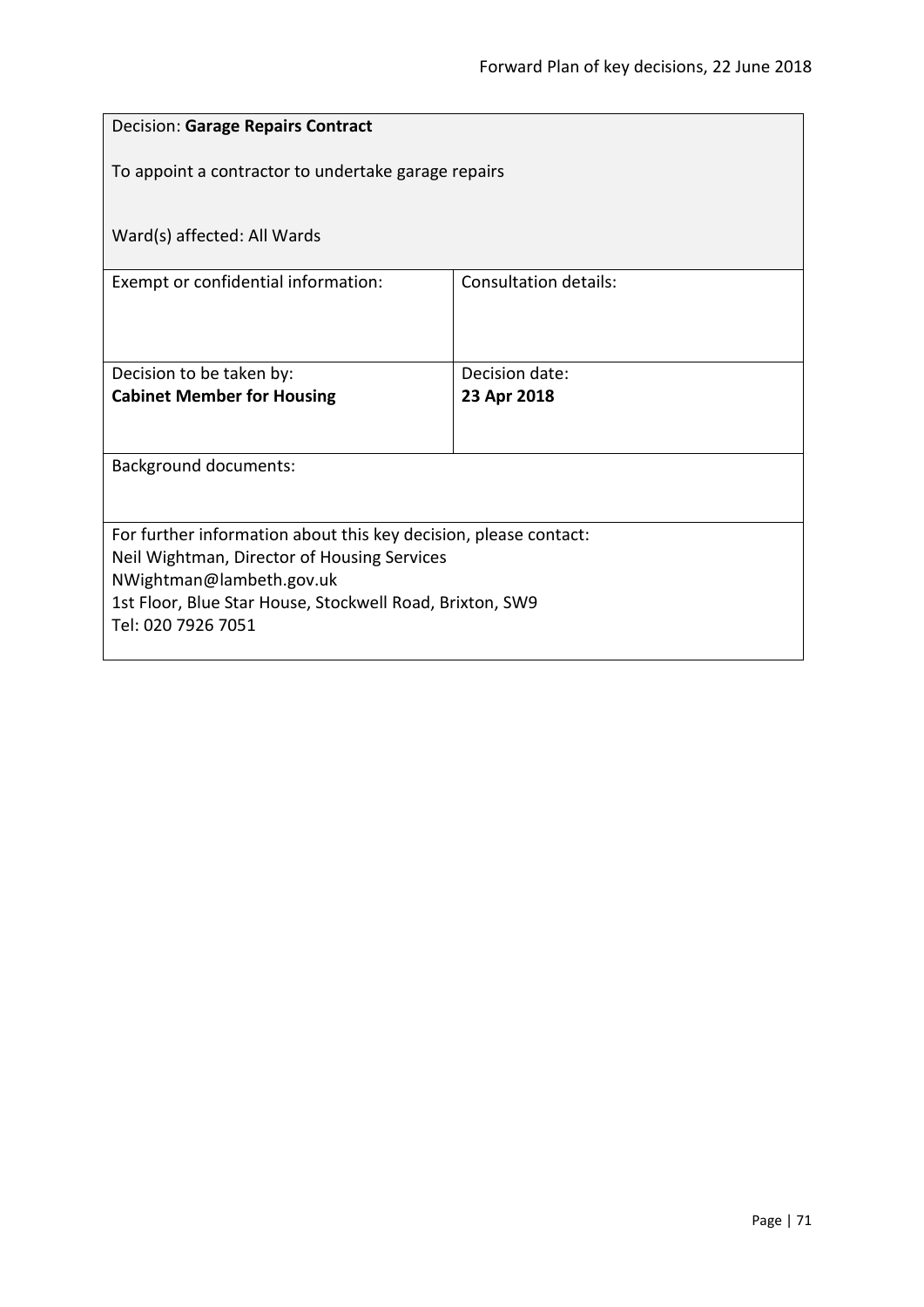| Decision: Vulnerable Adults' Pathway                                                                                           |                              |  |
|--------------------------------------------------------------------------------------------------------------------------------|------------------------------|--|
| Ward(s) affected:                                                                                                              |                              |  |
| Exempt or confidential information:                                                                                            | <b>Consultation details:</b> |  |
| Decision to be taken by:                                                                                                       | Decision date:               |  |
| <b>Cabinet Member for Housing</b>                                                                                              | 18 Jun 2018                  |  |
|                                                                                                                                |                              |  |
| <b>Background documents:</b>                                                                                                   |                              |  |
| For further information about this key decision, please contact:<br>Emma Casey, Commissioning Officer<br>ecasey@lambeth.gov.uk |                              |  |
| Tel: 0207 9267539                                                                                                              |                              |  |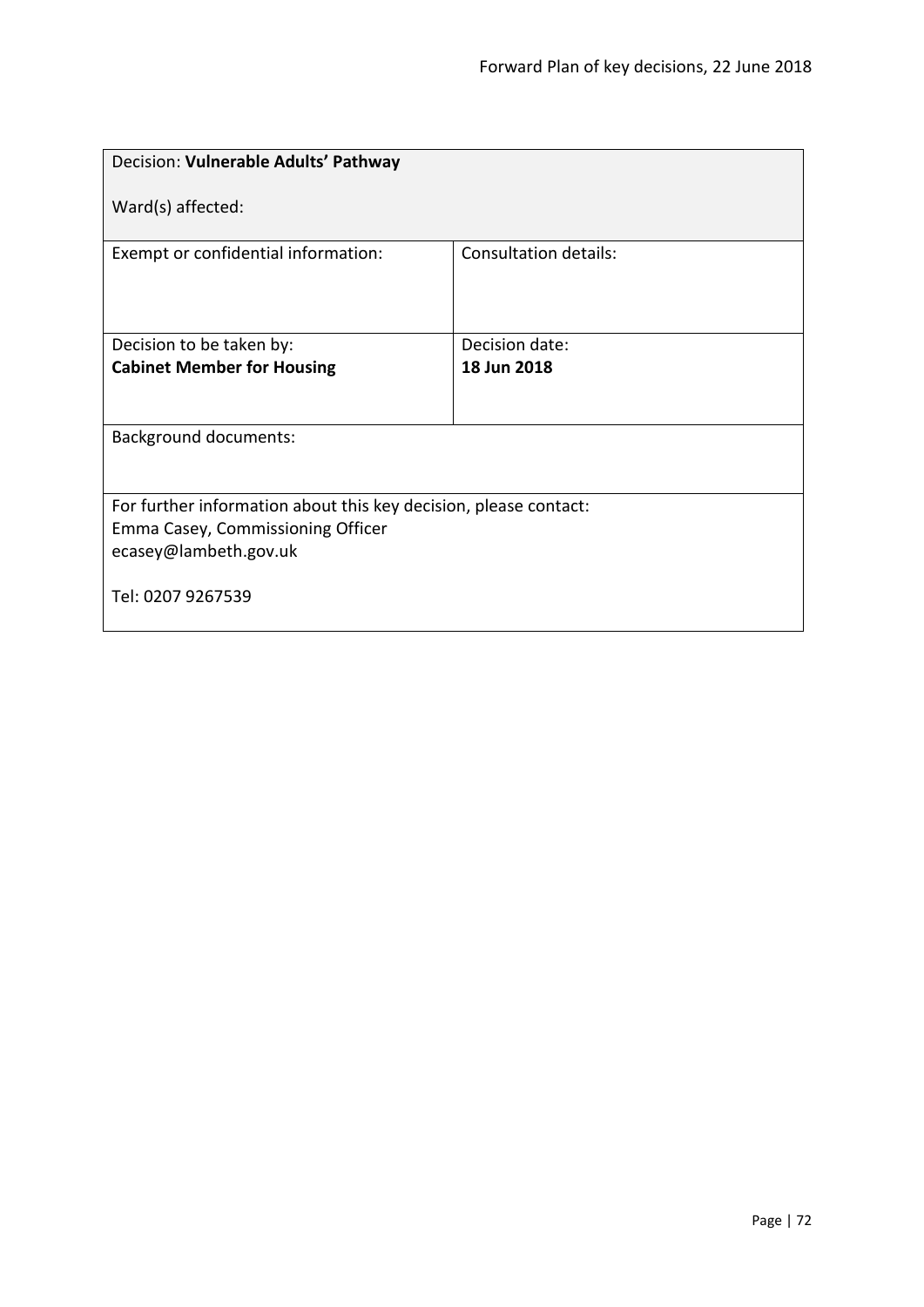## Decision: **Civil Penalty Notices for Private Rented Sector Landlords**

To agree the use of financial penalties imposed through Civil Penalty Notices rather than prosecution of Private Rented Sector Landlords.

| Ward(s) affected: All Wards                                                                                                                                                                                                   |                                          |  |
|-------------------------------------------------------------------------------------------------------------------------------------------------------------------------------------------------------------------------------|------------------------------------------|--|
| Exempt or confidential information:                                                                                                                                                                                           | Consultation details:                    |  |
| Decision to be taken by:<br><b>Cabinet Member for Housing</b>                                                                                                                                                                 | Decision date:<br>Not before 16 Jul 2018 |  |
| Background documents:                                                                                                                                                                                                         |                                          |  |
| For further information about this key decision, please contact:<br>Neil Wightman, Director of Housing Services<br>NWightman@lambeth.gov.uk<br>1st Floor, Blue Star House, Stockwell Road, Brixton, SW9<br>Tel: 020 7926 7051 |                                          |  |